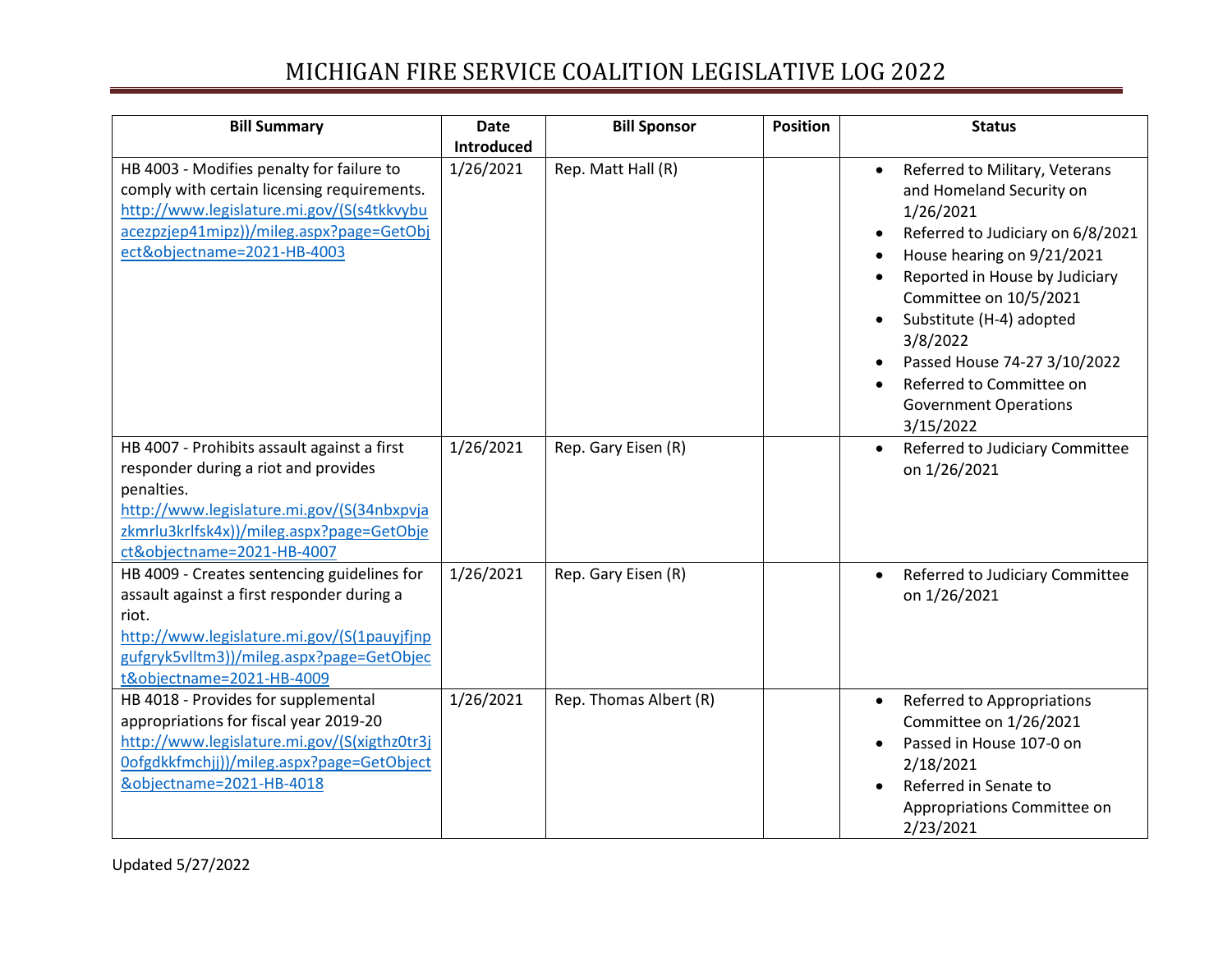| HB 4019 - Provides for supplemental<br>appropriations for fiscal year 2020-21.<br>http://www.legislature.mi.gov/(S(s0ymbvd5<br>fhx1d4j0htwn4psi))/mileg.aspx?page=GetOb<br>ject&objectname=2021-HB-4019                     | 2/4/2021  | Rep. Thomas Albert (R) | Referred to Appropriations<br>$\bullet$<br>Committee on 1/26/2021<br>Reported in House on 2/3/2021<br>Passed in House 59-50 on<br>2/4/2021<br>Signed by Governor on 5/7/2021<br>Referred in Senate to<br>$\bullet$<br>Appropriations Committee on<br>2/9/2021<br>Passed in Senate 35-0 on<br>4/20/2021<br>Enrolled in House on 4/21/2021<br>Approved by Governor and<br>assigned PA 10'21 with<br>immediate effect 5/6/2021 |
|-----------------------------------------------------------------------------------------------------------------------------------------------------------------------------------------------------------------------------|-----------|------------------------|-----------------------------------------------------------------------------------------------------------------------------------------------------------------------------------------------------------------------------------------------------------------------------------------------------------------------------------------------------------------------------------------------------------------------------|
| HB 4020 - Provides for supplemental<br>appropriations for fiscal year 2020-21.<br>http://www.legislature.mi.gov/(S(4vicwncan<br>glmltwuduhesug3))/mileg.aspx?page=GetOb<br>ject&objectname=2021-HB-4020                     | 1/26/2021 | Rep. Thomas Albert (R) | Referred to Appropriations<br>$\bullet$<br>Committee on 1/26/2021<br>Passed in House 107-0 on<br>2/18/2021<br>Referred in Senate to<br>Appropriations Committee on<br>2/23/2021                                                                                                                                                                                                                                             |
| HB 4021 - Provides for multi-department<br>supplemental appropriations for fiscal year<br>2020-21.<br>http://www.legislature.mi.gov/(S(yqez0j032<br>xe4ffuhgwlb52vc))/mileg.aspx?page=GetObj<br>ect&objectname=2021-HB-4021 | 1/26/2021 | Rep. Thomas Albert (R) | Referred to Appropriations<br>$\bullet$<br>Committee on 1/26/2021<br>Passed in House 107-0 on<br>2/18/2021<br>Referred in Senate to<br>Appropriations Committee on<br>2/23/2021                                                                                                                                                                                                                                             |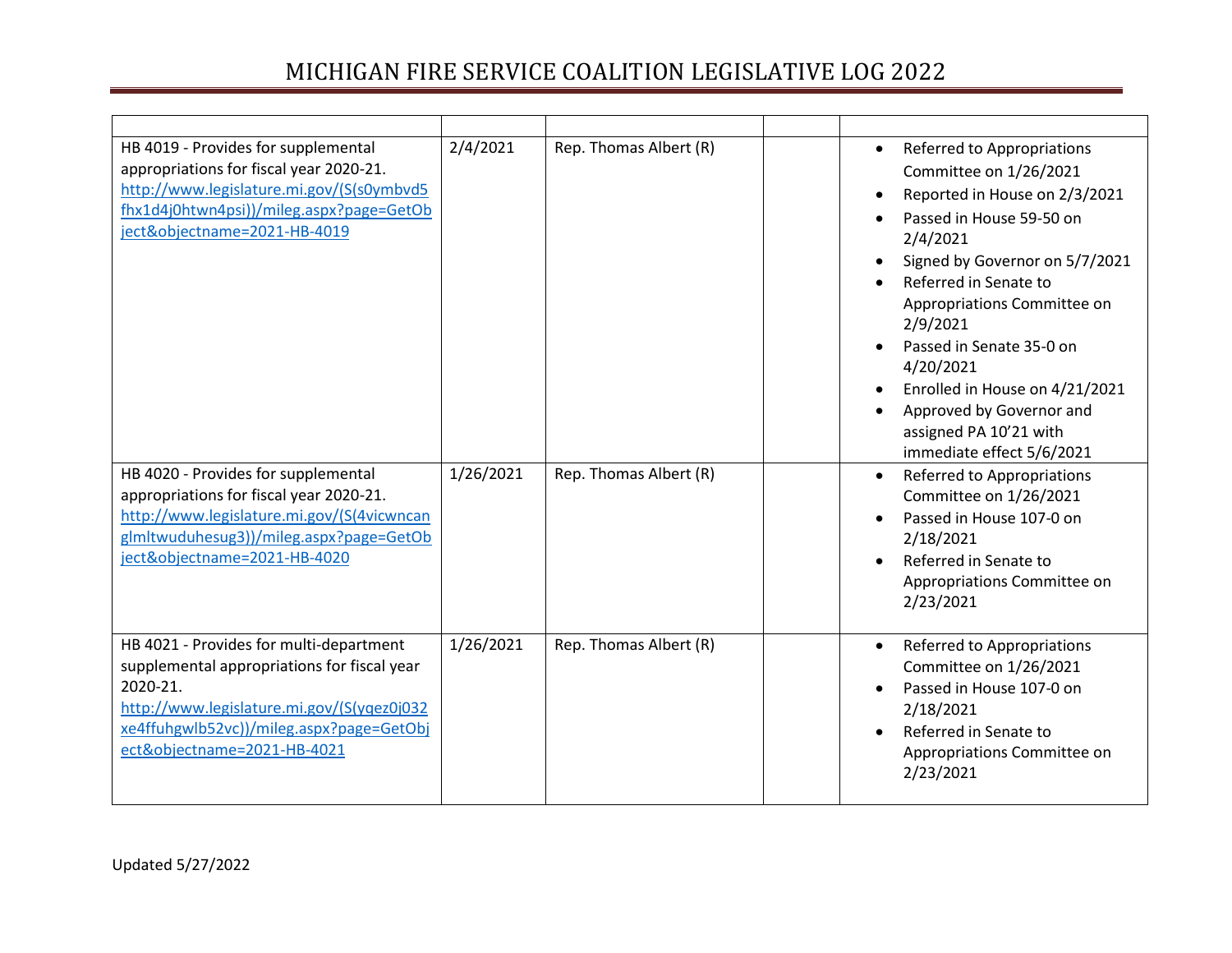| HB 4031 - Modifies violations of reports of<br>injuries and death.<br>http://www.legislature.mi.gov/(S(roglguxhs<br>ni5ey3c5nr1mzh5))/mileg.aspx?page=GetOb<br>ject&objectname=2021-HB-4031                            | 1/27/2021 | Rep. Bronna Kahle (R)  | Referred to Agriculture<br>$\bullet$<br>Committee on 1/27/2021<br>Passed in House 83-25 on<br>5/6/2021<br>Referred to Economic & Small<br>Business on 5/11/2021<br>Presented to governor 1/27/2022<br>Vetoed by Governor 2/4/2022<br>Re-referred to committee on<br>$\bullet$<br>Agriculture 2/25/2022 |
|------------------------------------------------------------------------------------------------------------------------------------------------------------------------------------------------------------------------|-----------|------------------------|--------------------------------------------------------------------------------------------------------------------------------------------------------------------------------------------------------------------------------------------------------------------------------------------------------|
| HB 4039 - Provides for supplemental<br>appropriations for fiscal year 2020-2021.<br>http://www.legislature.mi.gov/(S(angsl3sngi<br>dam0uoj2eklvdf))/mileg.aspx?page=GetObje<br>ct&objectname=2021-HB-4039              | 1/27/2021 | Rep. Joe Tate (D)      | Referred to Appropriations<br>$\bullet$<br>Committee on 1/27/2021                                                                                                                                                                                                                                      |
| HB 4040 - Exempts occupational school<br>regulations from certain apprenticeship<br>programs.<br>http://www.legislature.mi.gov/(S(dxgn0x5u<br>ov1uzqa2hq5ap3x2))/mileg.aspx?page=Get<br>Object&objectname=2021-HB-4040 | 1/27/2021 | Rep. Ben Frederick (R) | Referred to Workforce, Trades<br>and Talent Committee on<br>1/27/2021<br>Reported in House with sub H1<br>on 2/25/2021<br>Reported in Senate on<br>3/18/2021<br>Passed in Senate 35-0 on<br>6/8/2021<br>Enrolled in House on 6/8/2021<br>Signed by Governor on<br>6/24/2021 and assigned PA 32'21      |
| HB 4054 - Modifies exemption for surviving<br>spouse of certain veterans.<br>http://www.legislature.mi.gov/(S(n1vharvxn<br>hhv2bii1kfdpxdz))/mileg.aspx?page=GetObj<br>ect&objectname=2021-HB-4054                     | 1/28/2021 | Rep. Steve Marino (R)  | <b>Referred to Local Government</b><br>$\bullet$<br>and Municipal Finance<br>Committee on 1/28/2021                                                                                                                                                                                                    |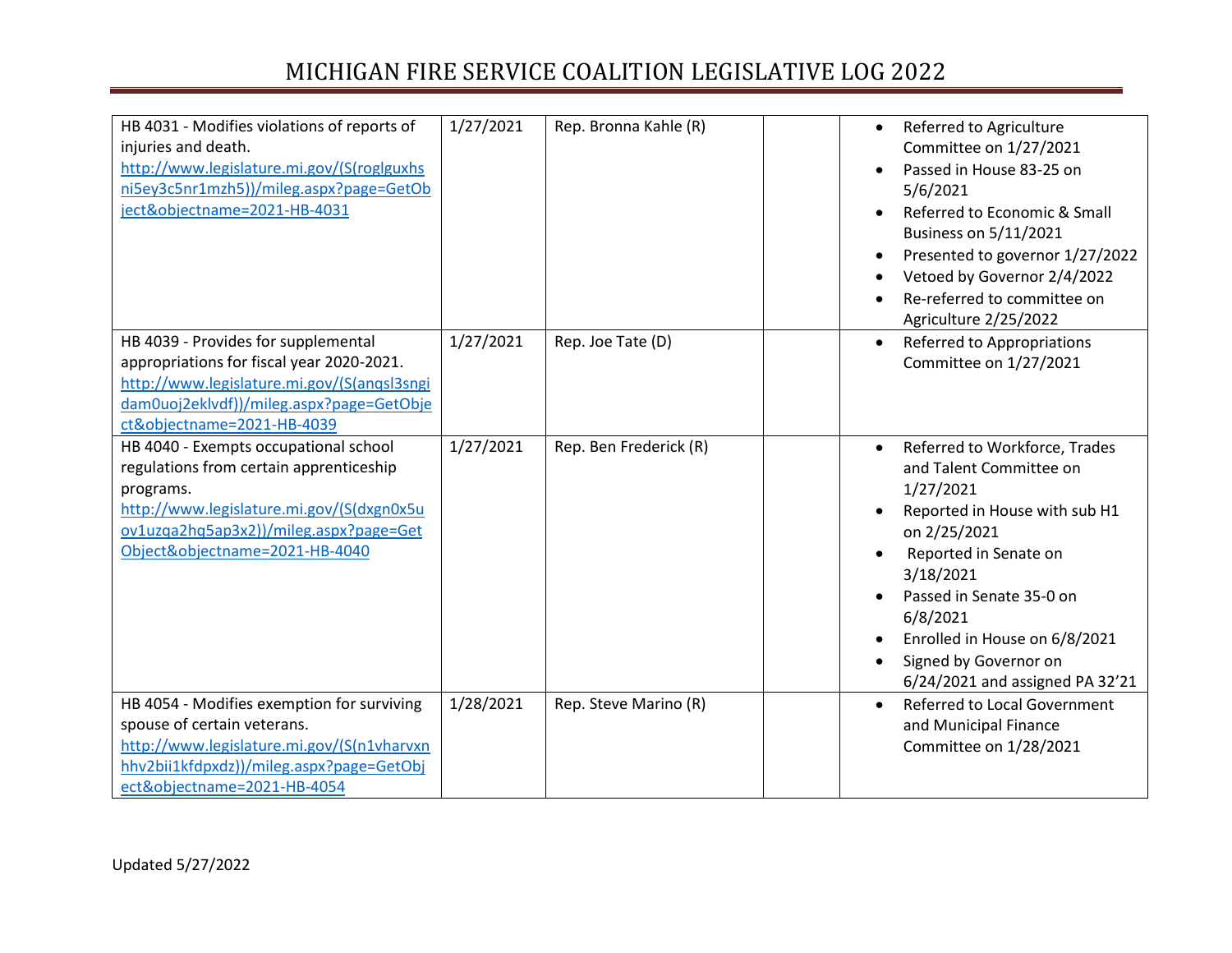| HB 4061 - Provides for restrictions for use of<br>the emergency alert system.<br>http://www.legislature.mi.gov/(S(midesp1k<br>picejopmb2owg5u4))/mileg.aspx?page=Get<br>Object&objectname=2021-HB-4061                                                                                    | 1/28/2021 | Rep. Bradley Slagh       | Referred to Government<br>$\bullet$<br>Operations Committee on<br>1/28/2021<br>Passed in House 63-47 on<br>3/3/2021<br>Referred in Senate to Regulatory<br>Reform Committee on 3/4/2021<br>Reported in Senate on 6/15/2021<br>Passed in Senate, 20-16, on<br>9/1/2021<br>Presented to House and Gov. on<br>9/10/21<br>Vetoed by governor 9/14/2021<br>Re-referred in House to<br><b>Government Operations</b><br>Committee on 9/14/2021 |
|-------------------------------------------------------------------------------------------------------------------------------------------------------------------------------------------------------------------------------------------------------------------------------------------|-----------|--------------------------|-----------------------------------------------------------------------------------------------------------------------------------------------------------------------------------------------------------------------------------------------------------------------------------------------------------------------------------------------------------------------------------------------------------------------------------------|
| HB 4070 - Modifies tuition assistance<br>benefits for certain survivors of Michigan<br>police officers and Michigan fire fighters<br>killed in the line of duty.<br>http://www.legislature.mi.gov/(S(cohf0odnk<br>hfbpmec30ugs1es))/mileg.aspx?page=GetO<br>bject&objectname=2021-HB-4070 | 2/2/2021  | Rep. Matt Koleszar (D)   | Referred to Appropriations<br>$\bullet$<br>Committee on 2/2/2021                                                                                                                                                                                                                                                                                                                                                                        |
| HB 4077 - Prohibits requirement for security<br>measures preventing public access to<br>unattended self-service fueling stations.<br>http://www.legislature.mi.gov/(S(4kspbxc2q<br>40g3vwwxq5zbd05))/mileg.aspx?page=GetO<br>bject&objectname=2021-HB-4077                                | 2/2/2021  | Rep. Beau LaFave (R)     | Referred to Commerce and<br>$\bullet$<br>Tourism Committee on 2/2/2021<br>Passed House and Referred to<br>Senate Committee on Energy and<br>Technology 5/10/2022                                                                                                                                                                                                                                                                        |
| HB 4083 - Prohibits employer inquiries<br>regarding criminal history before offer of<br>employment is made.                                                                                                                                                                               | 2/2/2021  | Rep. Cynthia Johnson (D) | Referred to Commerce and<br>$\bullet$<br>Tourism Committee on 2/2/2021                                                                                                                                                                                                                                                                                                                                                                  |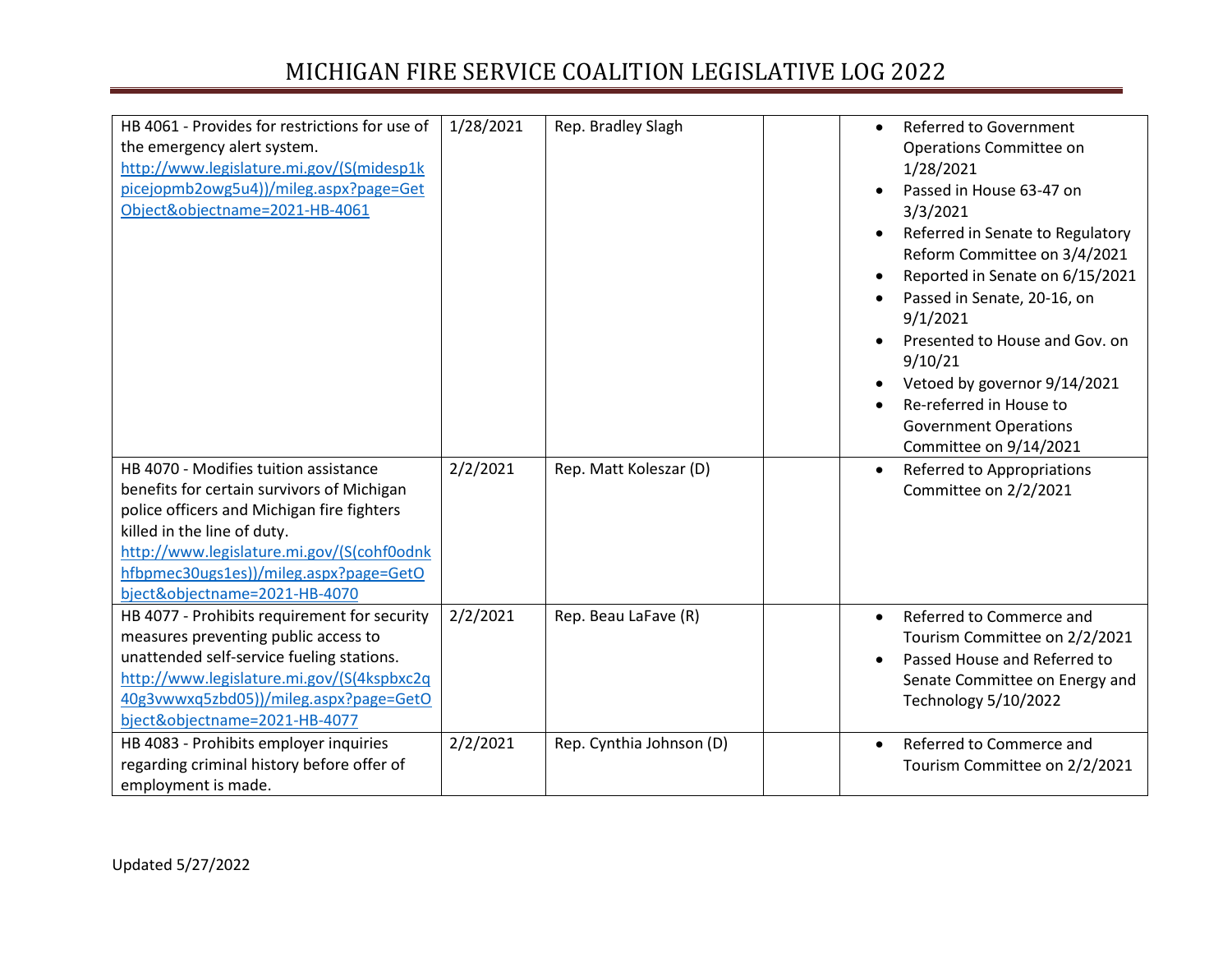| http://www.legislature.mi.gov/(S(crrrtsuep5<br>ydq2kw3tuf0sdi))/mileg.aspx?page=GetObje                                                                                                                                                                  |          |                      |           |                                                                                                                                                                                                                                                                                                                                              |
|----------------------------------------------------------------------------------------------------------------------------------------------------------------------------------------------------------------------------------------------------------|----------|----------------------|-----------|----------------------------------------------------------------------------------------------------------------------------------------------------------------------------------------------------------------------------------------------------------------------------------------------------------------------------------------------|
| ct&objectname=2021-HB-4083<br>HB 4087 - Provides for emergency materials<br>and supplies reserve.<br>http://www.legislature.mi.gov/(S(Ite1fbridar<br>pccsebckdtd5a))/mileg.aspx?page=GetObjec<br>t&objectname=2021-HB-4087                               | 2/2/2021 | Rep. Jeff Yaroch (R) | $\bullet$ | Referred to Health Policy<br>Committee on 2/2/2021<br>Reported in House on 5/27/2021<br>Passed in House 97-12 on<br>6/30/2021<br>Reported in Senate on 10/7/2021<br>Passed in Senate, 35-0, on<br>10/14/2021<br>Presented in House and to Gov.<br>on 10/19/2021<br>Signed by the Governor on<br>10/29/2021<br>Assigned PA 95'21 on 11/2/2021 |
| HB 4167 - Requires annual inspections of all<br>public and nonpublic schools for health and<br>safety violations.<br>http://www.legislature.mi.gov/(S(dctslfxeuo<br>atgioszegr4rjx))/mileg.aspx?page=GetObject<br>&objectname=2021-HB-4167               | 2/9/2021 | Rep. Ryan Berman (R) |           | <b>Referred to Education Committee</b><br>on 2/9/2021<br>Reported in House on 4/13/2021<br>Re-Referred to House Rules and<br>Competitiveness on 5/27/2021                                                                                                                                                                                    |
| HB 4171 - Extends presumption of causation<br>of occupational cancer to fire/crash rescue<br>officers and forest fire officers.<br>http://www.legislature.mi.gov/(S(nkqlsli3bc<br>ztlnzoubeecjs1))/mileg.aspx?page=GetObjec<br>t&objectname=2021-HB-4171 | 2/9/2021 | Rep. Sue Allor (R)   |           | Referred to Insurance Committee<br>on 2/9/2021<br>Reported in House with sub H1<br>on 3/4/2021<br>Referred in Senate to Insurance<br>and Banking on 3/18/2021<br>Reported in Senate Insurance and<br>Banking on 10/27/2021<br>Assigned PA 117'21 on<br>11/30/2021                                                                            |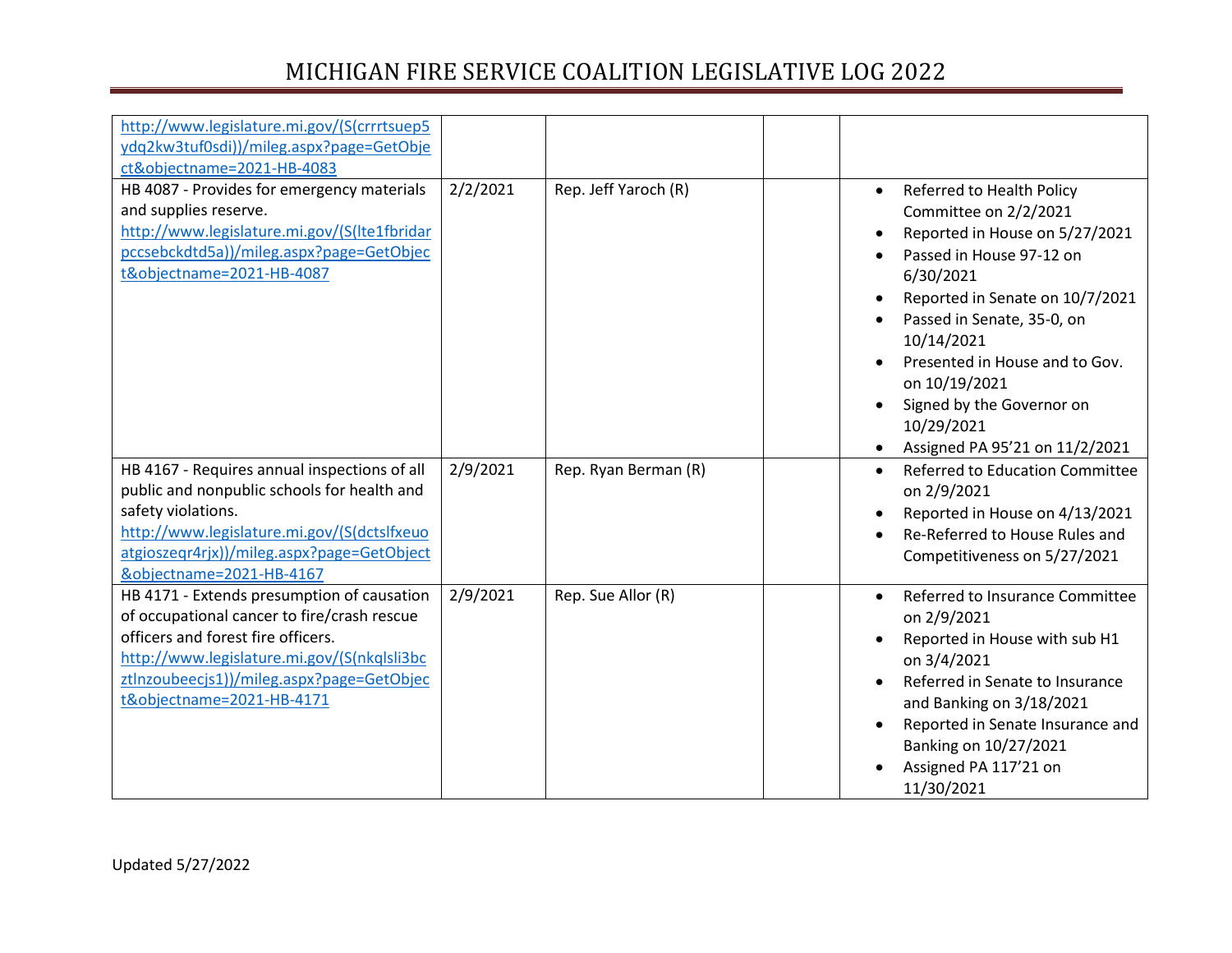| HB 4172 - Extends presumption of causation<br>for certain occupational diseases to part-<br>time, paid on-call, and volunteer firefighters.<br>http://www.legislature.mi.gov/(S(ee11tfbtw<br>d0w3owo2m5epzov))/mileg.aspx?page=Get<br>Object&objectname=2021-HB-4172                      | 2/9/2021  | Rep. Jeff Yaroch (R)      | $\bullet$              | Referred to Insurance Committee<br>on 2/9/2021<br>Passed in House 106-3 on<br>3/17/2021<br>Referred in Senate to Insurance<br>and Banking on 3/18/2021<br>Assigned PA 129'21 with<br>immediate effect on 12/15/2021                    |
|-------------------------------------------------------------------------------------------------------------------------------------------------------------------------------------------------------------------------------------------------------------------------------------------|-----------|---------------------------|------------------------|----------------------------------------------------------------------------------------------------------------------------------------------------------------------------------------------------------------------------------------|
| HB 4175 - Revises collective bargaining to<br>restore former provisions.<br>http://www.legislature.mi.gov/(S(q2pvg22m<br>ee1e5priorp1vl05))/mileg.aspx?page=GetOb<br>ject&objectname=2021-HB-4175                                                                                         | 2/9/2021  | Rep. Darrin Camilleri (D) |                        | Referred to Workforce, Trades<br>and Talen Committee on<br>2/9/2021                                                                                                                                                                    |
| HB 4176 - Allows requirement for agency fee<br>for nonunion members in bargaining<br>agreements and as condition of<br>employment in public sector.<br>http://www.legislature.mi.gov/(S(pvpfsolw<br>mk4ppdvqj2hg1rrt))/mileg.aspx?page=GetO<br>bject&objectname=2021-HB-4176              | 2/9/2021  | Rep. Terry Sabo (D)       | $\bullet$              | Referred to Workforce, Trades<br>and Talen Committee on<br>2/9/2021                                                                                                                                                                    |
| HB 4177 - Reverses changes made to the<br>Earned Sick Time Act.<br>http://www.legislature.mi.gov/(S(i103igfdab<br>enbsij45gz5hjw))/mileg.aspx?page=GetObje<br>ct&objectname=2021-HB-4177                                                                                                  | 2/9/2021  | Rep. Padma Kuppa (D)      | $\bullet$              | Referred to Commerce and<br>Tourism Committee on 2/9/2021                                                                                                                                                                              |
| HB 4247 - Modifies tuition assistance<br>benefits for certain survivors of Michigan<br>police officers and Michigan fire fighters<br>killed in the line of duty.<br>http://www.legislature.mi.gov/(S(2fygeknzp<br>expl5xr3y25j5f2))/mileg.aspx?page=GetObje<br>ct&objectname=2021-HB-4247 | 2/16/2021 | Rep. Matt Koleszar (D)    | $\bullet$<br>$\bullet$ | Referred to Appropriations<br>Committee on 2/16/2020<br>Reported in House on 2/17/2201<br>Passed in House 109-0 on<br>2/25/2021<br>Referred in Senate to<br>Appropriations Committee on<br>3/2/2021<br>Reported in Senate on 9/29/2021 |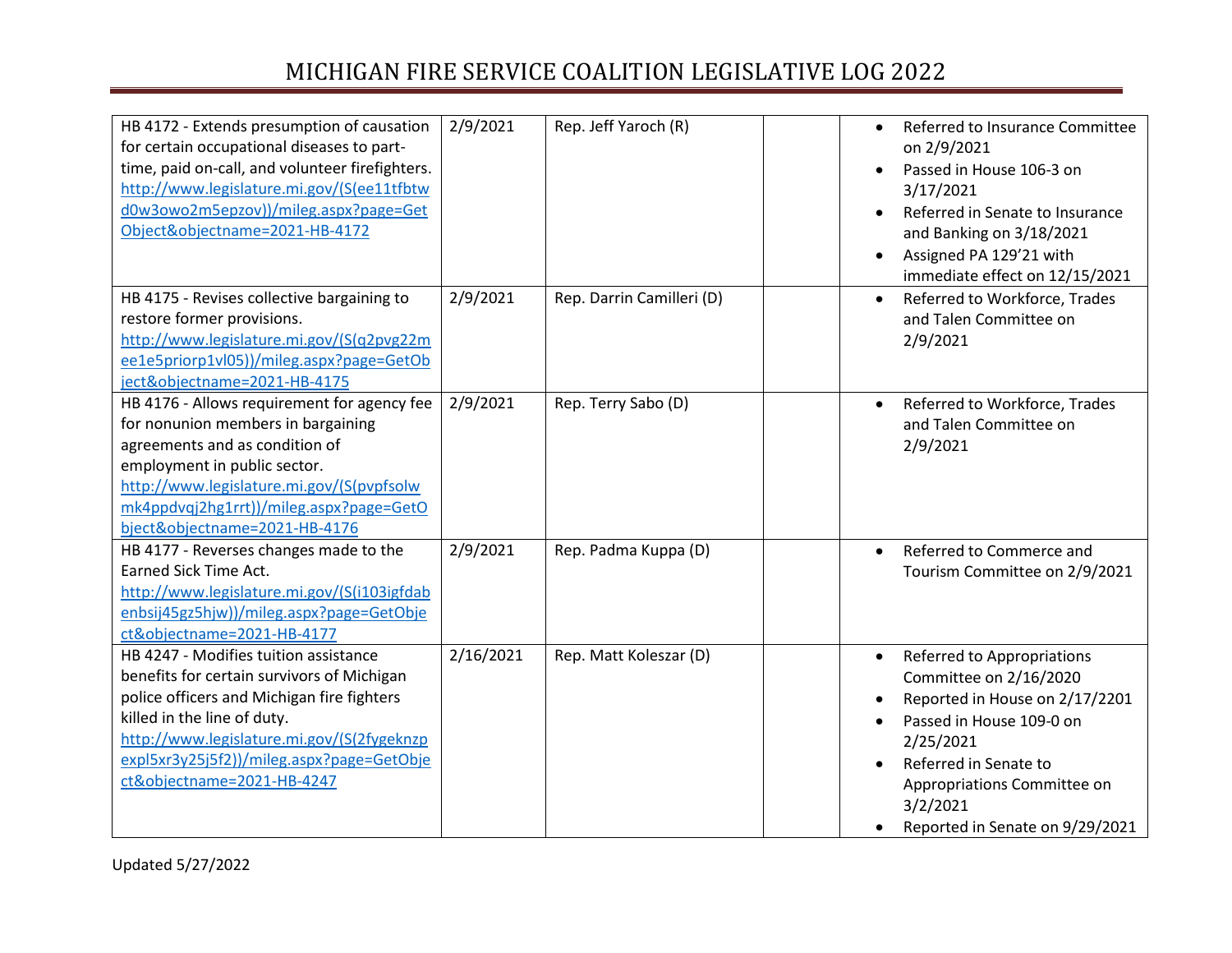|                                                                                                                                                                                                                                                                                                        |           |                          | Assigned PA 127'21 with<br>$\bullet$<br>immediate effect on 12/15/2021                                                                                                                                                                                                              |  |
|--------------------------------------------------------------------------------------------------------------------------------------------------------------------------------------------------------------------------------------------------------------------------------------------------------|-----------|--------------------------|-------------------------------------------------------------------------------------------------------------------------------------------------------------------------------------------------------------------------------------------------------------------------------------|--|
| HB 4273 - Repeals residency requirements<br>for public employees.<br>http://www.legislature.mi.gov/(S(v50zauyrl<br>ulgiaob4u4e4f5v))/mileg.aspx?page=GetObj<br>ect&objectname=2021-HB-4273                                                                                                             | 2/18/2021 | Rep. Cynthia Johnson (D) | Referred to Government<br>$\bullet$<br>Operations Committee on<br>2/18/2021                                                                                                                                                                                                         |  |
| HB 4281 - Modifies population threshold for<br>qualified city in the police and fire<br>protection act.<br>http://www.legislature.mi.gov/(S(lbsfe33wv<br>2akne2jyk5ug53t))/mileg.aspx?page=GetObj<br>ect&objectname=2021-HB-4281                                                                       | 2/23/2021 | Rep. Alex Garza (D)      | <b>Referred to Local Government</b><br>$\bullet$<br>and Municipal Finance<br>Committee on 2/23/2021<br>Passed in House 95-11 on<br>10/27/2021<br>Received in Senate on<br>10/28/2021<br>Enrolled in House on 11/2/2021<br>Assigned PA 113'21 with<br>immediate effect on 11/30/2021 |  |
| HB 4330 - Limits effectiveness of<br>Department of Health and Human Services<br>emergency safety standards to 30 days<br>unless extended by resolution of the<br>legislature.<br>http://www.legislature.mi.gov/(S(krbs5y3txl<br>efoiv1n4qd30ns))/mileg.aspx?page=GetObje<br>ct&objectname=2021-HB-4330 | 2/24/2021 | Rep. John Damoose (R)    | <b>Referred to Government</b><br>$\bullet$<br>Operations Committee on<br>2/24/2021                                                                                                                                                                                                  |  |
| HB 4373 - Provides for executive<br>recommendation omnibus budget.<br>http://www.legislature.mi.gov/(S(0xvp25dd<br>al40wmf4f0jy54yb))/mileg.aspx?page=GetO<br>bject&objectname=2021-HB-4373                                                                                                            | 2/25/2021 | Rep. Joe Tate (D)        | Referred to Appropriations<br>$\bullet$<br>Committee on 2/25/2021                                                                                                                                                                                                                   |  |
| HB 4382 - Enacts requirements on power<br>source for certain smoke alarm devices.                                                                                                                                                                                                                      | 3/2/2021  | Rep. Mike Mueller (R)    | Referred to Regulatory<br>$\bullet$<br>Committee on 3/2/2021<br>Reported in House on 3/23/2021<br>$\bullet$                                                                                                                                                                         |  |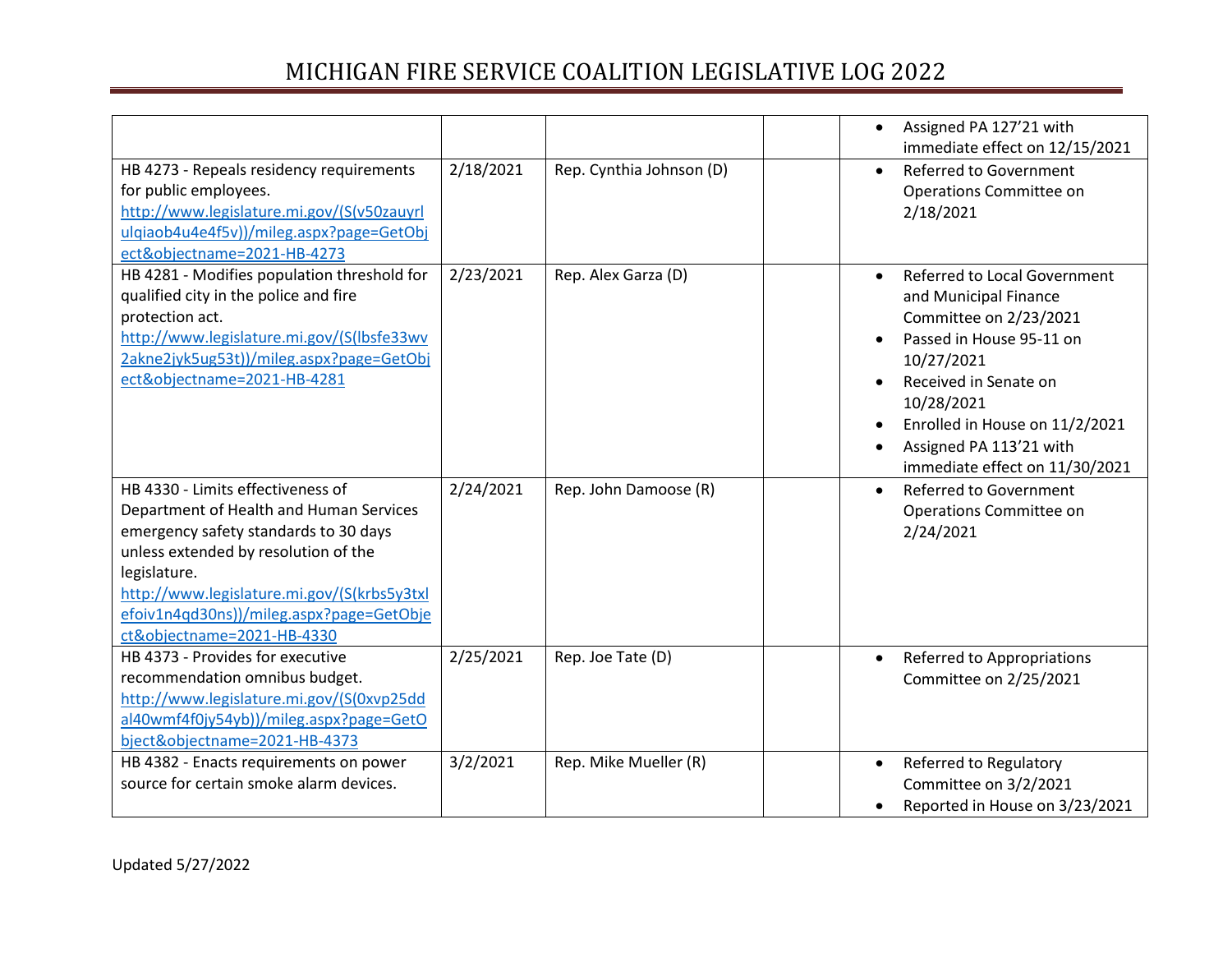| http://www.legislature.mi.gov/(S(3wzsf3evy<br>12nrosuvv0cogae))/mileg.aspx?page=GetOb<br>ject&objectname=2021-HB-4382                                                                         |          |                         | $\bullet$ | Passed in House 89-20 on<br>4/27/2021<br>Received in Senate to Economic<br>and Small Business Development                                                                                                                              |
|-----------------------------------------------------------------------------------------------------------------------------------------------------------------------------------------------|----------|-------------------------|-----------|----------------------------------------------------------------------------------------------------------------------------------------------------------------------------------------------------------------------------------------|
|                                                                                                                                                                                               |          |                         |           | on 4/28/2021                                                                                                                                                                                                                           |
| HB 4410 - Provides for omnibus budget for<br>2021-22.<br>http://www.legislature.mi.gov/(S(y1dr4ks4ci<br>lkpywpiutwj1uj))/mileg.aspx?page=GetObje<br>ct&objectname=2021-HB-4410                | 3/2/2021 | Rep. Thomas Albert (R)  | $\bullet$ | Reported in Senate on 6/15/2021<br>Referred to Appropriations<br>Committee on 3/2/2021<br>Passed in House 104-4 on<br>6/24/2021<br>Passed in Senate 34-0 on<br>6/30/2021<br>Assigned PA 10'22 and approved<br>by Governor on 2/16/2022 |
| HB 4413 - Increases minimum wage rate and<br>indexes to inflation.<br>http://www.legislature.mi.gov/(S(yulh4daqv<br>b5v4ktj0lskoapr))/mileg.aspx?page=GetObje<br>ct&objectname=2021-HB-4413   | 3/2/2021 | Rep. Abraham Aiyash (D) | $\bullet$ | Referred to Commerce and<br>Tourism Committee on 3/2/2021                                                                                                                                                                              |
| HB 4418 - Provides supplemental<br>appropriations for 2020-21.<br>http://www.legislature.mi.gov/(S(42tg4efmv<br>0san4czizz5m2kh))/mileg.aspx?page=GetObj<br>ect&objectname=2021-HB-4418       | 3/2/2021 | Rep. Thomas Albert (R)  | $\bullet$ | Referred to Appropriations<br>Committee on 3/2/2021                                                                                                                                                                                    |
| HB 4419 - Provides for multi-department<br>supplemental for 2021-22.<br>http://www.legislature.mi.gov/(S(5ddipvipls<br>fxbcsonzicffcn))/mileg.aspx?page=GetObject<br>&objectname=2021-HB-4419 | 3/2/2021 | Rep. Thomas Albert (R)  | $\bullet$ | Referred to Appropriations<br>Committee on 3/2/2021<br>Reported in House on 4/28/2021<br>Passed in House 60-47 on<br>5/11/2021<br>Referred to Committee of the<br>Whole 5/12/2021                                                      |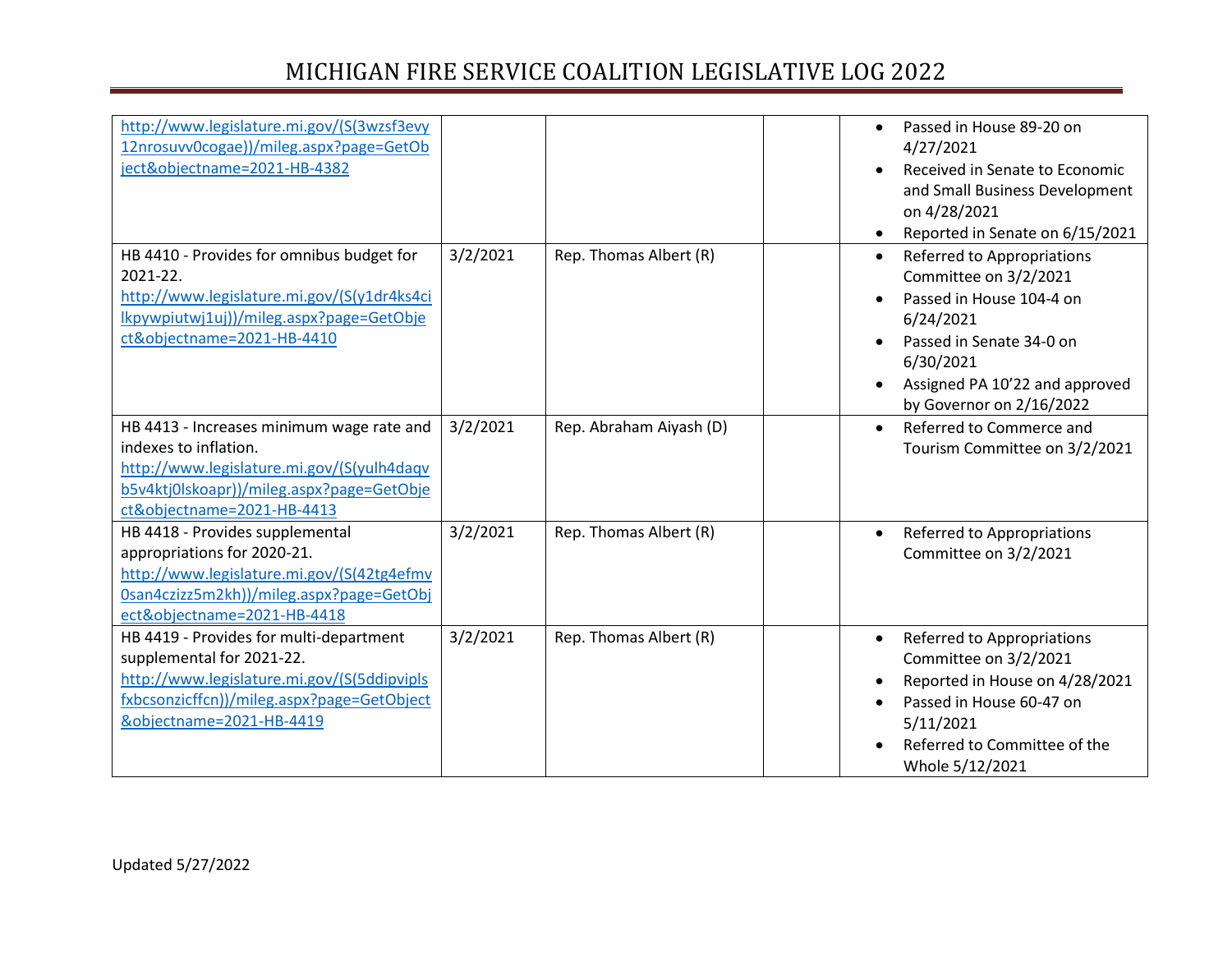| HB 4424 - Provides for paid time-off for first<br>responders affected by a public health<br>emergency.<br>http://www.legislature.mi.gov/(S(2zvy5gr3q<br>jozc03ycowowxxz))/mileg.aspx?page=GetOb<br>ject&objectname=2021-HB-4424                  | 3/3/2021  | Rep. Abdullah Hammoud (D) | Referred to Government<br>Operations Committee on<br>3/3/2021                                                                                                                                                                                                                                       |
|--------------------------------------------------------------------------------------------------------------------------------------------------------------------------------------------------------------------------------------------------|-----------|---------------------------|-----------------------------------------------------------------------------------------------------------------------------------------------------------------------------------------------------------------------------------------------------------------------------------------------------|
| HB 4492 - Expands polling place locations.<br>http://www.legislature.mi.gov/(S(bki00ggdv<br>o5itrvj1ca51jvu))/mileg.aspx?page=GetObje<br>ct&objectname=2021-HB-4492                                                                              | 3/11/2021 | Rep. Ann Bollin (R)       | Referred to Elections and Ethics<br>on 3/11/2021<br>Reported in House on 4/13/2021<br>Passed in House 106-3 on<br>4/27/2021<br>Received in Senate to Elections<br>on 4/28/2021<br>Presented to and vetoed by<br>governor 9/30/2021<br>Re-referred to Committee on<br>Elections and Ethics 10/5/2021 |
| HB 4493 - Provides retroactive extension of<br>statute of limitations for certain offenses<br>under certain conditions.<br>http://www.legislature.mi.gov/(S(w0zpxevp<br>04yco553ibfdxi13))/mileg.aspx?page=GetOb<br>ject&objectname=2021-HB-4493 | 3/11/2021 | Rep. Scott VanSingel (R)  | Referred to Judiciary on<br>3/11/2021                                                                                                                                                                                                                                                               |
| HB 4639 - Includes correction officers under<br>compulsory arbitration for local police and<br>firefighters.<br>http://www.legislature.mi.gov/(S(igc4plpbvg<br>txgm5tjqoubad5))/mileg.aspx?page=GetObj<br>ect&objectname=2021-HB-4639            | 4/14/2021 | Rep Kelly Breen (D)       | Referred to Commerce and<br>$\bullet$<br>Tourism on 4/14/2021                                                                                                                                                                                                                                       |
| HB 4648 - Creates advisory committees for<br>certain building codes.<br>http://www.legislature.mi.gov/(S(0la0053pu<br>u2zhc2icdjrvkk3))/mileg.aspx?page=GetObje<br>ct&objectname=2021-HB-4648                                                    | 04/15/21  | Rep. Joe Tate (D)         | Referred to Regulatory Reform<br>on 4/15/2021                                                                                                                                                                                                                                                       |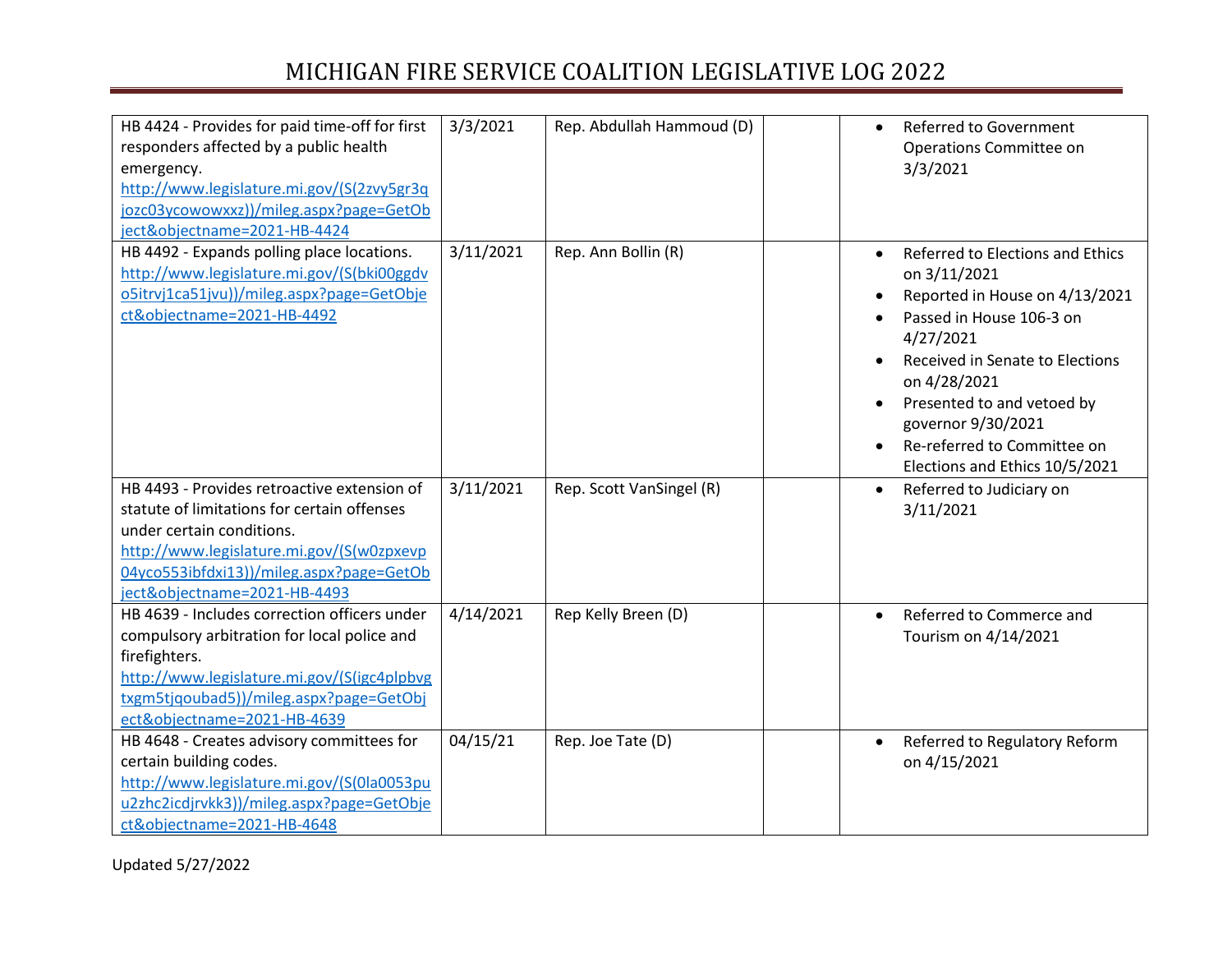| HB 4725 - Includes corrections officers in<br>compulsory arbitration for local police and<br>firefighters.<br>http://www.legislature.mi.gov/(S(xzb4wkw3<br>3hovks0i3c3sp5ul))/mileg.aspx?page=GetOb<br>ject&objectname=2021-HB-4725 | 4/28/2021 | Rep. Robert Bezotte (R)     | Referred to Commerce and<br>$\bullet$<br>Tourism on 4/28/2021<br>Passed in House 97-10 on<br>$\bullet$<br>6/24/2021<br>Received in Senate to Economic<br>and Small Business Development<br>on 6/30/2021<br>Reported by Senate 2/15/2022<br>Referred to Committee of the<br>whole 2/15/2022 |
|-------------------------------------------------------------------------------------------------------------------------------------------------------------------------------------------------------------------------------------|-----------|-----------------------------|--------------------------------------------------------------------------------------------------------------------------------------------------------------------------------------------------------------------------------------------------------------------------------------------|
| HB 4748 - Provides infectious disease                                                                                                                                                                                               | 4/29/2021 | Rep. Laurie Pohutsky (D)    | Referred to Workforce, Trades,                                                                                                                                                                                                                                                             |
| presumption for essential employees during                                                                                                                                                                                          |           |                             | and Talent on 4/29/2021                                                                                                                                                                                                                                                                    |
| a declared emergency.                                                                                                                                                                                                               |           |                             |                                                                                                                                                                                                                                                                                            |
| http://www.legislature.mi.gov/(S(ertvjlw5jat                                                                                                                                                                                        |           |                             |                                                                                                                                                                                                                                                                                            |
| augmaw2yo4jxe))/mileg.aspx?page=GetObj                                                                                                                                                                                              |           |                             |                                                                                                                                                                                                                                                                                            |
| ect&objectname=2021-HB-4748                                                                                                                                                                                                         |           |                             |                                                                                                                                                                                                                                                                                            |
| HB 4749 - Provides compensation waiting                                                                                                                                                                                             | 4/29/2021 | Rep. Terry Sabo (D)         | Referred to Workforce, Trades,<br>$\bullet$                                                                                                                                                                                                                                                |
| period for employee impacted by COVID-19                                                                                                                                                                                            |           |                             | and Talent on 4/29/2021                                                                                                                                                                                                                                                                    |
| waiver.                                                                                                                                                                                                                             |           |                             |                                                                                                                                                                                                                                                                                            |
| http://www.legislature.mi.gov/(S(isju4rcl2ej                                                                                                                                                                                        |           |                             |                                                                                                                                                                                                                                                                                            |
| pscq040rwvq22))/mileg.aspx?page=GetObje                                                                                                                                                                                             |           |                             |                                                                                                                                                                                                                                                                                            |
| ct&objectname=2021-HB-4749                                                                                                                                                                                                          |           |                             |                                                                                                                                                                                                                                                                                            |
| HB 4750 - Prohibits an employer from taking                                                                                                                                                                                         | 4/29/2021 | Rep. Samantha Steckloff (D) | Referred to Workforce, Trades,<br>$\bullet$                                                                                                                                                                                                                                                |
| an adverse employment action based on                                                                                                                                                                                               |           |                             | and Talent on 4/29/2021                                                                                                                                                                                                                                                                    |
| employee communication regarding an                                                                                                                                                                                                 |           |                             |                                                                                                                                                                                                                                                                                            |
| occupational safety and health practice or                                                                                                                                                                                          |           |                             |                                                                                                                                                                                                                                                                                            |
| hazard.                                                                                                                                                                                                                             |           |                             |                                                                                                                                                                                                                                                                                            |
| http://www.legislature.mi.gov/(S(dsin33czo                                                                                                                                                                                          |           |                             |                                                                                                                                                                                                                                                                                            |
| banab5ivtgwnx4k))/mileg.aspx?page=GetOb                                                                                                                                                                                             |           |                             |                                                                                                                                                                                                                                                                                            |
| ject&objectname=2021-HB-4750                                                                                                                                                                                                        |           |                             |                                                                                                                                                                                                                                                                                            |
| HB 4753 - Provides coverage for long-term                                                                                                                                                                                           | 4/29/2021 | Rep. Kelly Breen            | Referred to Workforce, Trades,<br>$\bullet$                                                                                                                                                                                                                                                |
| health issues resulting from COVID-19 under                                                                                                                                                                                         |           |                             | and Talent on 4/29/2021                                                                                                                                                                                                                                                                    |
| worker's compensation.                                                                                                                                                                                                              |           |                             |                                                                                                                                                                                                                                                                                            |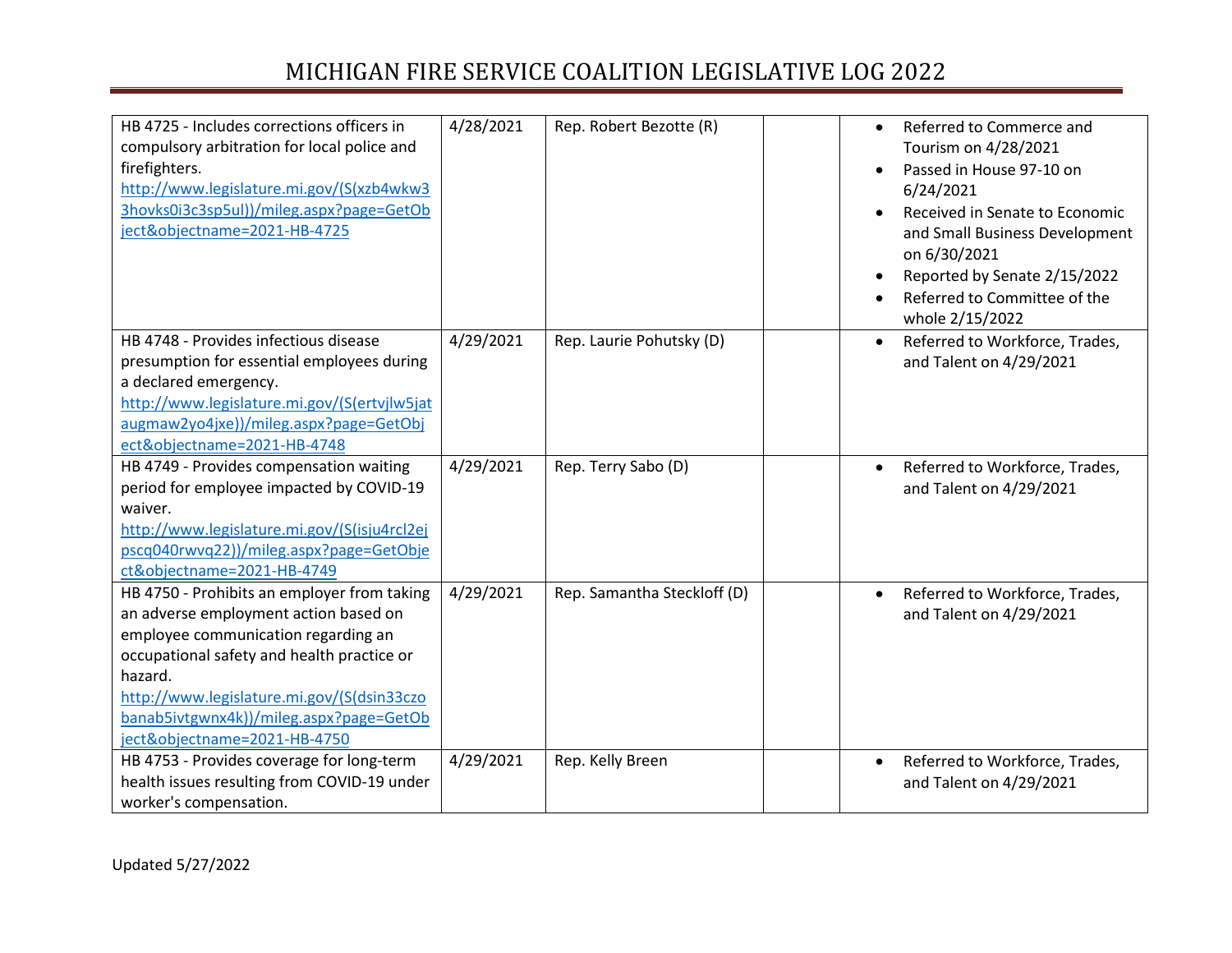| http://www.legislature.mi.gov/(S(5210kodtt  |           |                        |                                             |
|---------------------------------------------|-----------|------------------------|---------------------------------------------|
| xzhidoqhqaqqdgu))/mileg.aspx?page=GetOb     |           |                        |                                             |
| ject&objectname=2021-HB-4753                |           |                        |                                             |
| HB 4754 - Creates infectious disease worker | 4/29/2021 | Rep. Tyrone Carter (D) | Referred to Workforce, Trades,<br>$\bullet$ |
| safety commission.                          |           |                        | and Talent on 4/29/2021                     |
| http://www.legislature.mi.gov/(S(0xnkcytbfx |           |                        |                                             |
| dmf1ywtdvtbxjc))/mileg.aspx?page=GetObje    |           |                        |                                             |
| ct&objectname=2021-HB-4754                  |           |                        |                                             |
| HB 4755 - Prohibits employer taking adverse | 4/29/2021 | Rep. Rachel Hood (D)   | Referred to Workforce, Trades,<br>$\bullet$ |
| employment action against an employee       |           |                        | and Talent on 4/29/2021                     |
| who is absent from work during an           |           |                        |                                             |
| emergency.                                  |           |                        |                                             |
| http://www.legislature.mi.gov/(S(bhtplnlvx1 |           |                        |                                             |
| acmrhqjrr1vng5))/mileg.aspx?page=GetObje    |           |                        |                                             |
| ct&objectname=2021-HB-4755                  |           |                        |                                             |
| HB 4756 - Increases the maximum penalty     | 4/29/2021 | Rep. Helena Scott (D)  | Referred to Workforce, Trades,<br>$\bullet$ |
| amount for Michigan occupational health     |           |                        | and Talent on 4/29/2021                     |
| and safety act violations.                  |           |                        |                                             |
| http://www.legislature.mi.gov/(S(zg4ed2sjz  |           |                        |                                             |
| 1yt4lwadwvr2ely))/mileg.aspx?page=GetObj    |           |                        |                                             |
| ect&objectname=2021-HB-4756                 |           |                        |                                             |
| HB 4757 - Increases civil penalties for     | 4/29/2021 | Rep. Sarah Anthony (D) | Referred to Workforce, Trades,<br>$\bullet$ |
| Michigan occupational safety and health     |           |                        | and Talent on 4/29/2021                     |
| violations.                                 |           |                        |                                             |
| http://www.legislature.mi.gov/(S(moekailkt  |           |                        |                                             |
| 5k3mmbziqjc1ktt))/mileg.aspx?page=GetObj    |           |                        |                                             |
| ect&objectname=2021-HB-4757                 |           |                        |                                             |
| HB 4758 - Prohibits employer taking adverse | 4/29/2021 | Rep. Lori Stone (D)    | Referred to Workforce, Trades,<br>$\bullet$ |
| employment action against an employee       |           |                        | and Talent on 4/29/2021                     |
| who raises concern over infection control.  |           |                        |                                             |
| http://www.legislature.mi.gov/(S(jtsr5uy0pv |           |                        |                                             |
| edk1krjstanauv))/mileg.aspx?page=GetObje    |           |                        |                                             |
| ct&objectname=2021-HB-4758                  |           |                        |                                             |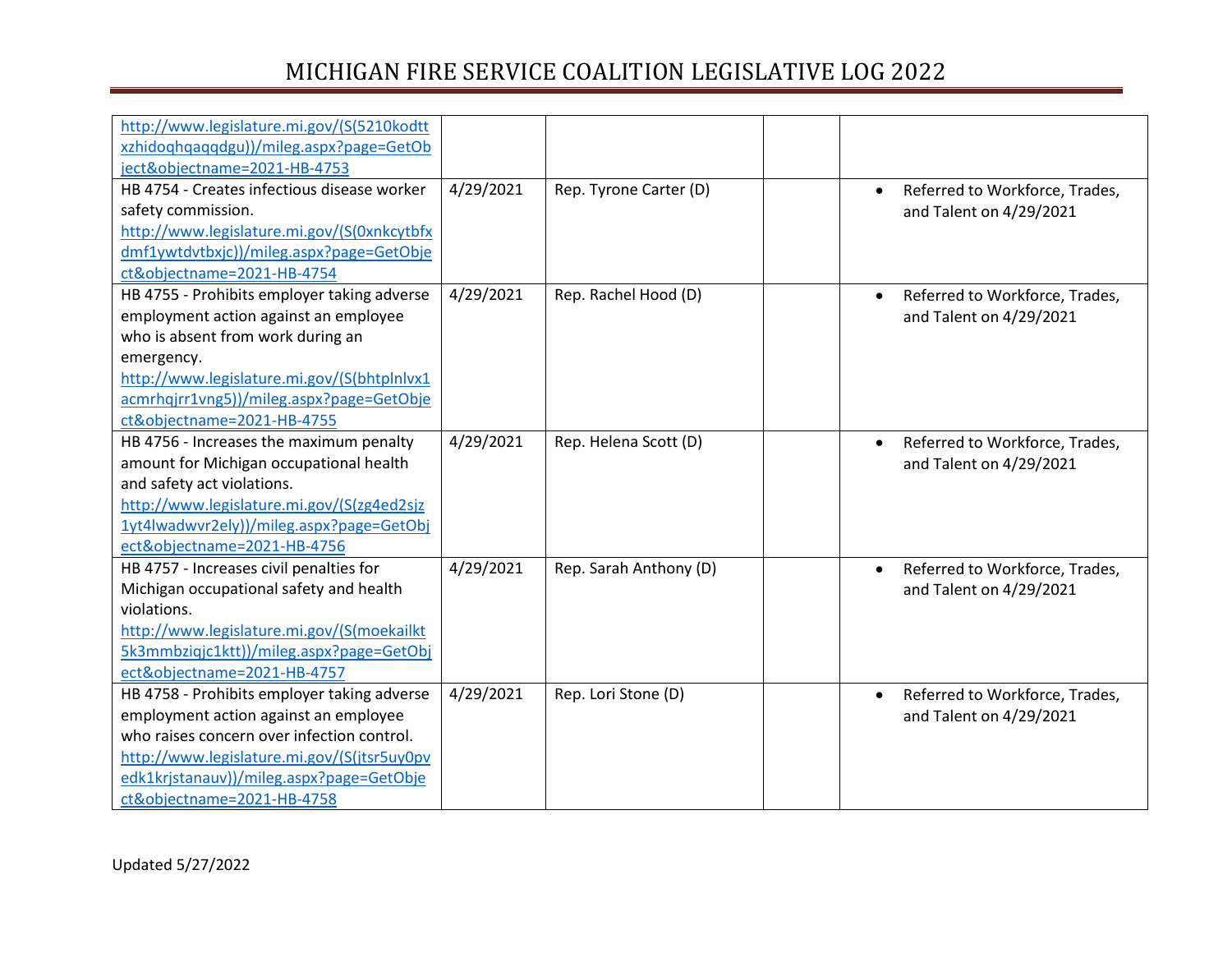| 4/29/2021<br>HB 4759 - Prohibits an employer from taking<br>Rep. Jim Haadsma (D)<br>Referred to Workforce, Trades,<br>$\bullet$<br>an adverse employment action based on<br>and Talent on 4/29/2021<br>employee communication regarding an<br>occupational safety and health practice or<br>hazard related to COVID-19. |  |
|-------------------------------------------------------------------------------------------------------------------------------------------------------------------------------------------------------------------------------------------------------------------------------------------------------------------------|--|
|                                                                                                                                                                                                                                                                                                                         |  |
|                                                                                                                                                                                                                                                                                                                         |  |
|                                                                                                                                                                                                                                                                                                                         |  |
|                                                                                                                                                                                                                                                                                                                         |  |
|                                                                                                                                                                                                                                                                                                                         |  |
| http://www.legislature.mi.gov/(S(ub5pgend                                                                                                                                                                                                                                                                               |  |
| Otea3paoyqhl3wr4))/mileg.aspx?page=GetO                                                                                                                                                                                                                                                                                 |  |
| bject&objectname=2021-HB-4759                                                                                                                                                                                                                                                                                           |  |
| HB 4760 - Provides decreased amount of<br>4/29/2021<br>Rep. Kara Hope (D)<br>Referred to Workforce, Trades,<br>$\bullet$                                                                                                                                                                                                |  |
| compensation benefits based on federal<br>and Talent on 4/29/2021                                                                                                                                                                                                                                                       |  |
| unemployment or pandemic benefits.                                                                                                                                                                                                                                                                                      |  |
| http://www.legislature.mi.gov/(S(3vt3k35eo                                                                                                                                                                                                                                                                              |  |
| p1fnbgj2wyubzzz))/mileg.aspx?page=GetObj                                                                                                                                                                                                                                                                                |  |
| ect&objectname=2021-HB-4760                                                                                                                                                                                                                                                                                             |  |
| 4/29/2021<br>HB 4761 - Prohibits reimbursement of claims<br>Rep. Brenda Carter (D)<br>Referred to Workforce, Trades,<br>$\bullet$                                                                                                                                                                                       |  |
| and Talent on 4/29/2021<br>for overpayment.                                                                                                                                                                                                                                                                             |  |
| http://www.legislature.mi.gov/(S(gfbnyyhju                                                                                                                                                                                                                                                                              |  |
| 5o4ktlecbx5hme4))/mileg.aspx?page=GetOb                                                                                                                                                                                                                                                                                 |  |
| ject&objectname=2021-HB-4761                                                                                                                                                                                                                                                                                            |  |
| HB 4888 - Repeals sentencing guidelines for<br>5/20/2021<br>Rep. Sara Anthony (D)<br>Referred to Regulatory Reform<br>$\bullet$                                                                                                                                                                                         |  |
| violation of Michigan fireworks safety act.<br>on 5/20/2021                                                                                                                                                                                                                                                             |  |
| http://legislature.mi.gov/doc.aspx?2021-HB-                                                                                                                                                                                                                                                                             |  |
| 4888                                                                                                                                                                                                                                                                                                                    |  |
| HB 4889 - Updates cross-reference to the<br>5/20/2021<br>Rep. Sara Anthony (D)<br>Referred to Regulatory Reform                                                                                                                                                                                                         |  |
| Michigan fireworks safety act.<br>on 5/20/2021                                                                                                                                                                                                                                                                          |  |
| http://legislature.mi.gov/doc.aspx?2021-HB-                                                                                                                                                                                                                                                                             |  |
| 4889                                                                                                                                                                                                                                                                                                                    |  |
| HB 4890 - Updates cross-reference to the<br>5/20/2021<br>Rep. Kara Hope (D)<br>Referred to Regulatory Reform<br>$\bullet$                                                                                                                                                                                               |  |
| Michigan fireworks safety act.<br>on 5/20/2021                                                                                                                                                                                                                                                                          |  |
| http://legislature.mi.gov/doc.aspx?2021-HB-                                                                                                                                                                                                                                                                             |  |
|                                                                                                                                                                                                                                                                                                                         |  |
| 4890                                                                                                                                                                                                                                                                                                                    |  |
| HB 4891 - Regulates sale and use of<br>5/20/2021<br>Rep. Stephanie Young (D)<br>Referred to Regulatory Reform<br>$\bullet$                                                                                                                                                                                              |  |
| fireworks and repeals Michigan fireworks<br>on 5/20/2021                                                                                                                                                                                                                                                                |  |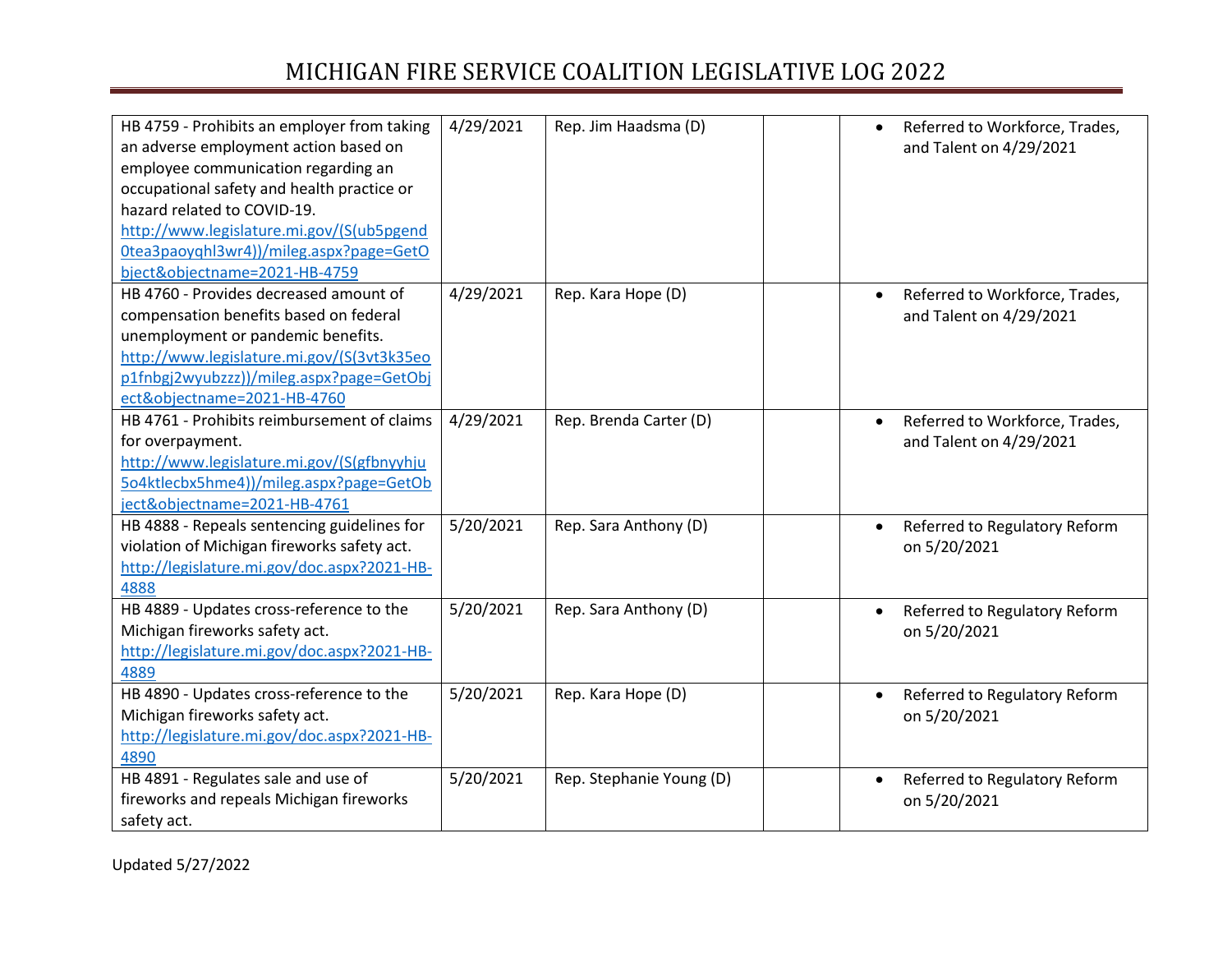| http://legislature.mi.gov/doc.aspx?2021-HB-   |           |                          |                                            |
|-----------------------------------------------|-----------|--------------------------|--------------------------------------------|
| 4891                                          |           |                          |                                            |
| HB 4892 - Updates cross-reference to the      | 5/20/2021 | Rep. Karen Whitsett (D)  | Referred to Regulatory Reform<br>$\bullet$ |
| Michigan fireworks safety act.                |           |                          | on 5/20/2021                               |
| http://legislature.mi.gov/doc.aspx?2021-HB-   |           |                          |                                            |
| 4892                                          |           |                          |                                            |
| HB 4924 - Makes certain references in 1969    | 5/26/2021 | Rep. Kelly Breen (D)     | <b>Referred to Government</b><br>$\bullet$ |
| PA 312 regarding arbitration for local police |           |                          | Operations on 5/26/2021                    |
| officers and firefighters gender neutral.     |           |                          |                                            |
| http://legislature.mi.gov/doc.aspx?2021-HB-   |           |                          |                                            |
| 4924                                          |           |                          |                                            |
| HB 4925 - Modifies reference to citizens      | 5/26/2021 | Rep. Whiteford (R)       | Referred to Health Policy<br>$\bullet$     |
| mental health advisory council to behavioral  |           |                          | Committee on 6/3/2021                      |
| health oversight council and update.          |           |                          |                                            |
| http://legislature.mi.gov/doc.aspx?2021-HB-   |           |                          |                                            |
| 4925                                          |           |                          |                                            |
| HB 4975 - Prohibits ignition, discharge, and  | 6/8/2021  | Rep. Jeff Yaroch (R)     | Referred to Regulatory Reform<br>$\bullet$ |
| use of fireworks within 200 feet of property  |           |                          | on 6/8/2021                                |
| not owned or leased by person using the       |           |                          |                                            |
| fireworks.                                    |           |                          |                                            |
| http://www.legislature.mi.gov/(S(hij3n3yaia   |           |                          |                                            |
| n0tme2ro2htzj2))/mileg.aspx?page=GetObje      |           |                          |                                            |
| ct&objectname=2021-HB-4975                    |           |                          |                                            |
| HB 5022 - Revises immunity of                 | 6/15/2021 | Rep. Tyrone Carter (D)   | <b>Referred to Government</b><br>$\bullet$ |
| governmental employees and agents for         |           |                          | Operations on 6/16/2021                    |
| unreasonable use of force.                    |           |                          |                                            |
| http://www.legislature.mi.gov/(S(akmzlz4ki    |           |                          |                                            |
| un01ezp1cnwbgog))/mileg.aspx?page=GetO        |           |                          |                                            |
| bject&objectname=2021-HB-5022                 |           |                          |                                            |
| HB 5023 - Revises immunity of                 | 6/15/2021 | Rep. Cynthia Johnson (D) | <b>Referred to Government</b><br>$\bullet$ |
| governmental employees and agents for         |           |                          | Operations on 6/15/2021                    |
| intentional torts.                            |           |                          |                                            |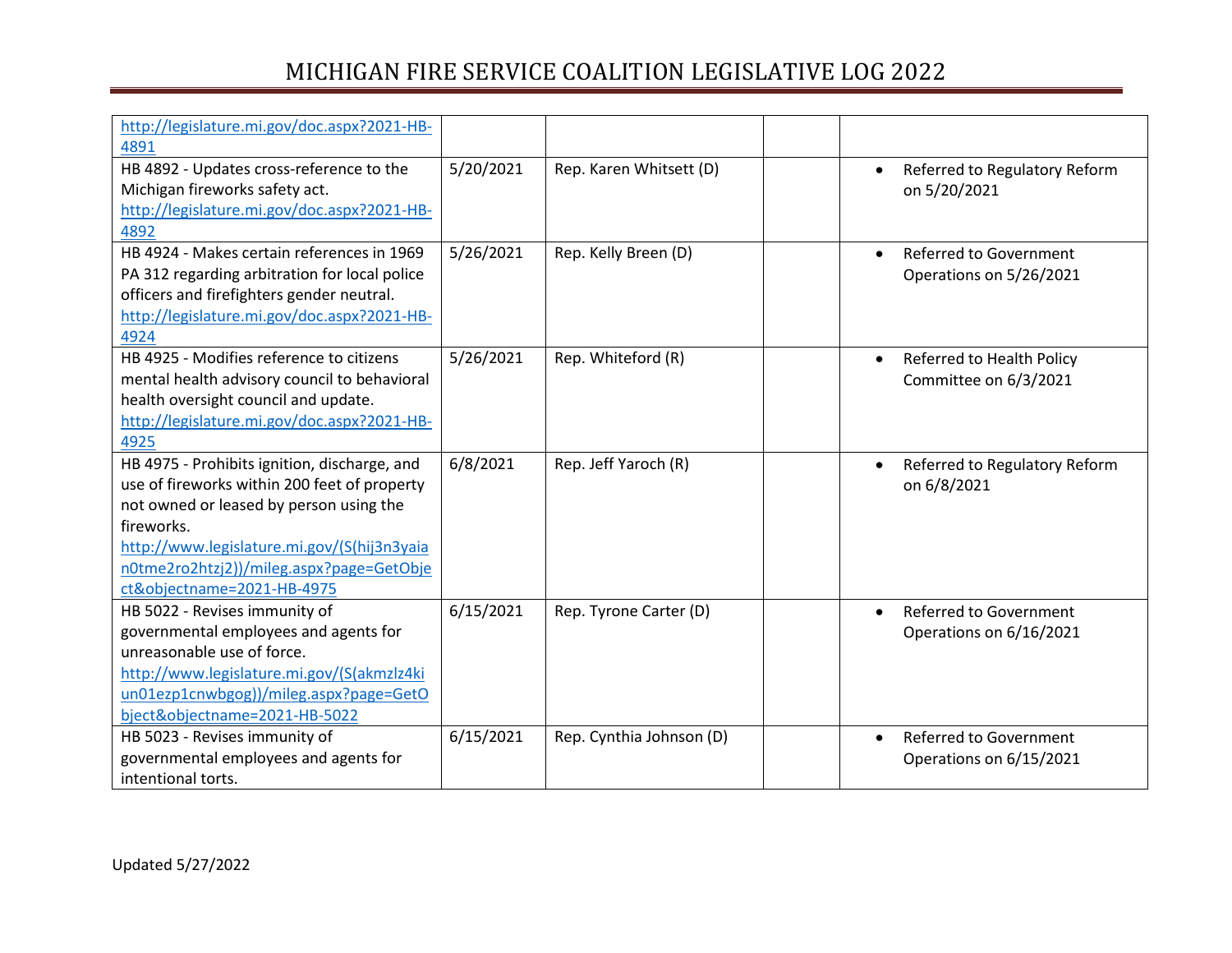| http://www.legislature.mi.gov/(S(jssjba0pyk |           |                          |                                             |  |
|---------------------------------------------|-----------|--------------------------|---------------------------------------------|--|
| qg2icegmdjrkpq))/mileg.aspx?page=GetObje    |           |                          |                                             |  |
| ct&objectname=2021-HB-5023                  |           |                          |                                             |  |
| HB 5024 - Removes immunity of               | 6/15/2021 | Rep. Yousef Rabhi (D)    | <b>Referred to Government</b><br>$\bullet$  |  |
| governmental agencies for unreasonable      |           |                          | Operations on 6/15/2021                     |  |
| use of force.                               |           |                          |                                             |  |
| http://www.legislature.mi.gov/(S(rnpme5u    |           |                          |                                             |  |
| wsxowpoz0mawjlzbk))/mileg.aspx?page=Ge      |           |                          |                                             |  |
| tObject&objectname=2021-HB-5024             |           |                          |                                             |  |
| HB 5026 - Modifies emergency 9-1-1 service  | 6/16/2021 | Rep. Julie Calley (R)    | Referred to Communications and<br>$\bullet$ |  |
| enabling act.                               |           |                          | Technology on 6/16/2021                     |  |
| http://www.legislature.mi.gov/(S(rixvwszith |           |                          | Assigned PA 126'21 with                     |  |
| mif3e3we0wuvqp))/mileg.aspx?page=GetOb      |           |                          | immediate effect 12/15/2021                 |  |
| ject&objectname=2021-HB-5026                |           |                          |                                             |  |
| HB 5035 - Eliminates authorized use of      | 6/16/2021 | Rep. Kara Hope (D)       | Referred to Communications and<br>$\bullet$ |  |
| Michigan public safety communications       |           |                          | Technology on 6/16/2021                     |  |
| system under certain restrictions.          |           |                          |                                             |  |
| http://www.legislature.mi.gov/(S(0pv0nasqz  |           |                          |                                             |  |
| hcnlvdzsytfwcdm))/mileg.aspx?page=GetObj    |           |                          |                                             |  |
| ect&objectname=2021-HB-5035                 |           |                          |                                             |  |
| HB 5063 - Allows fireworks on Juneteenth.   | 6/17/2021 | Rep. Helena Scott (D)    | Referred to Regulatory Reform<br>$\bullet$  |  |
| http://www.legislature.mi.gov/(S(3cwmh2h    |           |                          | on 6/17/2021                                |  |
| okhynas2ykjjuzf5j))/mileg.aspx?page=GetOb   |           |                          |                                             |  |
| ject&objectname=2021-HB-5063                |           |                          |                                             |  |
| HB 5073 - Requires mental health and law    | 6/22/21   | Rep. Ronnie Peterson (D) | <b>Referred to Government</b><br>$\bullet$  |  |
| enforcement response training for law       |           |                          | Operations on 6/22/21                       |  |
| enforcement officers.                       |           |                          |                                             |  |
| http://www.legislature.mi.gov/(S(gdi13iixdv |           |                          |                                             |  |
| 0qmxksxiymq0mv))/mileg.aspx?page=GetOb      |           |                          |                                             |  |
| ject&objectname=2021-HB-5073                |           |                          |                                             |  |
| HB 5115 - Allows licensure of medical first | 6/23/2021 | Rep. Jeff Yaroch (R)     | Referred to Workforce, Trades,              |  |
| responders at 16 years of age.              |           |                          | and Talent on 6/23/2021                     |  |
|                                             |           |                          | Reported in House with sub (H-1)            |  |
|                                             |           |                          | on 9/30/2021                                |  |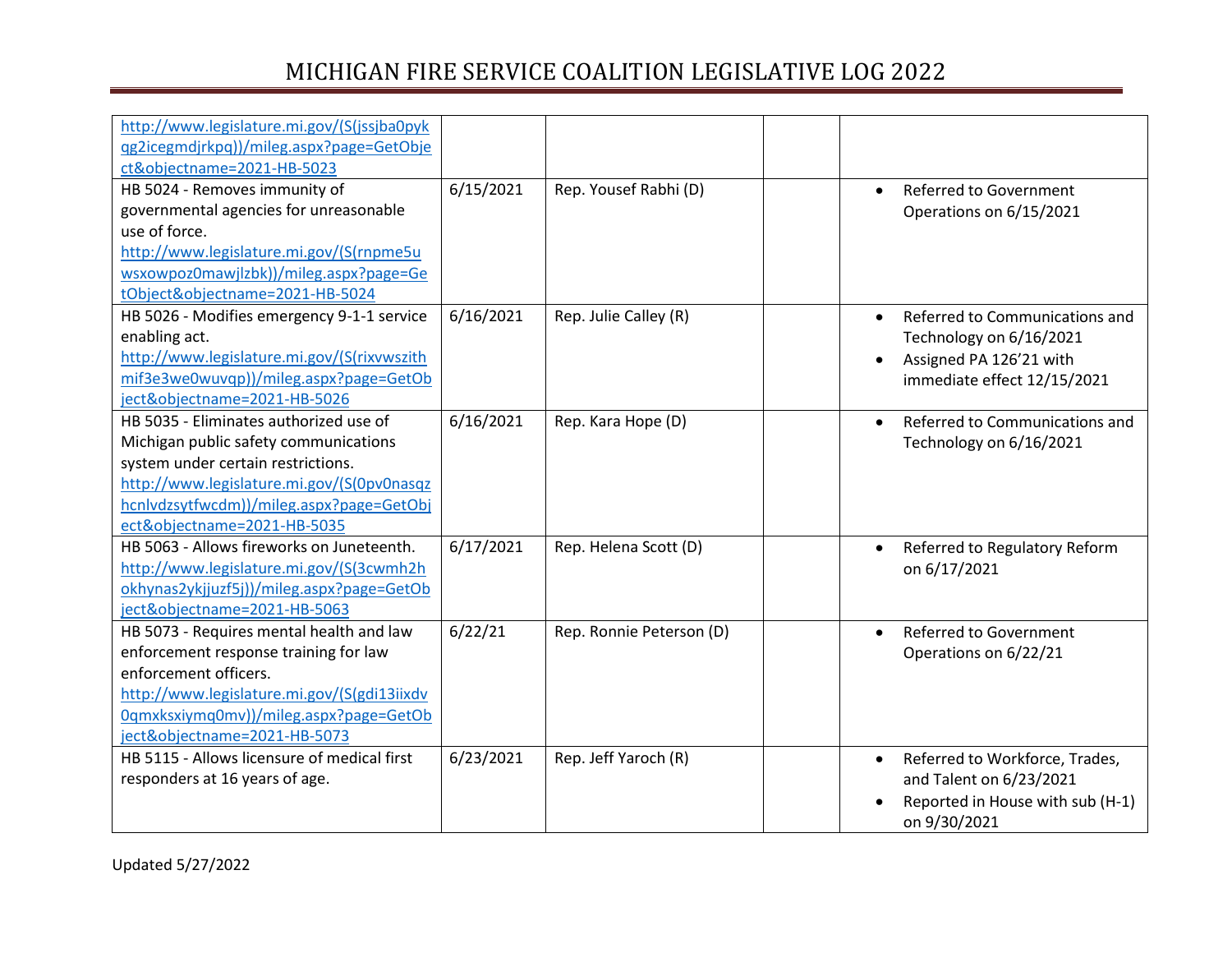| http://www.legislature.mi.gov/(S(ijhebi5k5y    |           |                             |                                             |
|------------------------------------------------|-----------|-----------------------------|---------------------------------------------|
| ompxo1ajmoidiy))/mileg.aspx?page=GetObj        |           |                             |                                             |
| ect&objectname=2021-HB-5115                    |           |                             |                                             |
| HB 5120 - Increases required mental health     | 6/24/2021 | Rep. Shri Thanedar (D)      | <b>Referred to Government</b><br>$\bullet$  |
| first aid training.                            |           |                             | Operations on 6/24/2021                     |
| http://www.legislature.mi.gov/(S(1bskffnw3     |           |                             |                                             |
| dzjogzyxbmfbcxo))/mileg.aspx?page=GetObj       |           |                             |                                             |
| ect&objectname=2021-HB-5120                    |           |                             |                                             |
| HB 5121 - Eliminates income limit for police   | 6/24/2021 | Rep. Shri Thanedar (D)      | <b>Referred to Local Government</b>         |
| officers on disability retirement.             |           |                             | and Municipal Finance on                    |
| http://www.legislature.mi.gov/(S(mma2vpy       |           |                             | 6/24/2021                                   |
| pk2uakkryo1ryhx0c))/mileg.aspx?page=Get        |           |                             |                                             |
| Object&objectname=2021-HB-5121                 |           |                             |                                             |
| HB 5124 - Provides classification of essential | 6/24/2021 | Rep. Shri Thanedar (D)      | Referred to Workforce, Trades,<br>$\bullet$ |
| workers.                                       |           |                             | and Talent on 6/24/2021                     |
| http://www.legislature.mi.gov/(S(kb1plxbxv     |           |                             |                                             |
| tespgs20abxqfbu))/mileg.aspx?page=GetObj       |           |                             |                                             |
| ect&objectname=2021-HB-5124                    |           |                             |                                             |
| HB 5135 - Regulates labor service agencies.    | 6/24/2021 | Rep. Kara Hope (D)          | Referred to Workforce, Trades,<br>$\bullet$ |
| http://www.legislature.mi.gov/(S(v2cdc3xej     |           |                             | and Talent on 6/24/2021                     |
| omfrhcpfiiypsou))/mileg.aspx?page=GetObj       |           |                             |                                             |
| ect&objectname=2021-HB-5135                    |           |                             |                                             |
| HB 5136 - Provides scheduling standards for    | 6/24/2021 | Rep. Kara Hope (D)          | Referred to Workforce, Trades,<br>$\bullet$ |
| certain employers.                             |           |                             | and Talent on 6/24/2021                     |
| http://www.legislature.mi.gov/(S(jalpe5edb     |           |                             |                                             |
| d3e5ltis4bnnmpo))/mileg.aspx?page=GetOb        |           |                             |                                             |
| ject&objectname=2021-HB-5136                   |           |                             |                                             |
| HB 5137 - Specifies minimum compensation       | 6/24/2021 | Rep. Samantha Steckloff (D) | Referred to Workforce, Trades,<br>$\bullet$ |
| amounts for exemption from overtime pay        |           |                             | and Talent on 6/24/2021                     |
| for certain employees.                         |           |                             |                                             |
| http://www.legislature.mi.gov/(S(si515obdg     |           |                             |                                             |
| 5dlzsjpi521kyjk))/mileg.aspx?page=GetObjec     |           |                             |                                             |
| t&objectname=2021-HB-5137                      |           |                             |                                             |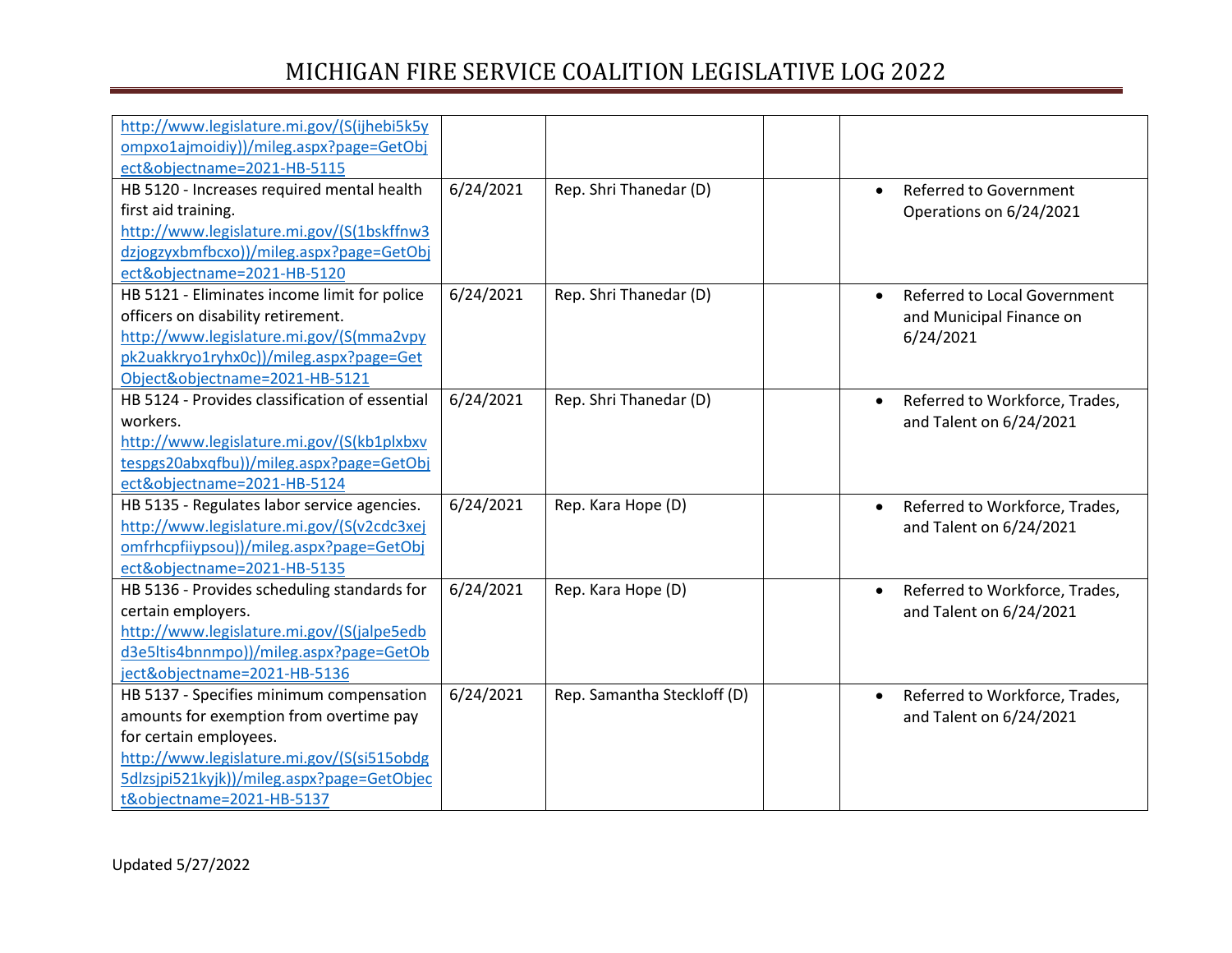| HB 5138 - Requires meal period for certain<br>employees under certain circumstances. | 6/24/2021 | Rep. Terry Sabo (D)       | Referred to Workforce, Trades,<br>and Talent on 6/24/2021 |
|--------------------------------------------------------------------------------------|-----------|---------------------------|-----------------------------------------------------------|
| http://www.legislature.mi.gov/(S(ynh53hyh                                            |           |                           |                                                           |
| siqb2gbudc0zxqa5))/mileg.aspx?page=GetO                                              |           |                           |                                                           |
| bject&objectname=2021-HB-5138                                                        |           |                           |                                                           |
| HB 5139 - Excludes severance pay from                                                | 6/24/2021 | Rep. Kevin Hertel (D)     | Referred to Workforce, Trades,                            |
| definition of remuneration.                                                          |           |                           | and Talent on 6/24/2021                                   |
| http://www.legislature.mi.gov/(S(jbe21eypq                                           |           |                           |                                                           |
| ui4xg20vmhotg5b))/mileg.aspx?page=GetOb                                              |           |                           |                                                           |
| ject&objectname=2021-HB-5139                                                         |           |                           |                                                           |
| HB 5140 - Requires severance pay for                                                 | 6/24/2021 | Rep. Abdullah Hammoud (D) | Referred to Workforce, Trades,<br>$\bullet$               |
| eligible employees for a closing or mass                                             |           |                           | and Talent on 6/24/2021                                   |
| layoff.                                                                              |           |                           |                                                           |
| http://www.legislature.mi.gov/(S(3vs0oyp3s                                           |           |                           |                                                           |
| iuzheul2n10tddl))/mileg.aspx?page=GetObje                                            |           |                           |                                                           |
| ct&objectname=2021-HB-5140                                                           |           |                           |                                                           |
| HB 5141 - Provides financial management                                              | 6/24/2021 | Rep. Jeff Yaroch (R)      | <b>Referred to Government</b><br>$\bullet$                |
| teams and provides for transitioning from                                            |           |                           | Operations on 6/24/2021                                   |
| emergency manager to financial                                                       |           |                           |                                                           |
| management team.                                                                     |           |                           |                                                           |
| http://www.legislature.mi.gov/(S(scnnkcl50                                           |           |                           |                                                           |
| xbfen1jfqknjahm))/mileg.aspx?page=GetObj                                             |           |                           |                                                           |
| ect&objectname=2021-HB-5141                                                          |           |                           |                                                           |
| HB 5142 - Modifies reference to emergency                                            | 6/24/2021 | Rep. Tim Sneller (D)      | <b>Referred to Government</b><br>$\bullet$                |
| managers in the metropolitan                                                         |           |                           | Operations on 6/24/2021                                   |
| transportation authorities act of 1967 to                                            |           |                           |                                                           |
| include reference to financial management                                            |           |                           |                                                           |
| teams.                                                                               |           |                           |                                                           |
| http://www.legislature.mi.gov/(S(go3t0cuee                                           |           |                           |                                                           |
| a02ruriod1qxyqi))/mileg.aspx?page=GetObj                                             |           |                           |                                                           |
| ect&objectname=2021-HB-5142                                                          |           |                           |                                                           |
| HB 5143 - Modifies reference to emergency                                            | 6/24/2021 | Rep. Tim Sneller (D)      | Referred to Government                                    |
| managers in 1855 PA 105 regarding surplus                                            |           |                           | Operations on 6/24/2021                                   |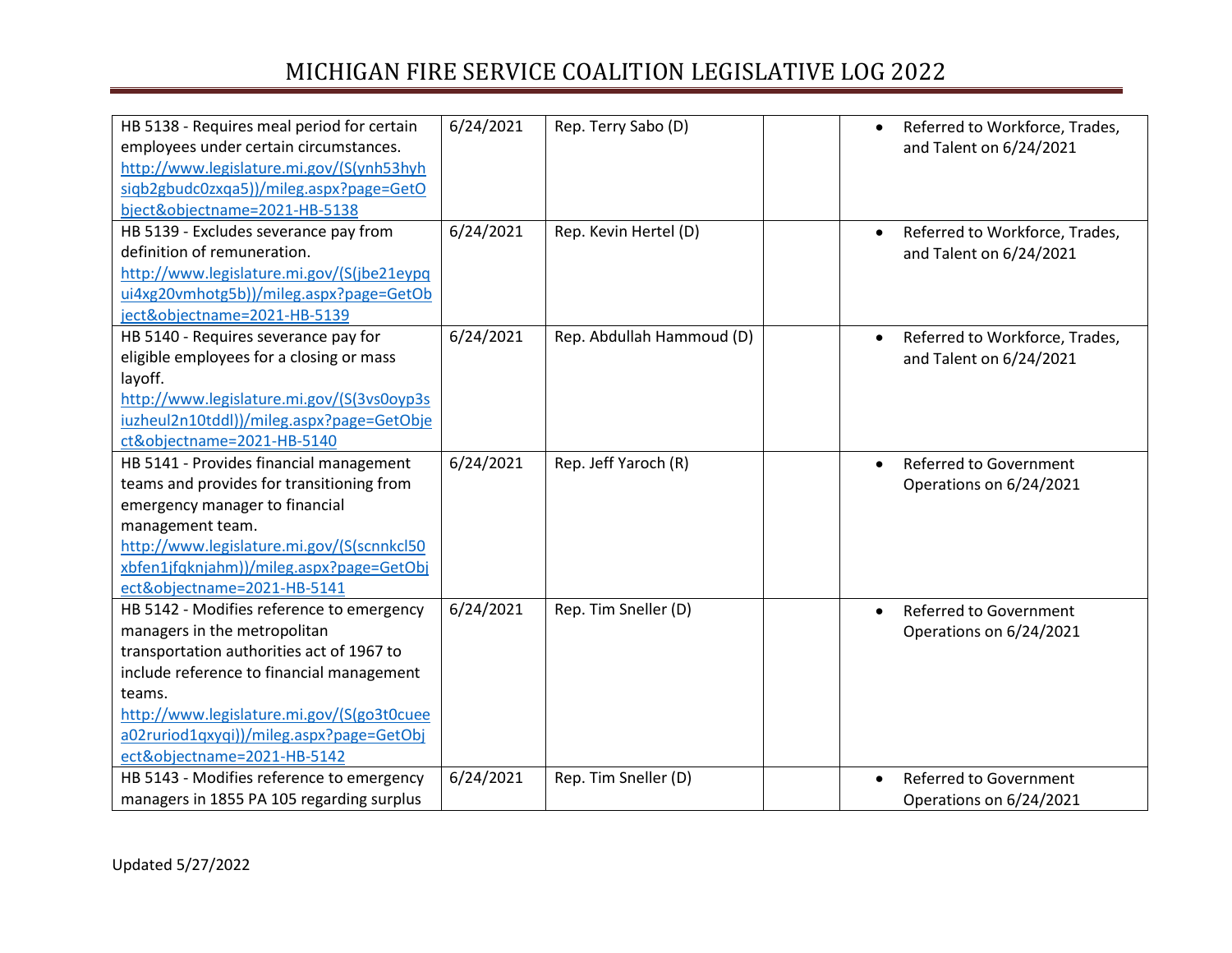| funds in treasury to include reference to       |           |                      |                                            |
|-------------------------------------------------|-----------|----------------------|--------------------------------------------|
| financial management teams.                     |           |                      |                                            |
| http://www.legislature.mi.gov/(S(nniuh4fdja     |           |                      |                                            |
| 1gjvtrbgur0ejy))/mileg.aspx?page=GetObjec       |           |                      |                                            |
| t&objectname=2021-HB-5143                       |           |                      |                                            |
| HB 5144 - Modifies reference to emergency       | 6/24/2021 | Rep. Tim Sneller (D) | <b>Referred to Government</b>              |
| managers in the public employment               |           |                      | Operations on 6/24/2021                    |
| relations act to include reference to financial |           |                      |                                            |
| management teams.                               |           |                      |                                            |
| http://www.legislature.mi.gov/(S(klb4jlfqrjo    |           |                      |                                            |
| zkubwv4ilvuj2))/mileg.aspx?page=GetObject       |           |                      |                                            |
| &objectname=2021-HB-5144                        |           |                      |                                            |
| HB 5145 - Modifies reference to emergency       | 6/24/2021 | Rep. Tim Sneller (D) | <b>Referred to Government</b>              |
| managers in the Michigan financial review       |           |                      | Operations on 6/24/2021                    |
| commission act to include reference to          |           |                      |                                            |
| financial management teams.                     |           |                      |                                            |
| http://www.legislature.mi.gov/(S(0piyxgk4m      |           |                      |                                            |
| 5da05sj2gempz1d))/mileg.aspx?page=GetO          |           |                      |                                            |
| bject&objectname=2021-HB-5145                   |           |                      |                                            |
| HB 5146 - Modifies reference to emergency       | 6/24/2021 | Rep. Sue Allor (R)   | <b>Referred to Government</b><br>$\bullet$ |
| managers in 1966 PA 293 regarding charter       |           |                      | Operations on 6/24/2021                    |
| counties to include reference to financial      |           |                      |                                            |
| management teams.                               |           |                      |                                            |
| http://www.legislature.mi.gov/(S(mayk0y2je      |           |                      |                                            |
| liryrt4uvo1yjab))/mileg.aspx?page=GetObjec      |           |                      |                                            |
| t&objectname=2021-HB-5146                       |           |                      |                                            |
| HB 5147 - Modifies reference to emergency       | 6/24/2021 | Rep. Sue Allor (R)   | <b>Referred to Government</b><br>$\bullet$ |
| managers in 1851 PA 156 regarding boards        |           |                      | Operations on 6/24/2021                    |
| of commissioners to include reference to        |           |                      |                                            |
| financial management teams.                     |           |                      |                                            |
| http://www.legislature.mi.gov/(S(2jjyklyb1g     |           |                      |                                            |
| wxccc1biwtskuf))/mileg.aspx?page=GetObje        |           |                      |                                            |
| ct&objectname=2021-HB-5147                      |           |                      |                                            |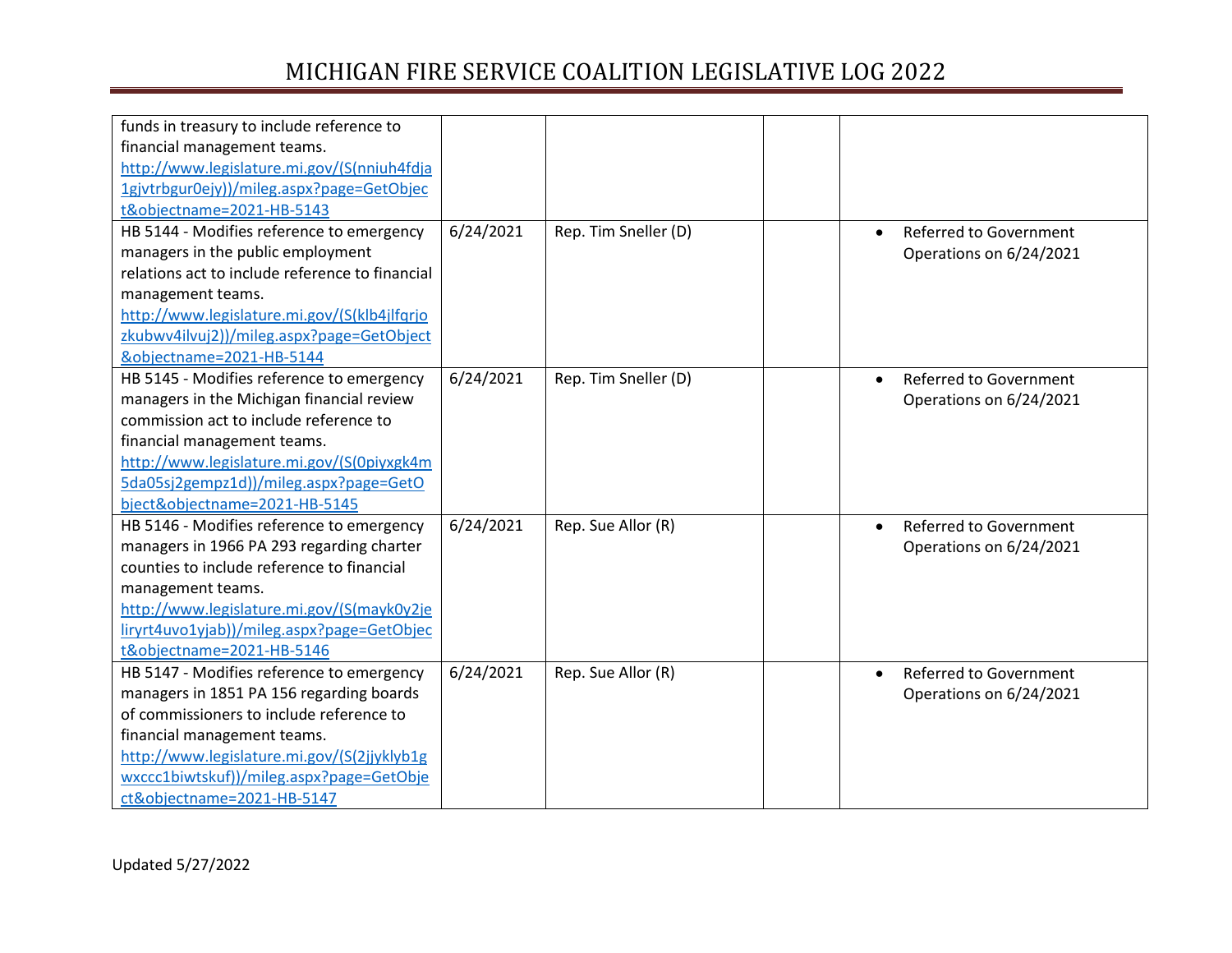| HB 5148 - Modifies reference to emergency    | 6/24/2021 | Rep. Sue Allor (R)     | <b>Referred to Government</b><br>$\bullet$ |
|----------------------------------------------|-----------|------------------------|--------------------------------------------|
| managers in charter township act to include  |           |                        | Operations on 6/24/2021                    |
| reference to financial management teams.     |           |                        |                                            |
| http://www.legislature.mi.gov/(S(01gthhcls   |           |                        |                                            |
| u333e4swxvfxvpr))/mileg.aspx?page=GetOb      |           |                        |                                            |
| ject&objectname=2021-HB-5148                 |           |                        |                                            |
| HB 5149 - Modifies reference to emergency    | 6/24/2021 | Rep. Sue Allor (R)     | Referred to Government                     |
| managers in 1846 RS 16 to include reference  |           |                        | Operations on 6/24/2021                    |
| to financial management teams.               |           |                        |                                            |
| http://www.legislature.mi.gov/(S(uz50wg0p    |           |                        |                                            |
| klv4hpgt22cgkkwm))/mileg.aspx?page=GetO      |           |                        |                                            |
| bject&objectname=2021-HB-5149                |           |                        |                                            |
| HB 5150 - Modifies reference to emergency    | 6/24/2021 | Rep. Tyrone Carter (D) | <b>Referred to Government</b>              |
| managers in the state school aid act of 1979 |           |                        | Operations on 6/24/2021                    |
| to include reference to financial            |           |                        |                                            |
| management teams.                            |           |                        |                                            |
| http://www.legislature.mi.gov/(S(2mhcdg0r    |           |                        |                                            |
| tl1ls4cgyizi4t0u))/mileg.aspx?page=GetObje   |           |                        |                                            |
| ct&objectname=2021-HB-5150                   |           |                        |                                            |
| HB 5151 - Modifies reference to emergency    | 6/24/2021 | Rep. Tyrone Carter (D) | <b>Referred to Government</b><br>$\bullet$ |
| managers in the revised school code to       |           |                        | Operations on 6/24/2021                    |
| include reference to financial management    |           |                        |                                            |
| teams.                                       |           |                        |                                            |
| http://www.legislature.mi.gov/(S(0w5anfe0l   |           |                        |                                            |
| ccsbvycs02fdpjr))/mileg.aspx?page=GetObje    |           |                        |                                            |
| ct&objectname=2021-HB-5151                   |           |                        |                                            |
| HB 5152 - Modifies reference to emergency    | 6/24/2021 | Rep. Tyrone Carter (D) | <b>Referred to Government</b><br>$\bullet$ |
| managers in the incompatible public offices  |           |                        | Operations on 6/24/2021                    |
| act to include reference to financial        |           |                        |                                            |
| management teams.                            |           |                        |                                            |
| http://www.legislature.mi.gov/(S(ii2gx5kkqf  |           |                        |                                            |
| qe4bdev3nfxakv))/mileg.aspx?page=GetObj      |           |                        |                                            |
| ect&objectname=2021-HB-5152                  |           |                        |                                            |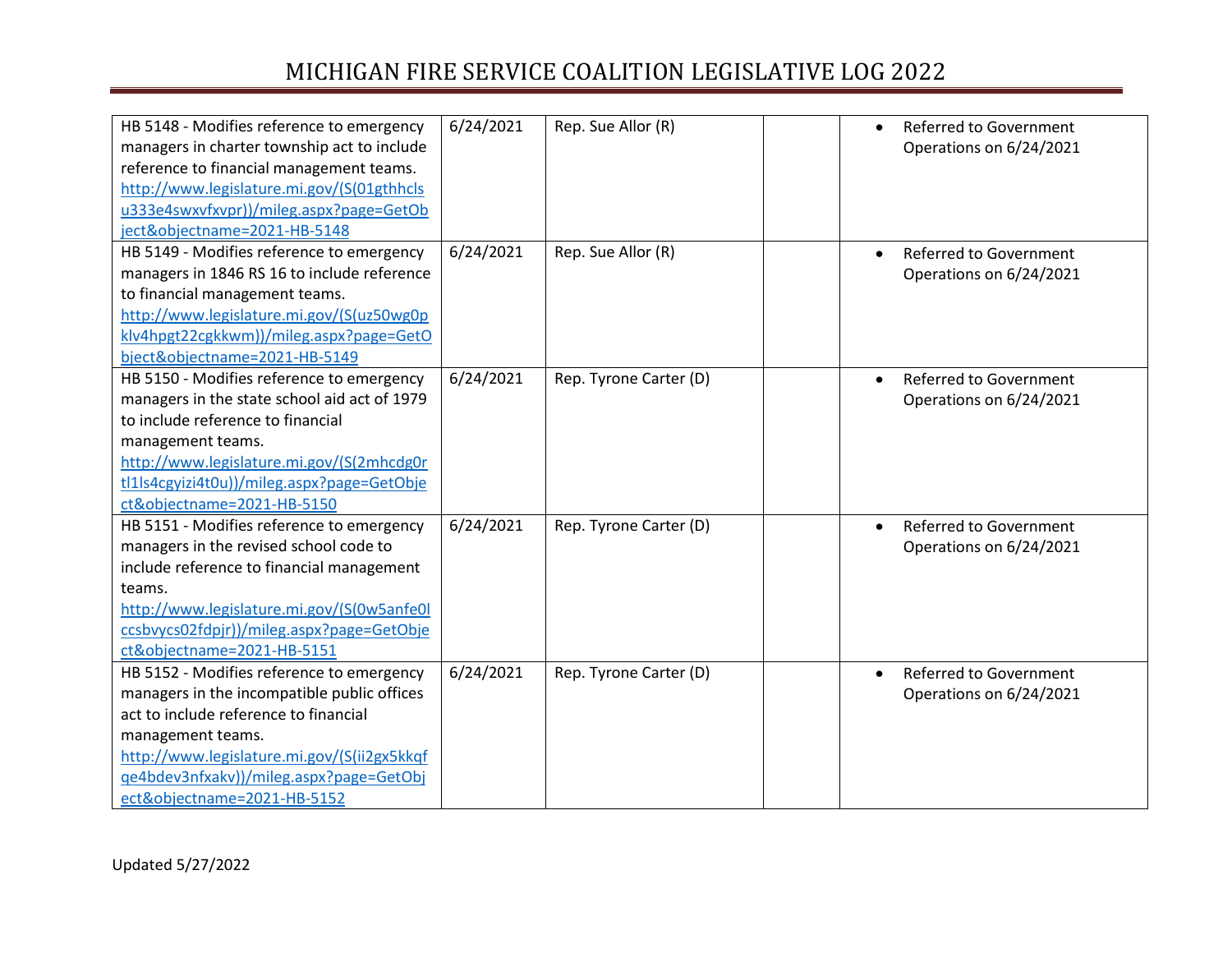| HB 5153 - Modifies reference to emergency  | 6/24/2021 | Rep. Brad Paquette (R)    | Referred to Government                     |
|--------------------------------------------|-----------|---------------------------|--------------------------------------------|
| managers in the natural resources and      |           |                           | Operations on 6/24/2021                    |
| environmental protection act to include    |           |                           |                                            |
| reference to financial management teams.   |           |                           |                                            |
| http://www.legislature.mi.gov/(S(5rnfgmhr5 |           |                           |                                            |
| nztul3t3ani1sq4))/mileg.aspx?page=GetObje  |           |                           |                                            |
| ct&objectname=2021-HB-5153                 |           |                           |                                            |
| HB 5154 - Modifies reference to emergency  | 6/24/2021 | Rep. Brad Paquette (R)    | <b>Referred to Government</b>              |
| managers in the emergency municipal loan   |           |                           | Operations on 6/24/2021                    |
| act to include reference to financial      |           |                           |                                            |
| management teams.                          |           |                           |                                            |
| http://www.legislature.mi.gov/(S(2nfq4h1bj |           |                           |                                            |
| bv4zhzhpe5owxay))/mileg.aspx?page=GetO     |           |                           |                                            |
| bject&objectname=2021-HB-5154              |           |                           |                                            |
| HB 5155 - Modifies reference to emergency  | 6/24/2021 | Rep. Brad Paquette (R)    | <b>Referred to Government</b><br>$\bullet$ |
| managers in the home rule city act to      |           |                           | Operations on 6/24/2021                    |
| include reference to financial management  |           |                           |                                            |
| teams.                                     |           |                           |                                            |
| http://www.legislature.mi.gov/(S(owjpmd2b  |           |                           |                                            |
| 4lcyi4c3zhk1u3zn))/mileg.aspx?page=GetOb   |           |                           |                                            |
| ject&objectname=2021-HB-5155               |           |                           |                                            |
| HB 5156 - Modifies reference to emergency  | 6/24/2021 | Rep. Abdullah Hammoud (D) | <b>Referred to Government</b><br>$\bullet$ |
| managers in the general law village act to |           |                           | Operations on 6/24/2021                    |
| include reference to financial management  |           |                           |                                            |
| teams.                                     |           |                           |                                            |
| http://www.legislature.mi.gov/(S(ctdyeai1y |           |                           |                                            |
| bpaegvjrbjc4cku))/mileg.aspx?page=GetObj   |           |                           |                                            |
| ect&objectname=2021-HB-5156                |           |                           |                                            |
| HB 5157 - Modifies reference to emergency  | 6/24/2021 | Rep. Abdullah Hammoud (D) | <b>Referred to Government</b><br>$\bullet$ |
| managers in the home rule village act to   |           |                           | Operations on 6/24/2021                    |
| include reference to financial management  |           |                           |                                            |
| teams.                                     |           |                           |                                            |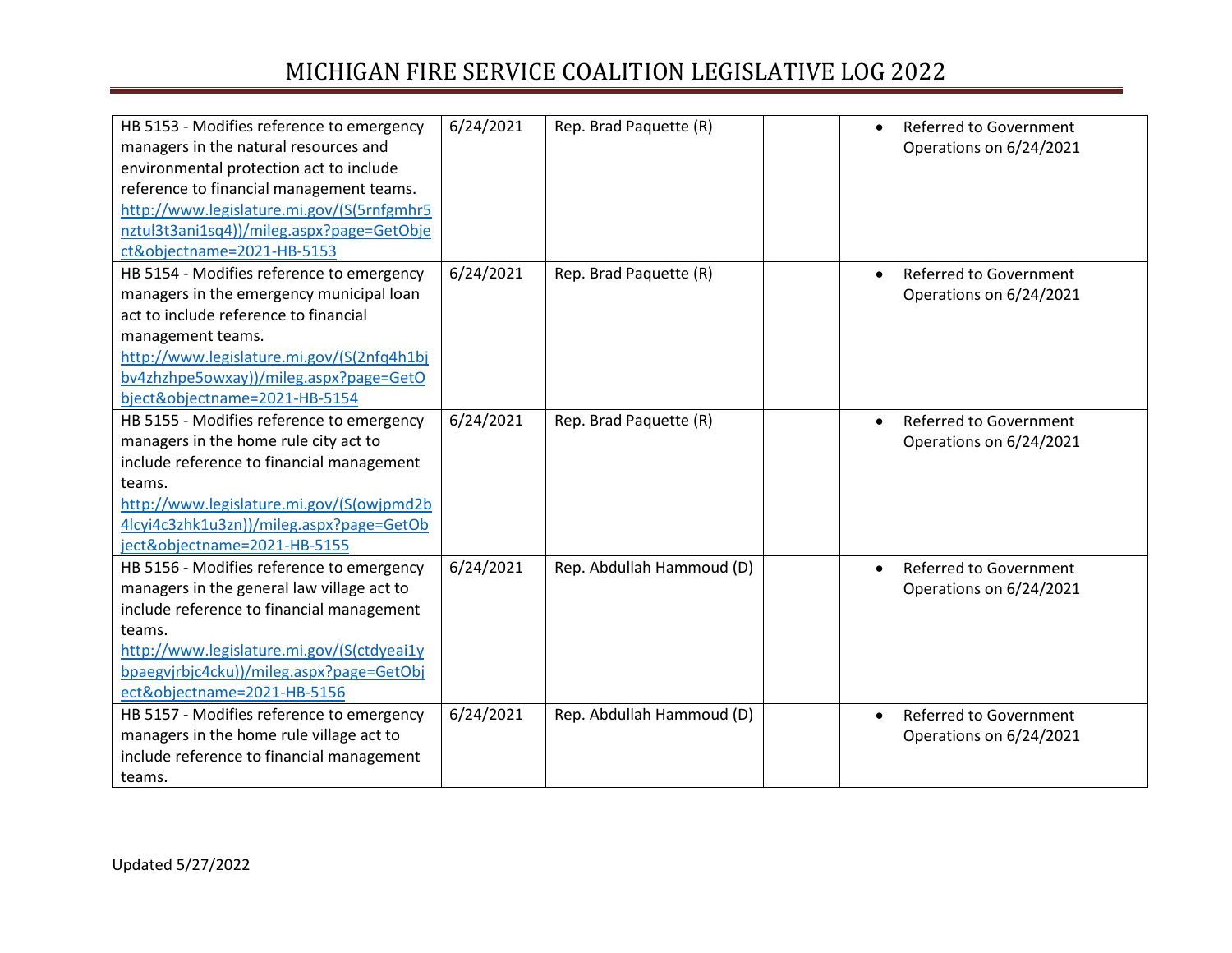| http://www.legislature.mi.gov/(S(rfbx2gtldb |           |                           |                                             |
|---------------------------------------------|-----------|---------------------------|---------------------------------------------|
| rqcjbgoszur1f5))/mileg.aspx?page=GetObjec   |           |                           |                                             |
| t&objectname=2021-HB-5157                   |           |                           |                                             |
| HB 5158 - Modifies reference to emergency   | 6/24/2021 | Rep. Abdullah Hammoud (D) | <b>Referred to Government</b><br>$\bullet$  |
| managers in the fourth class city act to    |           |                           | Operations on 6/24/2021                     |
| include reference to financial management   |           |                           |                                             |
| teams.                                      |           |                           |                                             |
| http://www.legislature.mi.gov/(S(hx1btk001  |           |                           |                                             |
| wwlxswm241gdoqb))/mileg.aspx?page=Get       |           |                           |                                             |
| Object&objectname=2021-HB-5158              |           |                           |                                             |
| HB 5728 - Creates new act that prohibits    | 2/9/2022  | Rep. Beau Lafave (R)      | Referred to Committee on<br>$\bullet$       |
| employer discrimination against certain     |           |                           | Workforce, Trades, and Talent               |
| employees who refuse to receive COVID-19    |           |                           | 2/9/2022                                    |
| vaccine.                                    |           |                           |                                             |
| Michigan Legislature - House Bill 5728      |           |                           |                                             |
| (2022)                                      |           |                           |                                             |
| HB 5914 - Prohibits employers and labor     | 3/16/2022 | Rep. Tommy Brann (R)      | Referred to Committee on<br>$\bullet$       |
| organizers from requesting or maintaining a |           |                           | Judiciary 3/16/2022                         |
| record of.                                  |           |                           |                                             |
| Michigan Legislature - House Bill 5914      |           |                           |                                             |
| (2022)                                      |           |                           |                                             |
| HB 6024 - Increases sanctions for employer  | 4/14/2022 | Rep. Alex Garza (D)       | Referred to House Committee on<br>$\bullet$ |
| violations regarding the payment of wages   |           |                           | <b>Commerce and Tourism</b>                 |
| and fringe benefits.                        |           |                           | 4/14/2022                                   |
| Michigan Legislature - House Bill 6024      |           |                           |                                             |
| (2022)                                      |           |                           |                                             |
| HB 6025 - Increases penalty for wage and    | 4/14/2022 | Rep. Terry Sabo (D)       | Referred to House Committee on<br>$\bullet$ |
| fringe benefit payment violations with the  |           |                           | <b>Commerce and Tourism</b>                 |
| intent to defraud.                          |           |                           | 4/14/2022                                   |
| Michigan Legislature - House Bill 6025      |           |                           |                                             |
| (2022)                                      |           |                           |                                             |
| HB 6026 - Enacts sentencing guideline for   | 4/14/2022 | Rep. Regina Weiss (D)     | Referred to House Committee on<br>$\bullet$ |
| wage and fringe benefit payment violations. |           |                           | <b>Commerce and Tourism</b>                 |
|                                             |           |                           | 4/14/2022                                   |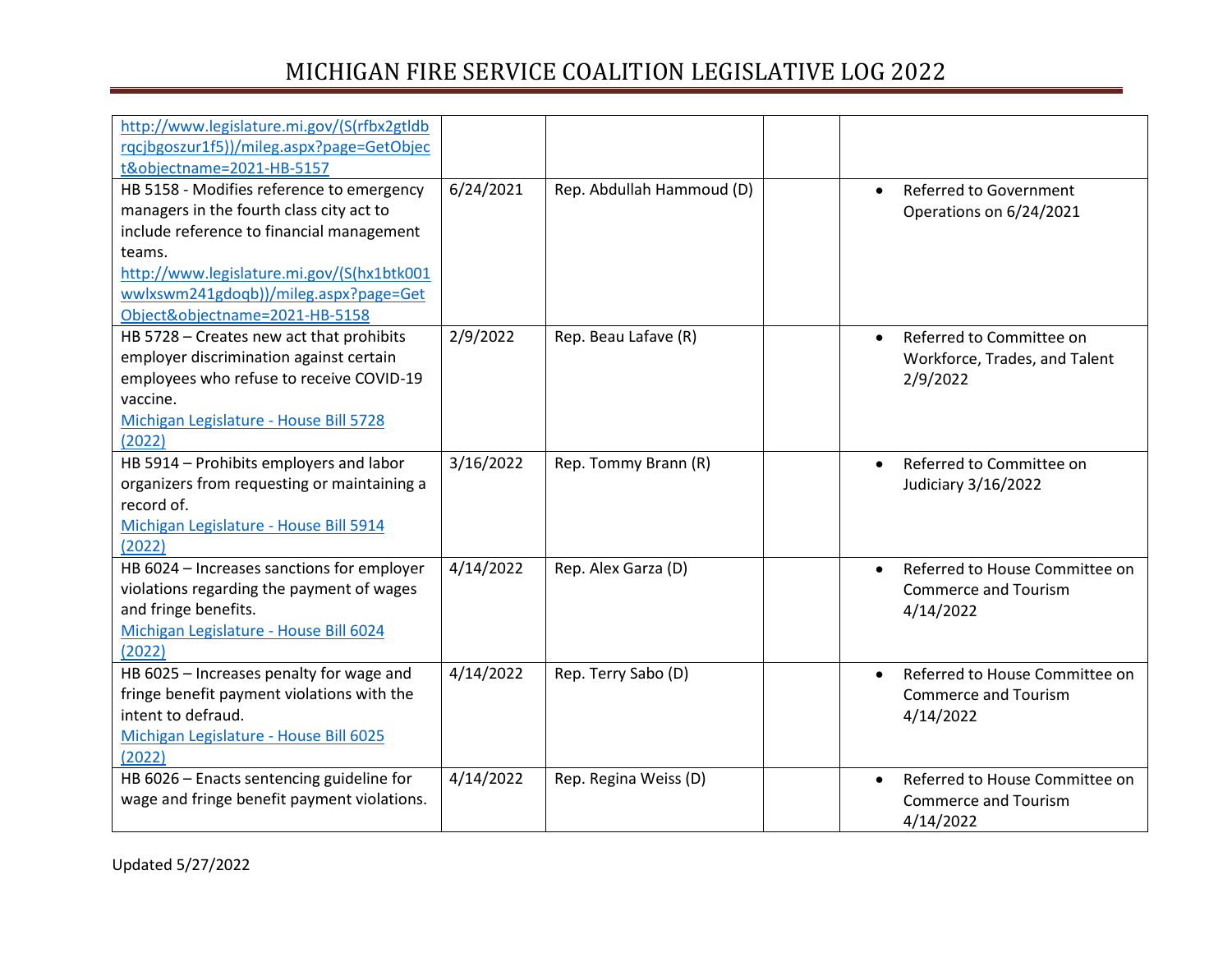| Michigan Legislature - House Bill 6026      |           |                          |                                             |
|---------------------------------------------|-----------|--------------------------|---------------------------------------------|
| (2022)                                      |           |                          |                                             |
| HB 6027 - Increases penalties for employer  | 4/14/2022 | Rep. Cynthia Johnson (D) | Referred to House Committee on<br>$\bullet$ |
| requiring nondisclosure of wages by         |           |                          | <b>Commerce and Tourism</b>                 |
| employee.                                   |           |                          | 4/14/2022                                   |
| Michigan Legislature - House Bill 6027      |           |                          |                                             |
| (2022)                                      |           |                          |                                             |
| HB 6028 - Enacts sentencing guideline for   | 4/14/2022 | Rep. Rachel Hood (D)     | Referred to Committee on<br>$\bullet$       |
| employer requiring nondisclosure of wages.  |           |                          | <b>Commerce and Tourism</b>                 |
| Michigan Legislature - House Bill 6028      |           |                          | 4/14/2022                                   |
| (2022)                                      |           |                          |                                             |
| HB 6030 - Expands to include employees      | 4/14/2022 | Rep. Angela Witwer (D)   | Referred to House Committee on<br>$\bullet$ |
| reporting to the state employee             |           |                          | Oversight 4/14/2022                         |
| ombudsman or the press in whistleblower     |           |                          |                                             |
| protection.                                 |           |                          |                                             |
| Michigan Legislature - House Bill 6030      |           |                          |                                             |
| (2022)                                      |           |                          |                                             |
| HB 6031- Prohibits employers requiring      | 4/14/2022 | Rep. Mari Manoogian (D)  | Referred to House Committee on<br>$\bullet$ |
| certain noncompete agreements.              |           |                          | <b>Commerce and Tourism</b>                 |
| Michigan Legislature - House Bill 6031      |           |                          | 4/19/2022                                   |
| (2022)                                      |           |                          |                                             |
| HB 6032 - Enacts false claims act regarding | 4/14/2022 | Rep. John Cherry (D)     | Referred to House Committee on              |
| civil actions.                              |           |                          | Judiciary 4/14/2022                         |
| Michigan Legislature - House Bill 6032      |           |                          |                                             |
| (2022)                                      |           |                          |                                             |
| HB 6033 - Expands definition of employee    | 4/14/2022 | Rep. Joe Tate (D)        | Referred to House Committee on<br>$\bullet$ |
| and protected activities in the             |           |                          | <b>Commerce and Tourism</b>                 |
| whistleblower's protection act.             |           |                          | 4/14/2022                                   |
| Michigan Legislature - House Bill 6033      |           |                          |                                             |
| (2022)                                      |           |                          |                                             |
| HB 6034 - Provides penalties and remedies   | 4/14/2022 | Rep. Jim Haadsma (D)     | Referred to House Committee on<br>$\bullet$ |
| for misclassification of independent        |           |                          | Judiciary 4/14/2022                         |
| contractors.                                |           |                          |                                             |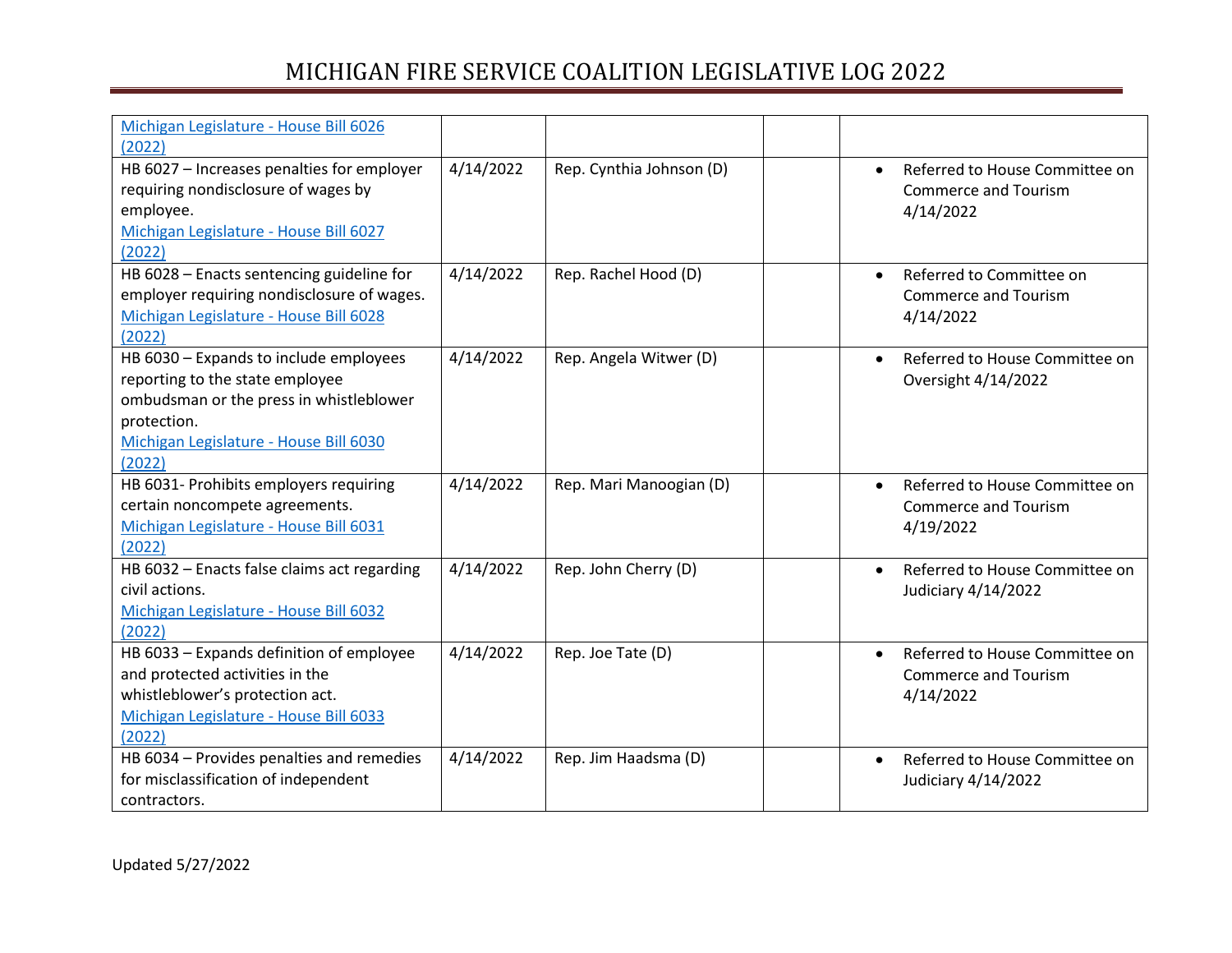| Michigan Legislature - House Bill 6034       |           |                         |                                             |
|----------------------------------------------|-----------|-------------------------|---------------------------------------------|
| (2022)                                       |           |                         |                                             |
| HB 6035 - Prohibits commissioner from        | 4/14/2022 | Rep. Kelly Breen (D)    | Referred to House Committee on<br>$\bullet$ |
| disclosing to employer if requested by       |           |                         | Workforce, Trades, and Talent               |
| employee if employee filed claim under       |           |                         | 4/14/2022                                   |
| 2018 PA 337.                                 |           |                         |                                             |
| Michigan Legislature - House Bill 6035       |           |                         |                                             |
| (2022)                                       |           |                         |                                             |
| HB 6036 - Prohibits department from          | 4/14/2022 | Rep. Terry Sabo (D)     | Referred to House Committee on<br>$\bullet$ |
| disclosing to employer if employee files a   |           |                         | Workforce, Trades, and Talent               |
| complaint under 1978 PA 390.                 |           |                         | 4/14/2022                                   |
| Michigan Legislature - House Bill 6036       |           |                         |                                             |
| (2022)                                       |           |                         |                                             |
| HB 6086 - Modifies and requires certain      | 5/5/2022  | Rep. Jeff Yaroch (R)    | Referred to House Committee on<br>$\bullet$ |
| notices from education program sponsors      |           |                         | Workforce, Trades, and Talent               |
| for examination for certain emergency        |           |                         | 5/5/2022                                    |
| medical services personnel.                  |           |                         |                                             |
| Michigan Legislature - House Bill 6086       |           |                         |                                             |
| (2022)                                       |           |                         |                                             |
| HB 6088 - Modifies terms of certain          | 5/10/2022 | Rep. Greg Markkanen (R) | Referred to House Committee on<br>$\bullet$ |
| temporary licenses regarding emergency       |           |                         | Workforce, Trades, and Talent               |
| medical services personnel.                  |           |                         | 5/10/2022                                   |
| Michigan Legislature - House Bill 6088       |           |                         |                                             |
| (2022)                                       |           |                         |                                             |
| HB 6133 - Creates revenue sharing trust      | 5/24/2022 | Rep. Jim Ellison (R)    | Referred to House Committee on<br>$\bullet$ |
| fund.                                        |           |                         | Appropriations 5/24/2022                    |
| Michigan Legislature - House Bill 6133       |           |                         |                                             |
| (2022)                                       |           |                         |                                             |
| HB 6134 - Provides distribution of sales tax | 5/24/2022 | Rep. Mark Tisdel (R)    | Referred to House Committee on<br>$\bullet$ |
| revenue for the revenue sharing trust fund.  |           |                         | Appropriations 5/24/2022                    |
| Michigan Legislature - House Bill 6134       |           |                         |                                             |
| (2022)                                       |           |                         |                                             |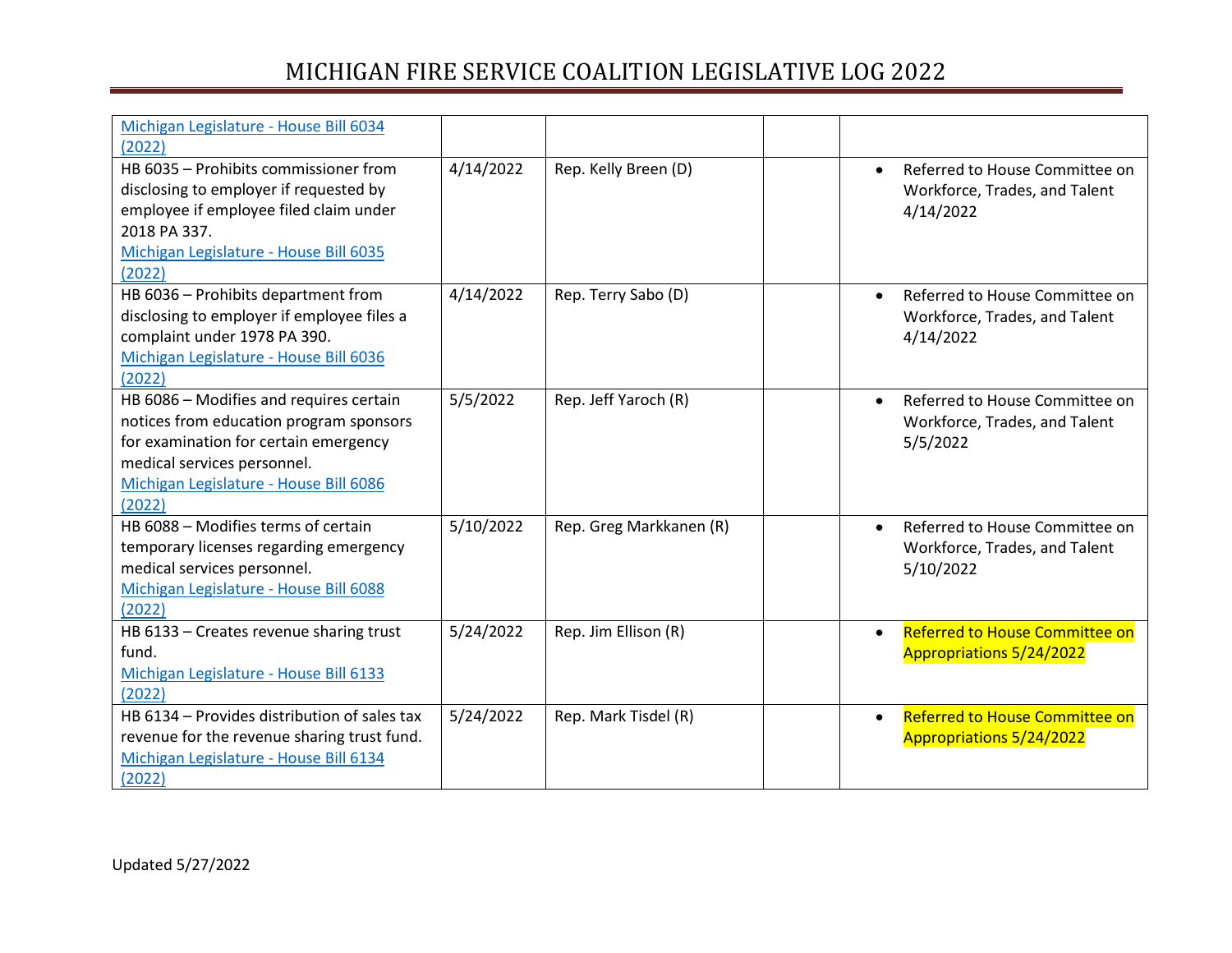| HB 6141 - Creates appropriations act that<br>provides funding for essential local public<br>health services.<br>Michigan Legislature - House Bill 6141<br>(2022)<br>HB 6147 - Creates new act providing                                       | 5/24/2022<br>5/26/2022 | Rep. Amos O'Neal (D)<br>Rep. Helena Scott (D) |           | Referred to House Committee on<br><b>Appropriations 5/24/2022</b><br>Referred to House Committee on                                                                                                                               |
|-----------------------------------------------------------------------------------------------------------------------------------------------------------------------------------------------------------------------------------------------|------------------------|-----------------------------------------------|-----------|-----------------------------------------------------------------------------------------------------------------------------------------------------------------------------------------------------------------------------------|
| funding for employee training.<br>Michigan Legislature - House Bill 6147<br>(2022)                                                                                                                                                            |                        |                                               |           | Health Policy 5/26/2022                                                                                                                                                                                                           |
| HR 299 - Declares May 15-21, 2022, as<br><b>Emergency Medical Services Week in the</b><br>state of Michigan.<br>Michigan Legislature - House Resolution<br>0299 (2022)                                                                        | 5/18/2022              | Rep. Jeff Yaroch (R)                          |           | <b>Adopted 5/18/2022</b>                                                                                                                                                                                                          |
| SB 17 - Modifies certain population<br>thresholds regarding contracts of public<br>servants with public entities.<br>http://www.legislature.mi.gov/(S(w55ddg24<br>p3r32IvrzIvgtrdu))/mileg.aspx?page=GetObj<br>ect&objectname=2021-SB-0017    | 1/13/2021              | Sen. Dale Zorn (R)                            |           | <b>Referred to Local Government</b><br>Committee on 1/13/2021<br>Passed in Senate 24-11 on<br>2/11/2021<br>Passed in House 61-49 on<br>4/28/2021<br>Enrolled in Senate 24-12 on<br>5/5/2021<br>Vetoed by Governor on<br>5/20/2021 |
| SB 19 - Provides for special volunteer license<br>for certain retired EMS personnel under the<br>Public Health Code.<br>http://www.legislature.mi.gov/(S(rwaiczond<br>s20now40bjhz2h3))/mileg.aspx?page=GetO<br>bject&objectname=2021-SB-0019 | 1/13/2021              | Sen. Dale Zorn (R)                            | $\bullet$ | Referred to Health Policy on<br>1/13/2021                                                                                                                                                                                         |
| SB 24 - Eliminates the three-tier limitations<br>and restrictions on deduction for retirement<br>or pension benefits based on taxpayer's age.                                                                                                 | 1/13/2021              | Sen. Tom Barrett (R)                          | $\bullet$ | <b>Referred to Finance Committee</b><br>on 1/13/2021                                                                                                                                                                              |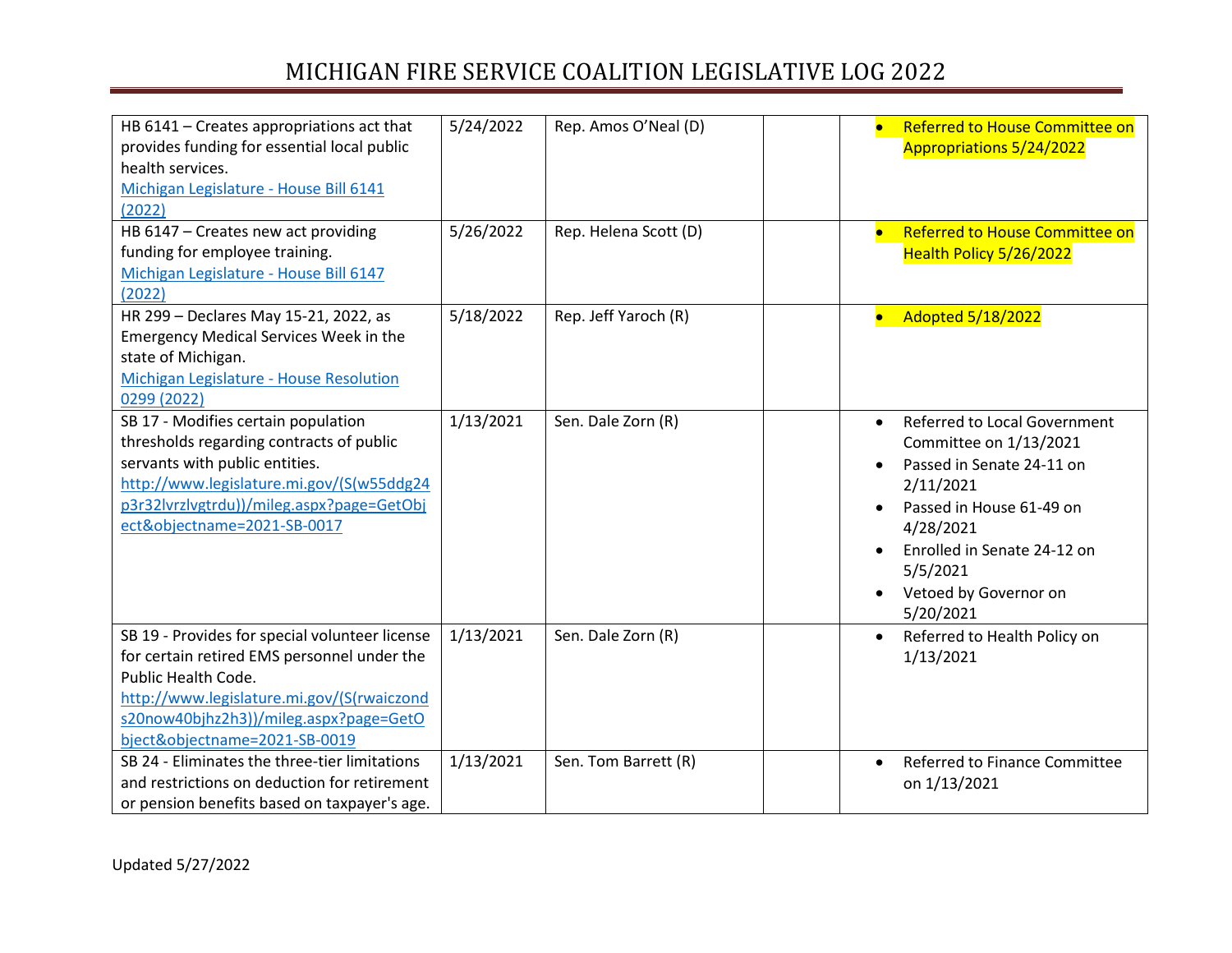| http://www.legislature.mi.gov/(S(s1agdidwn<br>qhyjaegaybkvub0))/mileg.aspx?page=GetOb<br>ject&objectname=2021-SB-0024<br>SB 26 - Provides for supplemental<br>appropriations for fiscal year 2019-2020.<br>http://www.legislature.mi.gov/(S(av3eu1p2<br>cxlg5asqwe2f2b2w))/mileg.aspx?page=GetO<br>bject&objectname=2021-SB-0026 | 1/13/2021 | Sen. Jim Stamas (R) | Referred to Appropriations<br>$\bullet$<br>Committee on 1/13/2021<br>Passed in Senate 20-15 on<br>3/18/2021<br>Referred in House to<br>Appropriations on 4/27/2021                                                                                                                       |
|----------------------------------------------------------------------------------------------------------------------------------------------------------------------------------------------------------------------------------------------------------------------------------------------------------------------------------|-----------|---------------------|------------------------------------------------------------------------------------------------------------------------------------------------------------------------------------------------------------------------------------------------------------------------------------------|
| SB 27 - Provides for supplemental<br>appropriations for fiscal year 2020-2021.<br>http://www.legislature.mi.gov/(S(5sepwbm<br>hfgsitdhfjgfwonqp))/mileg.aspx?page=GetO<br>bject&objectname=2021-SB-0027                                                                                                                          | 1/13/2021 | Sen. Jim Stamas (R) | Referred to Appropriations on<br>1/13/2021<br>Passed in Senate 20-15 on<br>3/25/2021<br>Referred in House to<br>Appropriations on 4/27/2021<br>Passed in House 106-3 on<br>6/30/2021<br>Signed by the Governor on<br>7/26/2021<br>Assigned PA 0067'21 with<br>immediate effect 7/27/2021 |
| SB 28 - Provides for supplemental<br>appropriations for multi-year supplemental<br>for the fiscal years ending September 30,<br>2020 and September 30, 2021.<br>http://www.legislature.mi.gov/(S(ze2sodryy<br>af4bmfnpfbvsj1d))/mileg.aspx?page=GetObj<br>ect&objectname=2021-SB-0028                                            | 1/13/2021 | Sen. Jim Stamas (R) | Referred to Appropriations<br>Committee on 1/13/2021<br>Passed in Senate 20-15 on<br>3/18/2021<br>Referred in House to<br>Appropriations on 4/27/2021<br>Passed in House 95-13 on<br>6/24/2021<br>Concurred in Senate Substitute<br>on 6/30/2021<br>Signed by Governor on<br>7/15/2021   |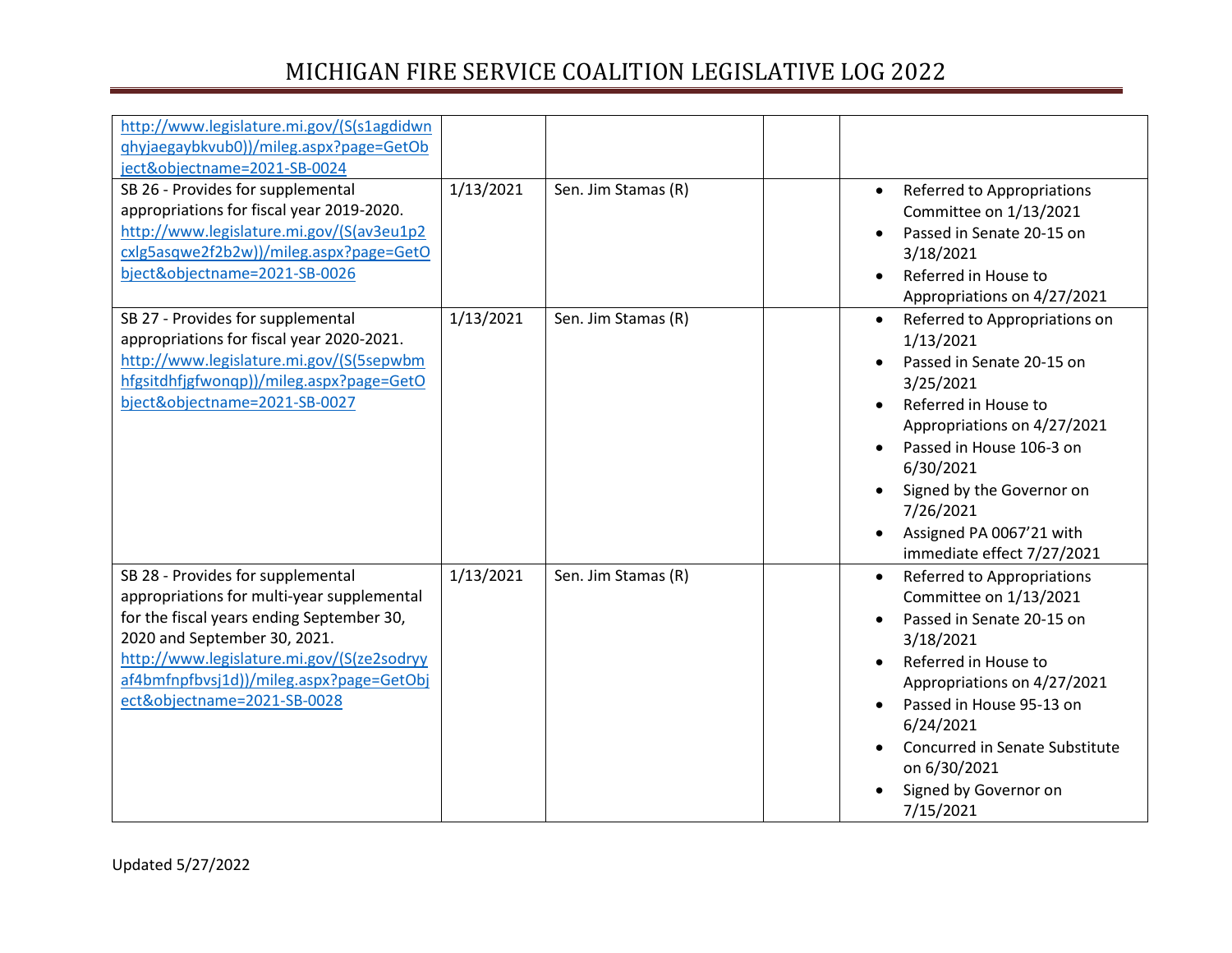|                                                                                                                                                                                                                                                                                                                |           |                            | Assigned PA 0065'21 on<br>$\bullet$<br>7/27/2021                                                                                                                            |
|----------------------------------------------------------------------------------------------------------------------------------------------------------------------------------------------------------------------------------------------------------------------------------------------------------------|-----------|----------------------------|-----------------------------------------------------------------------------------------------------------------------------------------------------------------------------|
| SB 29 - Provides for supplemental<br>appropriations for multi-year supplemental<br>in the school aid act for the fiscal years<br>ending September 30, 2020 and September<br>30, 2021.<br>http://www.legislature.mi.gov/(S(eo2y4zsaj<br>kpvpnimj4a5ymvh))/mileg.aspx?page=GetO<br>bject&objectname=2021-SB-0029 | 1/13/2021 | Sen. Jim Stamas (R)        | Referred to Appropriations<br>$\bullet$<br>Committee on 1/13/2021<br>Passed in Senate 20-15 on<br>2/25/2021<br>Passed in House 60-50 on<br>3/10/2021<br>Vetoed on 3/26/2021 |
| SB 44 - Creates protections from adverse<br>employment action individuals who are<br>absent from work to respond to an<br>emergency as an emergency responder.<br>http://www.legislature.mi.gov/(S(tlmau1vxx<br>x011y3ajpkr3otu))/mileg.aspx?page=GetObj<br>ect&objectname=2021-SB-0044                        | 1/26/2021 | Sen. Roger Victory (R)     | Referred to Economic and Small<br><b>Business Development on</b><br>1/26/2021                                                                                               |
| SB 52 - Allows for supplemental<br>appropriations to various state departments<br>and agencies for the fiscal year ending<br>September 30, 2021.<br>http://www.legislature.mi.gov/(S(eh2wc5h3<br>0iongcrefu1ozxlc))/mileg.aspx?page=GetObj<br>ect&objectname=2021-SB-0052                                      | 1/27/2021 | Sen. Curtis Hertel Jr. (D) | Referred to Appropriations<br>Committee on 1/27/2021                                                                                                                        |
| SB 76 - Provides for restrictions for use of<br>the emergency alert system under the Public<br>Threat Alert System Act.<br>http://www.legislature.mi.gov/(S(wgg4pwvv<br>amxdvgrx1msvvizr))/mileg.aspx?page=GetO<br>bject&objectname=2021-SB-0076                                                               | 2/2/2021  | Sen. Kevin Daley (R)       | Referred to Judiciary and Public<br>$\bullet$<br>Safety Committee on 2/2/2021                                                                                               |
| SB 78 - Provides for a capital outlay program<br>for certain state departments.                                                                                                                                                                                                                                | 2/2/2021  | Sen. Ken Horn (R)          | Referred to Appropriations<br>Committee on 2/2/2021                                                                                                                         |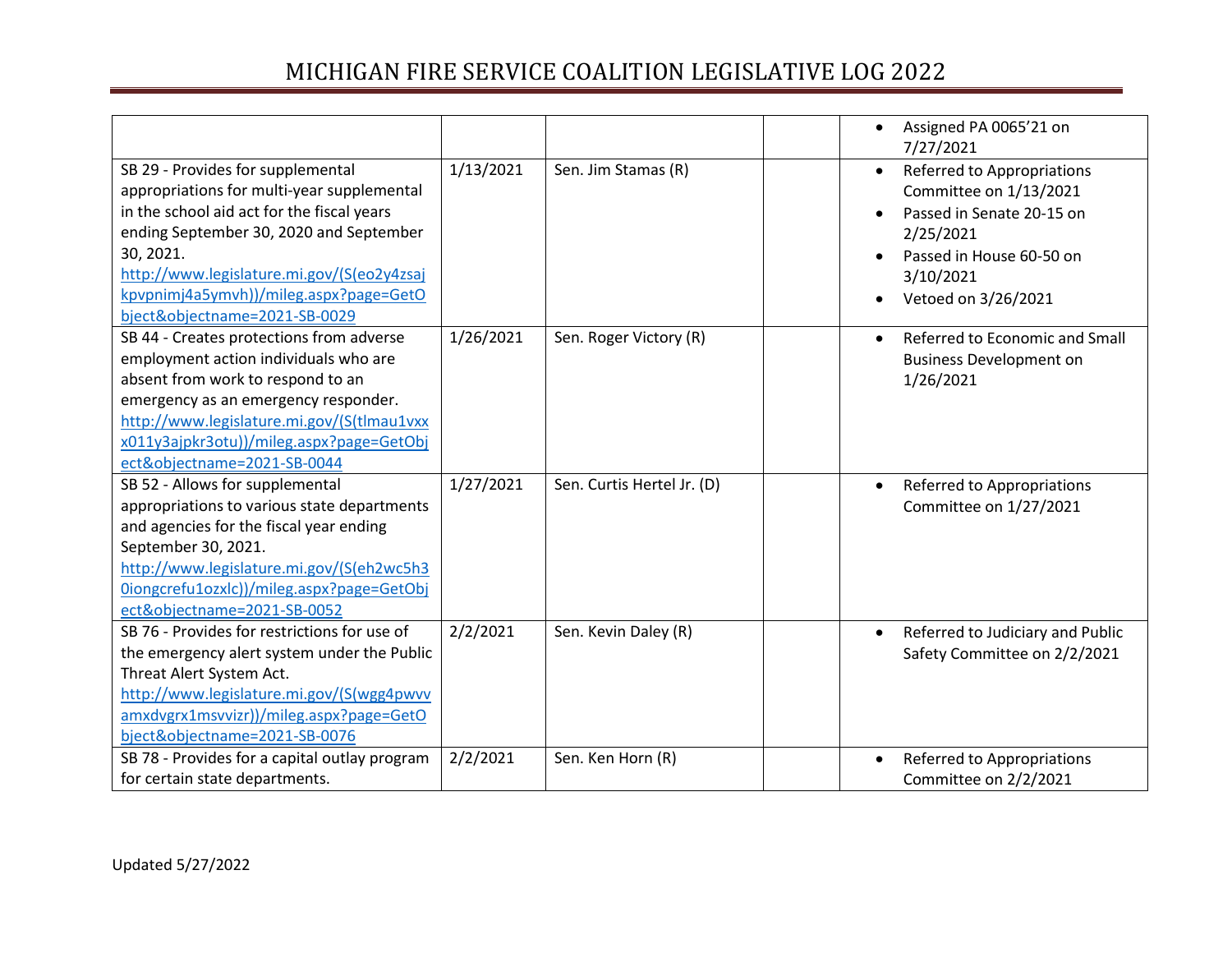| http://www.legislature.mi.gov/(S(0p00lvtqh<br>fi2y5sdx4mv25yg))/mileg.aspx?page=GetObj<br>ect&objectname=2021-SB-0078<br>SB 79 - Makes appropriations for the<br>Department of Health and Human Services<br>for Fiscal Year 2021-22.<br>http://www.legislature.mi.gov/(S(viskskpbm<br>5s3dk54ftvpkxq2))/mileg.aspx?page=GetObj<br>ect&objectname=2021-SB-0079 | 2/2/2021 | Sen. Rick Outman (R)   | $\bullet$ | Referred to Appropriations<br>Committee on 2/2/2021<br>Bill went back and forth through<br>Senate to House back to Senate<br>and is now in Conference<br>Committee 6/10/2021                                                                                                             |
|---------------------------------------------------------------------------------------------------------------------------------------------------------------------------------------------------------------------------------------------------------------------------------------------------------------------------------------------------------------|----------|------------------------|-----------|------------------------------------------------------------------------------------------------------------------------------------------------------------------------------------------------------------------------------------------------------------------------------------------|
| SB 80 - Provides appropriations for the<br>Department of Corrections for Fiscal Year<br>2021-22.<br>http://www.legislature.mi.gov/(S(3xk4uuea<br>5t0yyuvk4zipam2r))/mileg.aspx?page=GetO<br>bject&objectname=2021-SB-0080                                                                                                                                     | 2/2/2021 | Sen. John Bizon (R)    |           | Referred to Appropriations<br>Committee on 2/2/2021<br>Passed Senate 5/13/2021<br>Sub (H-1) adopted in House and<br>passed in house on 5/20/2021<br>Returned to senate and (H-1)<br>version was defeated 5/26/21<br>Referred to conference<br>committee on 6/10/2021                     |
| SB 81 - Provides appropriations for the<br>judiciary for Fiscal Year 2021-22.<br>http://www.legislature.mi.gov/(S(v3xex43or<br>m4bk2ov0qjwman5))/mileg.aspx?page=Get<br>Object&objectname=2021-SB-0081                                                                                                                                                        | 2/2/2021 | Sen. John Bizon (R)    | $\bullet$ | Referred to Appropriations<br>Committee on 2/2/2021<br>Sub (S-2) version of bill passed<br>out of Senate. 5/12/2021<br>House adopts (H-1) sub and<br>refers bill back to senate.<br>5/20/2021<br>Defeated in Senate 5/26/2021<br><b>Referred to Conference</b><br>Committee on 6/10/2021 |
| SB 82 - Provides appropriations for the<br>General Government budget for Fiscal Year<br>2021-22.                                                                                                                                                                                                                                                              | 2/2/2021 | Sen. Roger Victory (R) |           | Referred to Appropriations<br>Committee on 2/2/2021<br>Signed by Governor on<br>9/29/2021 and assigned                                                                                                                                                                                   |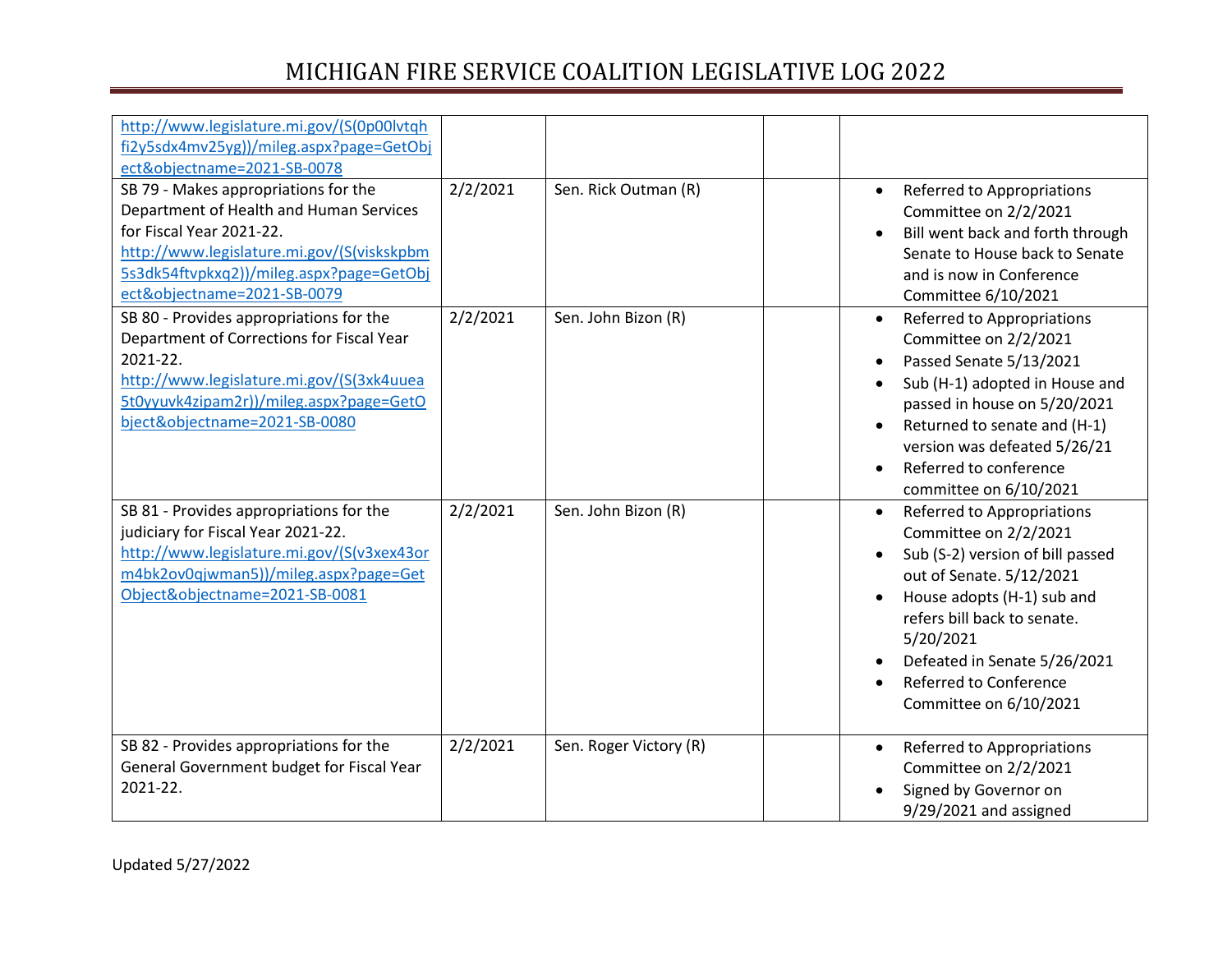| http://www.legislature.mi.gov/(S(er2kg2xbq<br>h1hnue4dybwphhf))/mileg.aspx?page=GetO<br>bject&objectname=2021-SB-0082                                                                                                                          |          |                        | PA0087'21 with immediate effect<br>9/30/2021                                                                                                                                                                                                                                 |
|------------------------------------------------------------------------------------------------------------------------------------------------------------------------------------------------------------------------------------------------|----------|------------------------|------------------------------------------------------------------------------------------------------------------------------------------------------------------------------------------------------------------------------------------------------------------------------|
| SB 83 - Provides appropriations for School<br>Aid for Fiscal Year 2021-22.<br>http://www.legislature.mi.gov/(S(xsbadsupp<br>erjycykupborb3u))/mileg.aspx?page=GetObj<br>ect&objectname=2021-SB-0083                                            | 2/2/2021 | Sen. Wayne Schmidt (R) | Referred to Appropriations<br>$\bullet$<br>Committee on 2/2/2021<br>Passed out of Senate 5/12/2021<br>Sub (H-1) adopted in house and<br>passes returning the Bill to senate<br>on 5/20/2021<br>Defeated in Senate 5/26/2021<br>Referred to conference<br>committee 6/10/2021 |
| SB 84 - Provides appropriations for the<br>Department of Education for Fiscal Year<br>2021-22.<br>http://www.legislature.mi.gov/(S(n1whqyoz<br>n0n3u42vtdqrmtbl))/mileg.aspx?page=GetO<br>bject&objectname=2021-SB-0084                        | 2/2/2021 | Sen. Wayne Schmidt (R) | Referred to Appropriations<br>$\bullet$<br>Committee on 2/2/2021<br>Passed Senate 5/11/2021<br>House adopts (H-1) sub and<br>passes bill 5/20/2021<br>Returned to Senate and defeated<br>5/26/2021<br>Referred to conference<br>committee 6/10/2021                          |
| SB 85 - Provides appropriations for the<br>Department of Labor and Economic<br>Opportunity for Fiscal Year 2021-22.<br>http://www.legislature.mi.gov/(S(rcbwi3w3t<br>a4ihwb0yt0gqlxr))/mileg.aspx?page=GetObj<br>ect&objectname=2021-SB-0085   | 2/2/2021 | Sen. Ken Horn (R)      | Passed in House 108-0 on<br>5/20/2021<br>Assigned PA 0132'21 with<br>immediate effect 12/29/2021                                                                                                                                                                             |
| SB 86 - Provides appropriations for the<br>Department of Licensing and Regulatory<br>Affairs for Fiscal Year 2021-22.<br>http://www.legislature.mi.gov/(S(ff1p50zlbk<br>w1vhh0ic2jsv5q))/mileg.aspx?page=GetObje<br>ct&objectname=2021-SB-0086 | 2/2/2021 | Sen. Aric Nesbitt (R)  | Referred to Appropriations<br>$\bullet$<br>Committee on 2/2/2021<br>Passed out of Senate 5/11/2021<br>Sub (H-1) adopted in house and<br>passed back to Senate 5/20/2021<br>Defeated in Senate 5/26/2021<br>$\bullet$                                                         |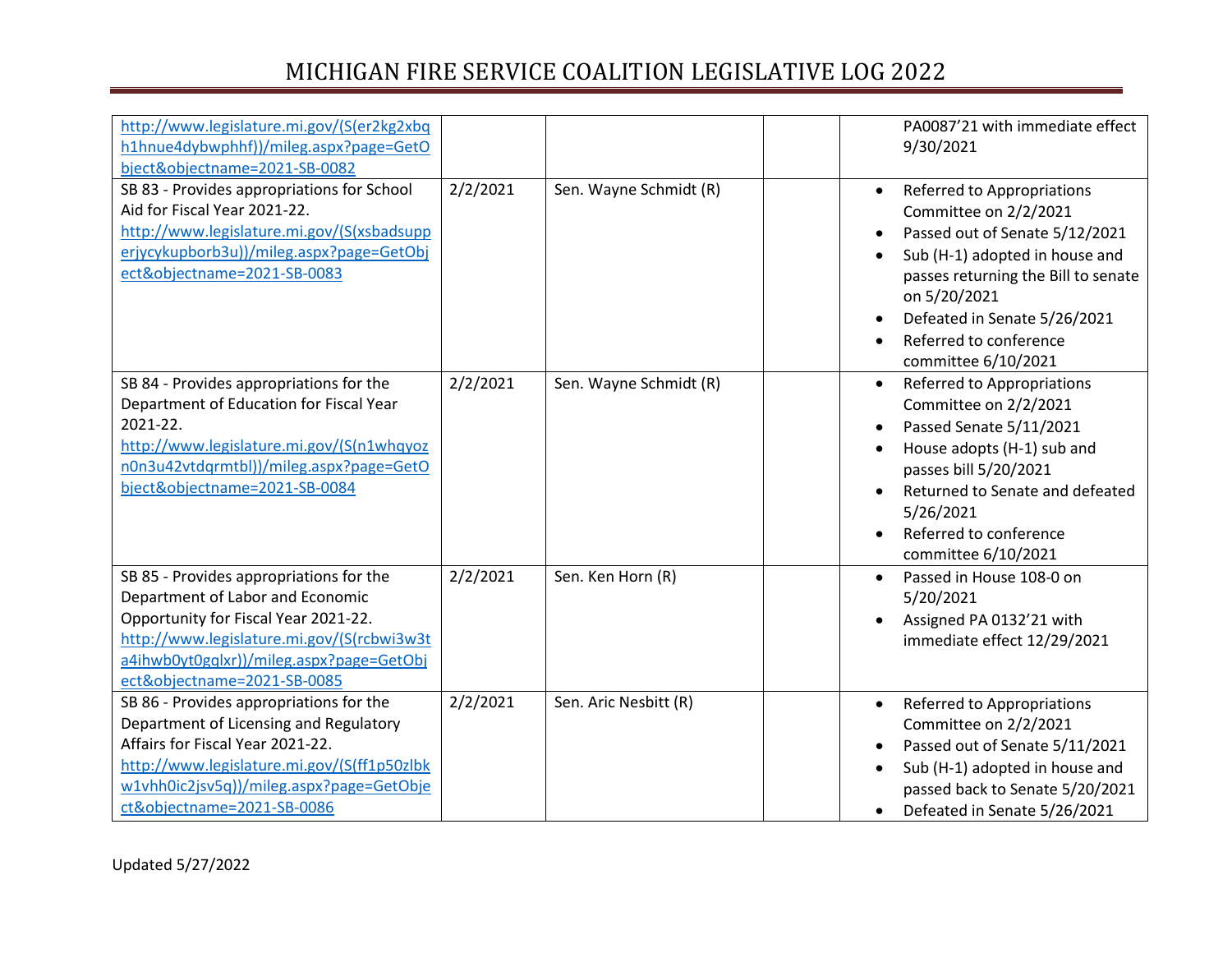|                                                                                                                                                                                                                                                       |          |                       | Referred to conference<br>$\bullet$<br>committee 6/10/2021                                                                                                                                                                                                      |
|-------------------------------------------------------------------------------------------------------------------------------------------------------------------------------------------------------------------------------------------------------|----------|-----------------------|-----------------------------------------------------------------------------------------------------------------------------------------------------------------------------------------------------------------------------------------------------------------|
| SB 87 - Provides appropriations for the<br>Department of Insurance and Financial<br>Services budget for Fiscal Year 2021-22.<br>http://www.legislature.mi.gov/(S(305bqtms<br>dr3bamyvyxkub12e))/mileg.aspx?page=Get<br>Object&objectname=2021-SB-0087 | 2/2/2021 | Sen. Aric Nesbitt (R) | Referred to Appropriations<br>$\bullet$<br>Committee on 2/2/2021<br>Passed out of Senate 5/11/2021<br>Sub (H-1) adopted and passed<br>out of house 5/20/2021<br>Defeated in Senate 5/26/2021<br>Referred to conference<br>committee 6/10/2021                   |
| SB 88 - Provides appropriations for the<br>Department of Military and Veterans Affairs<br>budget for Fiscal Year 2021-22.<br>http://www.legislature.mi.gov/(S(xcb1icr2zg<br>cy2zyymu1kxtz5))/mileg.aspx?page=GetObj<br>ect&objectname=2021-SB-0088    | 2/2/2021 | Sen. Tom Barrett (R)  | Referred to Appropriations<br>Committee on 2/2/2021<br>Passed Senate 5/12/2021<br>Sub (H-1) adopted in House and<br>Passed back to Senate 5/26/2021<br>Defeated in Senate 5/26/2021<br>Referred to conference<br>committee 6/10/2021                            |
| SB 89 - Provides appropriations for the<br>Department of State Police for Fiscal Year<br>2021-22.<br>http://www.legislature.mi.gov/(S(hkiebg2ci2<br>lxqxqky5wfz2jp))/mileg.aspx?page=GetObje<br>ct&objectname=2021-SB-0089                            | 2/2/2021 | Sen. Tom Barrett (R)  | Referred to Appropriations<br>$\bullet$<br>Committee on 2/2/2021<br>Passed out of Senate 5/12/2021<br>Sub (H-1) adopted and Passed<br>$\bullet$<br>back to Senate 5/20/2021<br>Defeated in Senate 5/26/2021<br>Referred to conference<br>committee on 6/10/2021 |
| SB 90 - Provides appropriations for the<br>Department of Natural Resources budget for<br><b>Fiscal Year 2021-22.</b><br>http://www.legislature.mi.gov/(S(huti0l2pug<br>xgu2bfdzdy21vq))/mileg.aspx?page=GetObj<br>ect&objectname=2021-SB-0090         | 2/2/2021 | Sen. Jon Bumstead (R) | Referred to Appropriations<br>$\bullet$<br>Committee on 2/2/2021<br>Passed Senate 5/12/2021<br>Sub (H-1) adopted and passed<br>back to Senate 5/19/2021<br>Defeated in Senate 5/26/2021                                                                         |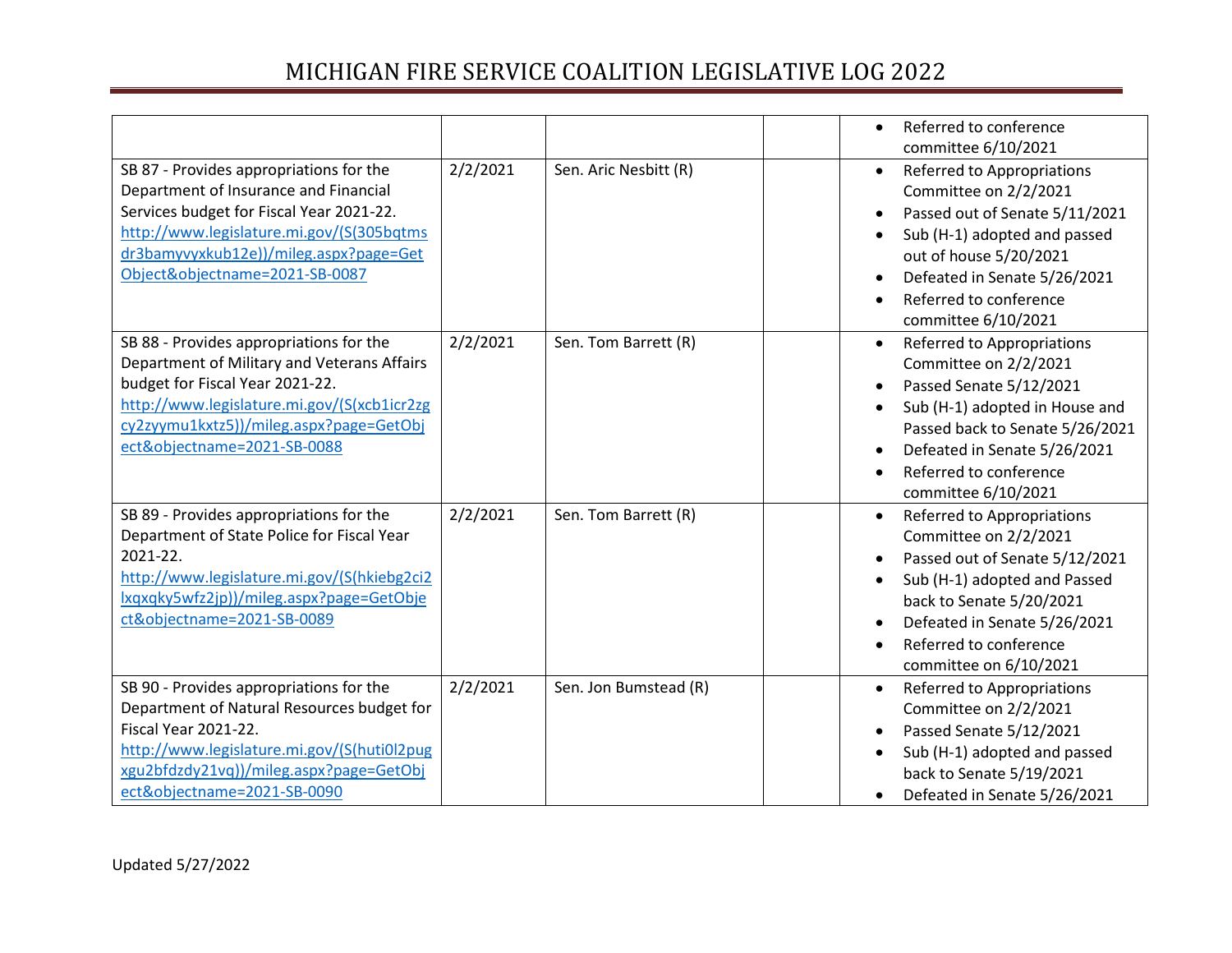|                                                                                                                                                                                                                                                   |          |                        | $\bullet$ | Referred to conference<br>committee 6/10/2021                                                                                                                                                                                                      |
|---------------------------------------------------------------------------------------------------------------------------------------------------------------------------------------------------------------------------------------------------|----------|------------------------|-----------|----------------------------------------------------------------------------------------------------------------------------------------------------------------------------------------------------------------------------------------------------|
| SB 91 - Provides appropriations for the<br>Department of Environment, Great Lakes<br>and Energy for Fiscal Year 2021-22.<br>http://www.legislature.mi.gov/(S(fs0j4d33q<br>z2341coszldtvqv))/mileg.aspx?page=GetObj<br>ect&objectname=2021-SB-0091 | 2/2/2021 | Sen. Jon Bumstead (R)  | $\bullet$ | Referred to Appropriations<br>Committee on 2/2/2021<br>Passed Senate 5/12/2021<br>Sub (H-1) adopted and passed<br>back to Senate 5/20/2021<br>Defeated in Senate 5/26/2021<br>Referred to conference<br>committee 6/10/2021                        |
| SB 92 - Provides appropriations for the<br>Department of Transportation for Fiscal Year<br>2021-22.<br>http://www.legislature.mi.gov/(S(zpcgmschi<br>ther1k4m4w215mg))/mileg.aspx?page=Get<br>Object&objectname=2021-SB-0092                      | 2/2/2021 | Sen. Wayne Schmidt (R) | $\bullet$ | Referred to Appropriations<br>Committee on 2/2/2021<br>Passed Senate 5/12/2021<br>Sub (H-1) adopted in house and<br>passes out back to Senate<br>5/20/2021<br>Referred to conference<br>committee 6/10/2021                                        |
| SB 93 - Provides appropriations for higher<br>education for Fiscal Year 2021-22.<br>http://www.legislature.mi.gov/(S(r4fgnuqua<br>pr4n3qtrsfitmjc))/mileg.aspx?page=GetObje<br>ct&objectname=2021-SB-0093                                         | 2/2/2021 | Sen. Kim LaSata (R)    | $\bullet$ | Referred to Appropriations<br>Committee on 2/2/2021<br>Passed out of Senate 5/11/2021<br>Sub (H-1) adopted in house and<br>passed back to Senate 5/19/2021<br>Defeated in Senate 5/26/2021<br><b>Referred to Conference</b><br>Committee 6/10/2022 |
| SB 94 - Provides appropriations for<br>community colleges for Fiscal Year 2021-22.<br>http://www.legislature.mi.gov/(S(3rwdt0kga<br>uwup3krvgg54qsj))/mileg.aspx?page=GetOb<br>ject&objectname=2021-SB-0094                                       | 2/2/2021 | Sen. Kim LaSata (R)    | $\bullet$ | Referred to Appropriations<br>Committee on 2/2/2021<br>Passed out of Senate 5/11/2021<br>Sub (H-1) adopted in House and<br>passed out back to Senate<br>5/20/2021<br>Defeated in Senate 5/26/2021                                                  |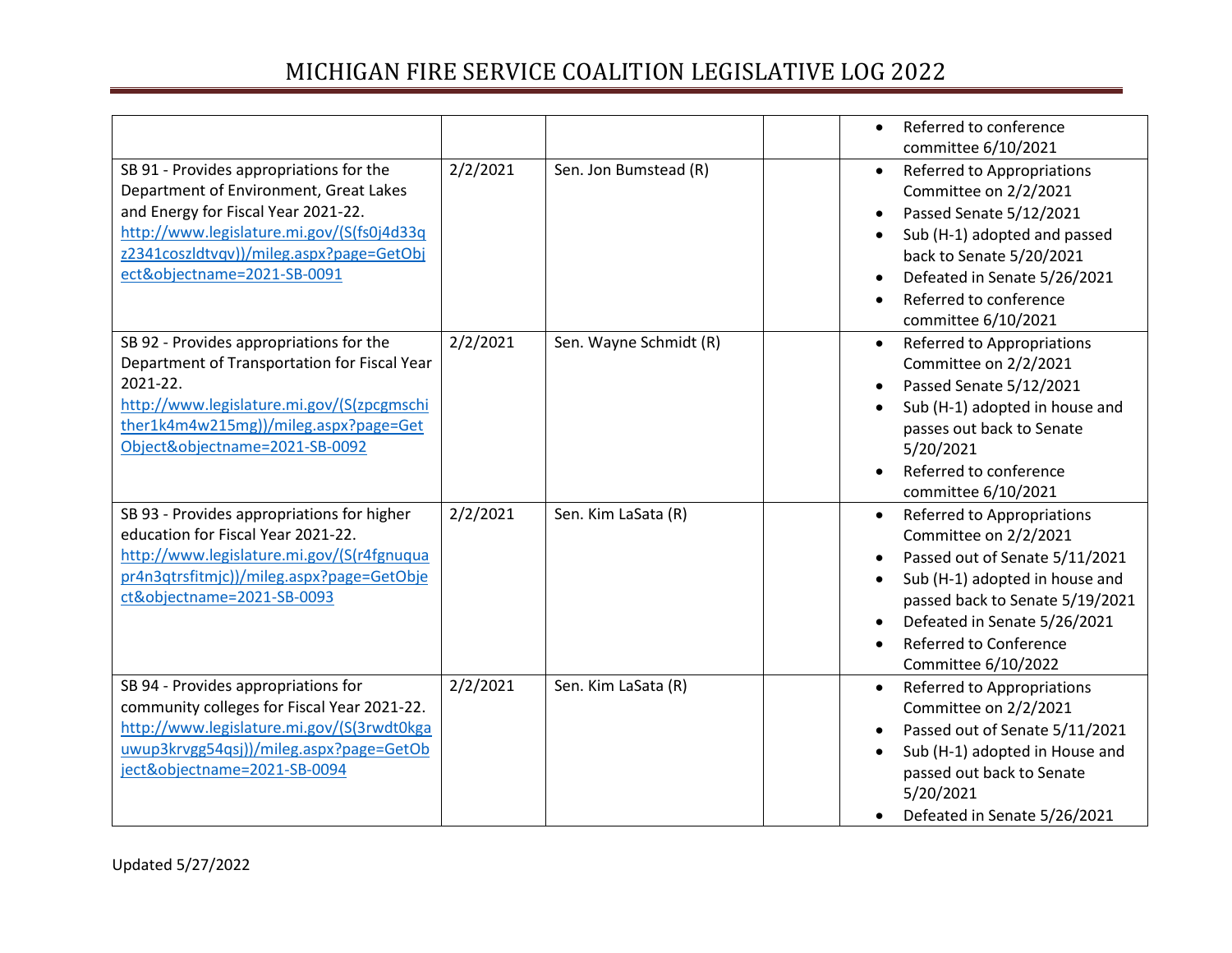|                                                                                                                                                                                                                                                                                |           |                          | Referred to conference<br>$\bullet$<br>committee 6/10/2021                                                                                       |
|--------------------------------------------------------------------------------------------------------------------------------------------------------------------------------------------------------------------------------------------------------------------------------|-----------|--------------------------|--------------------------------------------------------------------------------------------------------------------------------------------------|
| SB 95 - Provides omnibus appropriations for<br>various state departments for Fiscal Year<br>2021-22.<br>http://www.legislature.mi.gov/(S(3dr0noy4<br>00kzmlftubozoarf))/mileg.aspx?page=GetOb<br>ject&objectname=2021-SB-0095                                                  | 2/2/2021  | Sen. Jim Stamas (R)      | Referred to Appropriations<br>$\bullet$<br>Committee on 2/2/2021                                                                                 |
| SB 96 - Provides omnibus appropriations for<br>K-12, higher education, and community<br>colleges for Fiscal Year 2021-22.<br>http://www.legislature.mi.gov/(S(j0ip5eq4v<br>wyo3r1rjxkz0x2h))/mileg.aspx?page=GetObj<br>ect&objectname=2021-SB-0096                             | 2/2/2021  | Sen. Kim LaSata (R)      | Referred to Appropriations<br>$\bullet$<br>Committee on 2/2/2021                                                                                 |
| SB 114 - Makes supplemental appropriations<br>for various state agencies and departments<br>for Fiscal Year 2020-21.<br>http://www.legislature.mi.gov/(S(zcpo1xjna<br>ndctebutjrk2r2g))/mileg.aspx?page=GetObje<br>ct&objectname=2021-SB-0114                                  | 2/9/2021  | Sen. Jim Stamas (R)      | Referred to Appropriations<br>$\bullet$<br>Committee on 2/9/2021<br>Passed in Senate 20-15 on<br>2/25/2021<br>Vetoed by Governor on<br>3/26/2021 |
| SB 161 - Provides for worker's compensation<br>benefits and infectious disease presumption<br>for essential employees during a declared<br>emergency.<br>http://www.legislature.mi.gov/(S(4nxhr0ww<br>tyquvegerwnr1jrb))/mileg.aspx?page=GetOb<br>ject&objectname=2021-SB-0161 | 2/23/2021 | Sen. Sean McCann (D)     | Referred to Economic and Small<br><b>Business Development</b><br>Committee on 2/23/2021                                                          |
| SB 162 - Increases maximum penalties for<br>Michigan Occupational Health and Safety<br>Act violations.<br>http://www.legislature.mi.gov/(S(drjjotocqy<br>dc1dalkymufoyo))/mileg.aspx?page=GetObj<br>ect&objectname=2021-SB-0162                                                | 2/23/2021 | Sen. Stephanie Chang (D) | Referred to Economic and Small<br>$\bullet$<br><b>Business Development</b><br>Committee on 2/23/2021                                             |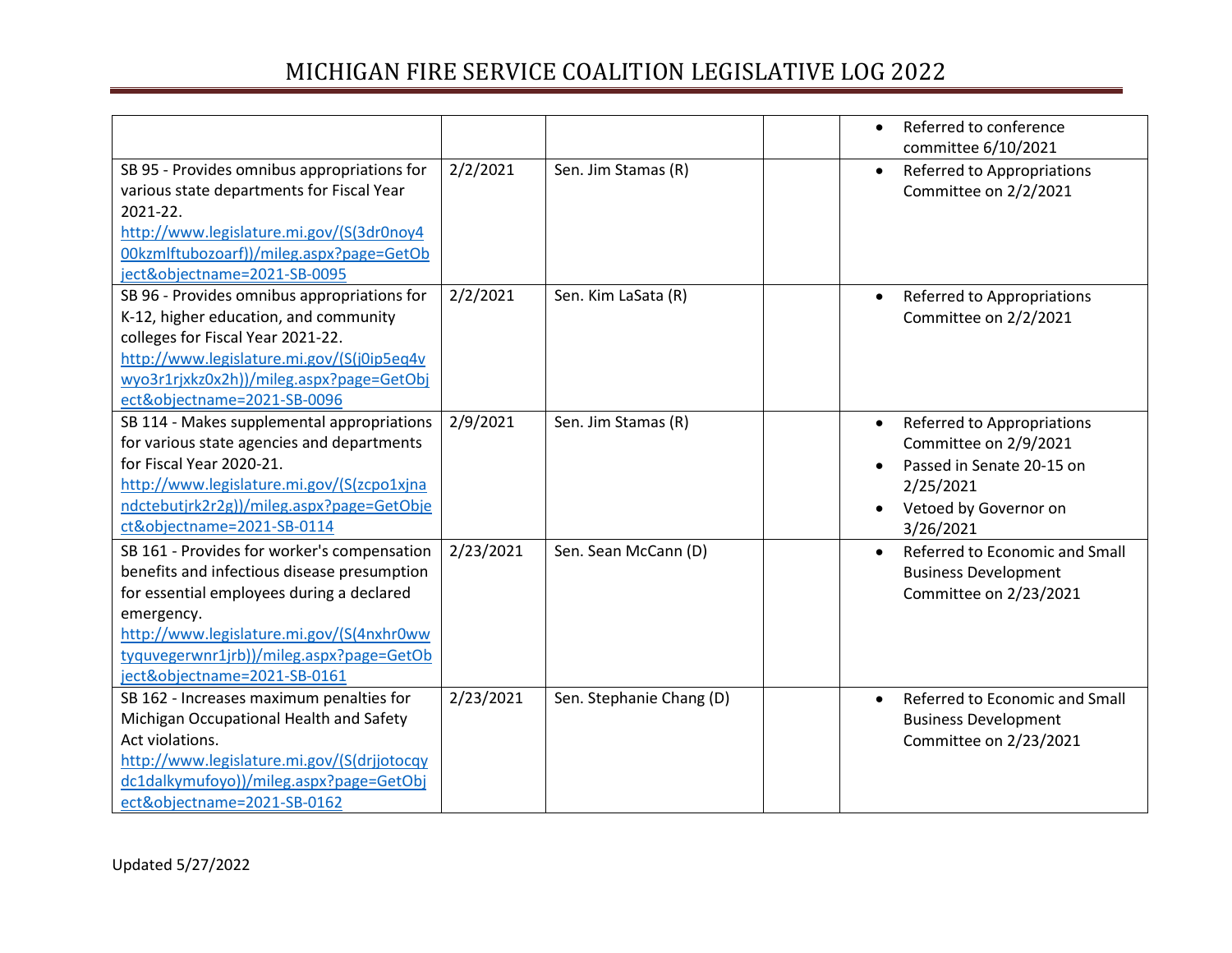| SB 163 - Creates a prohibition for employers<br>taking adverse employment action against<br>an employee who raises concern over<br>infection control.<br>http://www.legislature.mi.gov/(S(hlpwf5ndfi<br>jtot2xdnyqj1ve))/mileg.aspx?page=GetObjec<br>t&objectname=2021-SB-0163                    | 2/23/2021 | Sen. Sylvia Santana (D)     |           | Referred to Economic and Small<br><b>Business Development on</b><br>2/23/2021           |
|---------------------------------------------------------------------------------------------------------------------------------------------------------------------------------------------------------------------------------------------------------------------------------------------------|-----------|-----------------------------|-----------|-----------------------------------------------------------------------------------------|
| SB 164 - Creates a prohibition during a<br>declared state of emergency for employers<br>taking adverse employment action against<br>an employee who is absent from work.<br>http://www.legislature.mi.gov/(S(uq1l4uuuy<br>cjsxqnapkvj4z0f))/mileg.aspx?page=GetObje<br>ct&objectname=2021-SB-0164 | 2/23/2021 | Sen. Jeremy Moss (D)        | $\bullet$ | Referred to Economic and Small<br><b>Business Development</b><br>Committee on 2/23/2021 |
| SB 165 - Creates a requirement for<br>employers to provide information regarding<br>COVID-19 testing locations.<br>http://www.legislature.mi.gov/(S(bdrxnqaijx<br>2qtguyd3tigixb))/mileg.aspx?page=GetObjec<br>t&objectname=2021-SB-0165                                                          | 2/23/2021 | Sen. Winnie Brinks (D)      |           | Referred to Economic and Small<br><b>Business Development</b><br>Committee on 2/23/2021 |
| SB 187 - Provides omnibus appropriations to<br>various state departments and agencies for<br>the 2022-23 fiscal year.<br>http://www.legislature.mi.gov/(S(4pjivk1ybij<br>dl54haakcvnrm))/mileg.aspx?page=GetObje<br>ct&objectname=2021-SB-0187                                                    | 2/25/2021 | Sen. Curtis Hertel, Jr. (D) |           | Referred to Appropriations<br>Committee on 2/25/2021                                    |
| SB 217 - Requires warning labels on<br>polyfluoroalkyl substances (PFAS) in<br>consumer products and packaging.<br>http://www.legislature.mi.gov/(S(yeucbq2zy<br>y0ke5wqazjd1awb))/mileg.aspx?page=GetO<br>bject&objectname=2021-SB-0217                                                          | 3/10/2021 | Sen. Rosemary Bayer (D)     | $\bullet$ | Referred to Environmental<br>Quality on 3/10/2021                                       |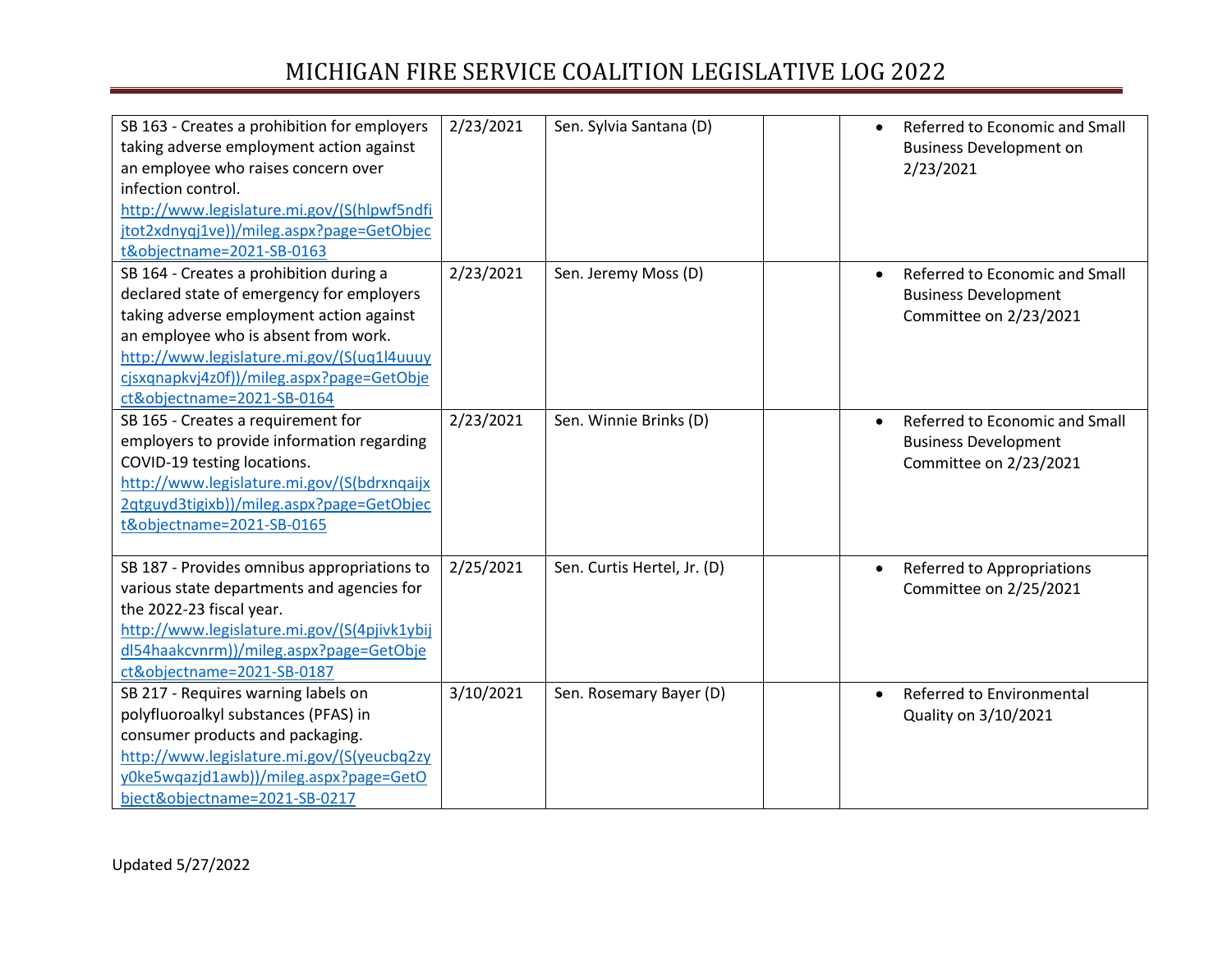| SB 322 - Establishes commission on pay<br>equity and specifies duties.<br>http://www.legislature.mi.gov/(S(mw1f0bur<br>cku4p2332pjkojll))/mileg.aspx?page=GetObj<br>ect&objectname=2021-SB-0322                                                                             | 3/25/2021 | Sen. Betty Jean Alexander<br>(D) | Referred to Economic and Small<br>$\bullet$<br><b>Business Development on</b><br>3/25/2021 |
|-----------------------------------------------------------------------------------------------------------------------------------------------------------------------------------------------------------------------------------------------------------------------------|-----------|----------------------------------|--------------------------------------------------------------------------------------------|
| SB 323 - Modifies actions for unequal pay<br>and accrual date of claims and increases<br>damages.<br>http://www.legislature.mi.gov/(S(uncegubk<br>ebhmvjuwvkguohp3))/mileg.aspx?page=Get<br>Object&objectname=2021-SB-0323                                                  | 3/25/2021 | Sen. Stephanie Chang (D)         | Referred to Economic and Small<br>$\bullet$<br><b>Business Development on</b><br>3/25/2021 |
| SB 324 - Requires disclosure of certain wage<br>information upon request of employer.<br>http://www.legislature.mi.gov/(S(s3gnzjqxixi<br>tkvuhkcul03l5))/mileg.aspx?page=GetObject<br>&objectname=2021-SB-0324                                                              | 3/25/2021 | Sen. Erika Geiss (D)             | Referred to Economic and Small<br>$\bullet$<br><b>Business Development on</b><br>3/25/2021 |
| SB 325 - Prohibits employers from engaging<br>in certain discriminatory practices and<br>allows remedies under Elliott-Larsen civil<br>rights act.<br>http://www.legislature.mi.gov/(S(v4qq0bjw<br>x0dy3l02fianvot4))/mileg.aspx?page=GetObj<br>ect&objectname=2021-SB-0325 | 3/25/2021 | Sen. Winnie Brinks (D)           | Referred to Economic and Small<br><b>Business Development on</b><br>3/25/2021              |
| SB 326 - Modifies provision regarding wage<br>discrimination based on sex and increases<br>fines.<br>http://www.legislature.mi.gov/(S(d1jm5och<br>zhjbkqkhr1fgaueb))/mileg.aspx?page=GetOb<br>ject&objectname=2021-SB-0326                                                  | 3/25/2021 | Sen. Jeff Irwin (D)              | Referred to Economic and Small<br>$\bullet$<br><b>Business Development on</b><br>3/25/2021 |
| SB 327 - Requires employers to post notice<br>of employment discrimination website and<br>telephone line.                                                                                                                                                                   | 3/25/2021 | Sen. Sylvia Santana (D)          | Referred to Economic and Small<br>$\bullet$<br><b>Business Development on</b><br>3/25/2021 |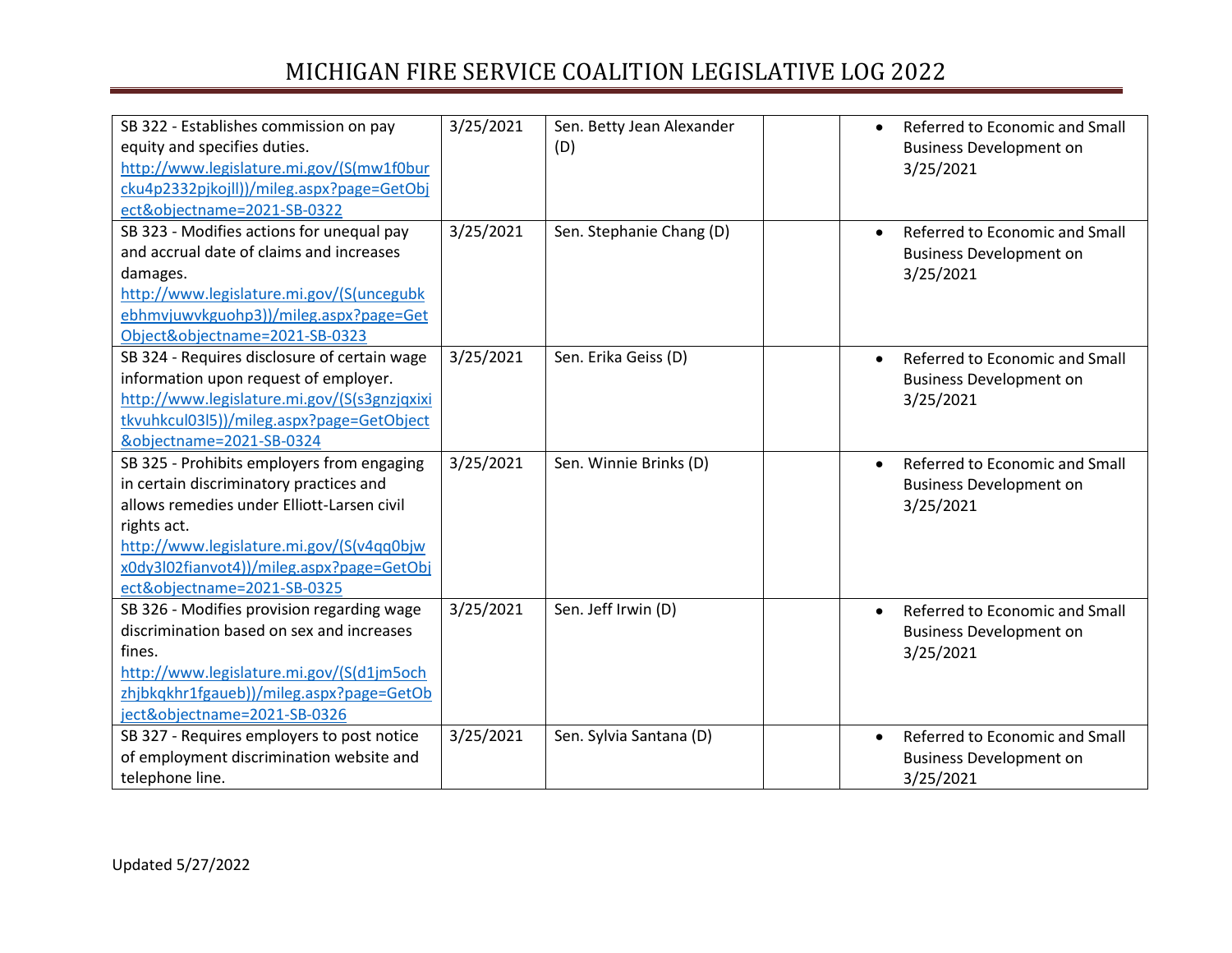| http://www.legislature.mi.gov/(S(yw51rtkv0   |           |                             |           |                                |
|----------------------------------------------|-----------|-----------------------------|-----------|--------------------------------|
| t5wdwuzcfuiq443))/mileg.aspx?page=GetOb      |           |                             |           |                                |
| ject&objectname=2021-SB-0327                 |           |                             |           |                                |
| SB 328 - Requires written job descriptions   | 3/25/2021 | Sen. Mallory McMorrow (D)   | $\bullet$ | Referred to Economic and Small |
| for companies with more than 5 employees.    |           |                             |           | <b>Business Development on</b> |
| http://www.legislature.mi.gov/(S(vap0sefbvl  |           |                             |           | 3/25/2021                      |
| wswsvbq1wclgc5))/mileg.aspx?page=GetObj      |           |                             |           |                                |
| ect&objectname=2021-SB-0328                  |           |                             |           |                                |
| SB 329 - Expands prohibited employment       | 3/25/2021 | Sen. Curtis Hertel, Jr. (D) | $\bullet$ | Referred to Economic and Small |
| discrimination practices to include asking a |           |                             |           | <b>Business Development on</b> |
| job applicant about past compensation.       |           |                             |           | 3/25/2021                      |
| http://www.legislature.mi.gov/(S(a5zraus0b   |           |                             |           |                                |
| xzasj4xbwsocemp))/mileg.aspx?page=GetOb      |           |                             |           |                                |
| ject&objectname=2021-SB-0329                 |           |                             |           |                                |
| SB 330 - Requires state to report wage       | 3/25/2021 | Sen. Jeremy Moss (D)        | $\bullet$ | Referred to Economic and Small |
| disparity for men and women and plans to     |           |                             |           | <b>Business Development on</b> |
| reduce.                                      |           |                             |           | 3/25/2021                      |
| http://www.legislature.mi.gov/(S(i5hcsmb5t   |           |                             |           |                                |
| jyvaw3y4e3rti1r))/mileg.aspx?page=GetObje    |           |                             |           |                                |
| ct&objectname=2021-SB-0330                   |           |                             |           |                                |
| SB 331 - Creates pay equity in the workplace | 3/25/2021 | Sen. Dayna Polehanki (D)    | $\bullet$ | Referred to Economic and Small |
| award program.                               |           |                             |           | <b>Business Development on</b> |
| http://www.legislature.mi.gov/(S(32s1rrmvv   |           |                             |           | 3/25/2021                      |
| cu1bcaakuppqxhd))/mileg.aspx?page=GetO       |           |                             |           |                                |
| bject&objectname=2021-SB-0331                |           |                             |           |                                |
| SB 332 - Requires pay equity compliance      | 3/25/2021 | Sen. Rosemary Bayer (D)     | $\bullet$ | Referred to Economic and Small |
| certification for private businesses that    |           |                             |           | <b>Business Development on</b> |
| contract with the state.                     |           |                             |           | 3/25/2021                      |
| http://www.legislature.mi.gov/(S(cuvuunbfn   |           |                             |           |                                |
| z4to5ltb1xji2g5))/mileg.aspx?page=GetObje    |           |                             |           |                                |
| ct&objectname=2021-SB-0332                   |           |                             |           |                                |
| SB 333 - Revises notice period for           | 3/25/2021 | Sen. Adam Hollier (D)       | $\bullet$ | Referred to Economic and Small |
| deductions from wages without written        |           |                             |           | <b>Business Development on</b> |
|                                              |           |                             |           | 3/25/2021                      |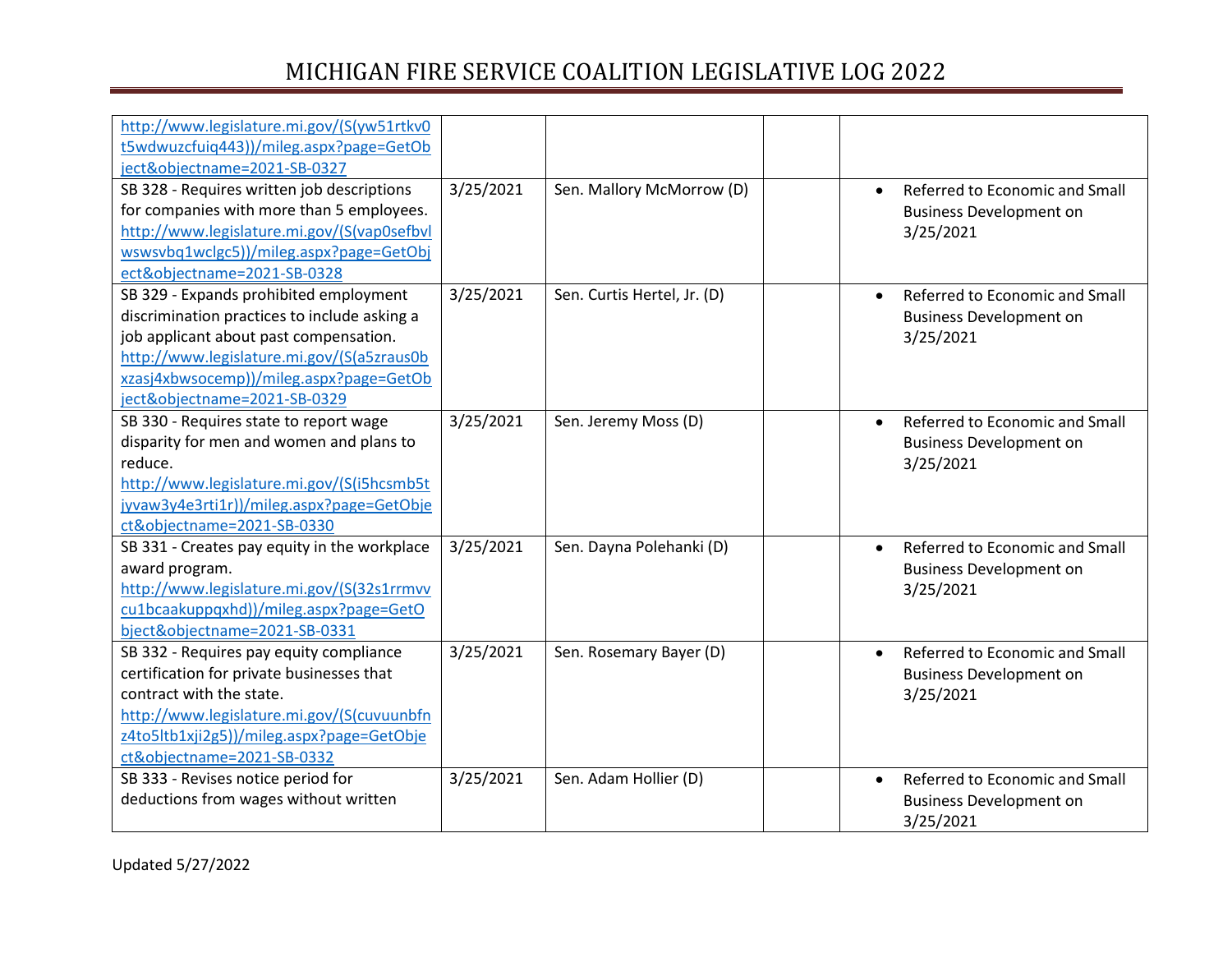| consent of employee for certain deductions   |           |                          |                                             |
|----------------------------------------------|-----------|--------------------------|---------------------------------------------|
| related to garnishment.                      |           |                          |                                             |
| http://www.legislature.mi.gov/(S(5jqzqurzla  |           |                          |                                             |
| ynta4rxhhgo20v))/mileg.aspx?page=GetObje     |           |                          |                                             |
| ct&objectname=2021-SB-0333                   |           |                          |                                             |
| SB 355 - Allows use of fireworks on the days | 4/14/2021 | Sen. Sylvia Santana (D)  | Referred to Regulatory Reform<br>$\bullet$  |
| leading up to and after Juneteenth.          |           |                          | on 4/14/2021                                |
| http://www.legislature.mi.gov/(S(xz1exrtjye  |           |                          |                                             |
| gva31nvqp1o2bs))/mileg.aspx?page=GetObj      |           |                          |                                             |
| ect&objectname=2021-SB-0355                  |           |                          |                                             |
| SB 363 - Creates advisory committees for     | 4/15/2021 | Sen. Kevin Daley (R)     | Referred to Economic and Small<br>$\bullet$ |
| certain building codes.                      |           |                          | <b>Business Development on</b>              |
| http://www.legislature.mi.gov/(S(5dintgczm   |           |                          | 4/15/2021                                   |
| a3myhb32qti0jpu))/mileg.aspx?page=GetOb      |           |                          |                                             |
| ject&objectname=2021-SB-0363                 |           |                          |                                             |
| SB 485 - Include correction officers in      | 5/26/2021 | Sen. Ken Horn (R)        | Referred to Regulatory Reform<br>$\bullet$  |
| compulsory arbitration for local police and  |           |                          | on 5/26/2021                                |
| firefighters.                                |           |                          |                                             |
| http://legislature.mi.gov/doc.aspx?2021-SB-  |           |                          |                                             |
| 0485                                         |           |                          |                                             |
| SB 516 - Eliminates certain restrictions of  | 6/8/2021  | Sen. Dayna Polehanki (D) | Referred to Energy and                      |
| authorized use of Michigan public safety     |           |                          | Technology on 6/8/2021                      |
| communications system.                       |           |                          |                                             |
| http://www.legislature.mi.gov/(S(q0lydtshfg  |           |                          |                                             |
| ahnnv4iu1vxwtn))/mileg.aspx?page=GetObj      |           |                          |                                             |
| ect&objectname=2021-SB-0516                  |           |                          |                                             |
| SB 521 - Requires department of health and   | 6/8/2021  | Sen. John Bizon (R)      | Referred to Health Policy and<br>$\bullet$  |
| human services to establish statewide        |           |                          | Human Services on 6/8/2021                  |
| system of care for time sensitive            |           |                          | Reported to Senate on 6/17/2021             |
| emergencies.                                 |           |                          |                                             |
| http://www.legislature.mi.gov/(S(33hnd5ssz   |           |                          |                                             |
| cyvr2d4tftbjttc))/mileg.aspx?page=GetObjec   |           |                          |                                             |
| t&objectname=2021-SB-0521                    |           |                          |                                             |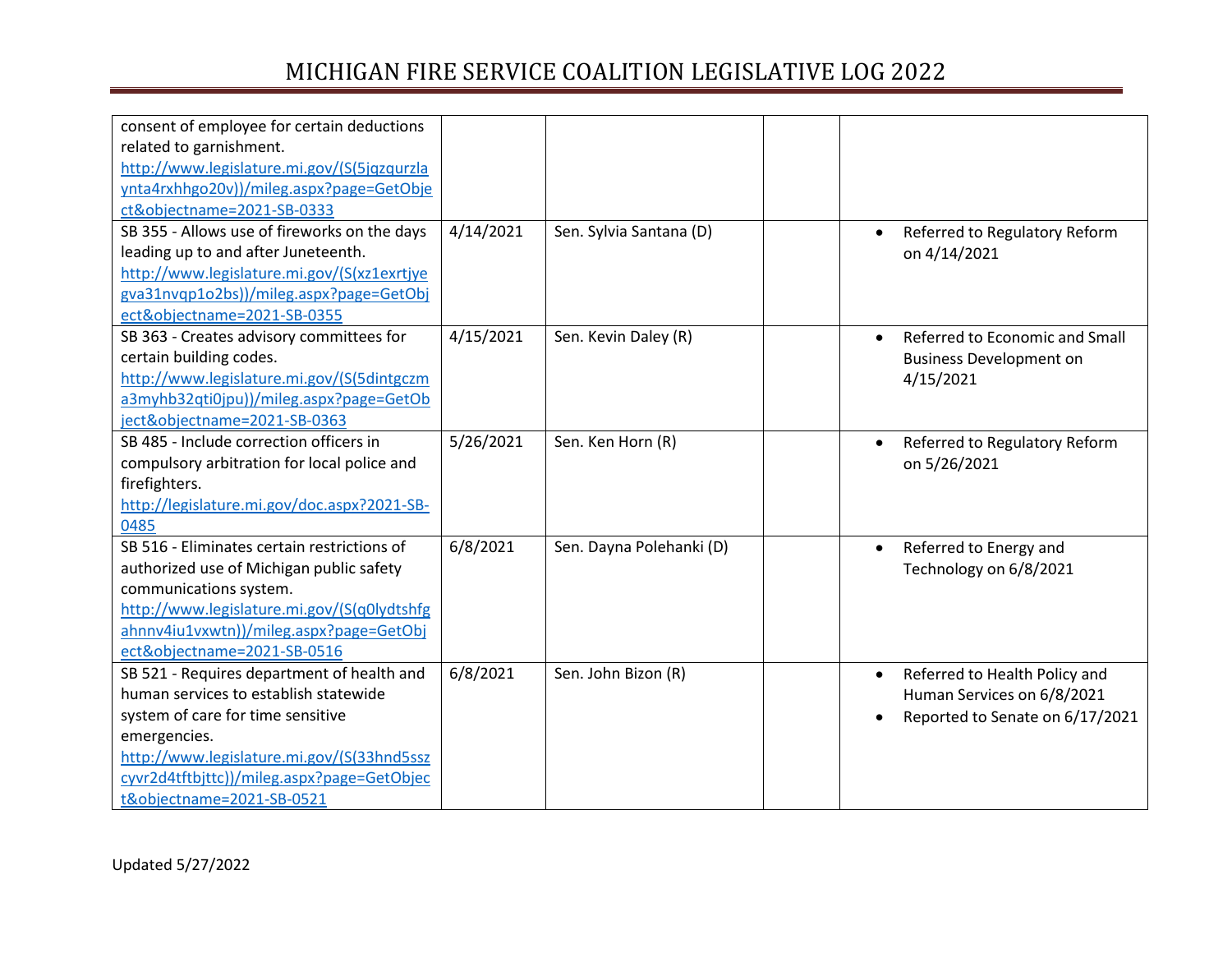| SB 828 - Creates appropriation act providing<br>for appropriations for fiscal year 2022-2023<br>involving health and human services.<br>Michigan Legislature - Senate Bill 0828<br>(2022)      | 1/20/2022 | Sen. Rick Outman (R)   | $\bullet$<br>$\bullet$ | Referred to committee on<br>Appropriations 1/20/2022<br>Reported favorably in Senate<br>with (S-4) sub 4/28/2022<br>Referred to Committee of the<br>Whole with (S-4) 4/28/2022<br>Passed Senate and Referred to<br>House Committee on<br>Appropriations 5/5/2022<br>Sub (H-3) adopted and passed<br>back to senate 5/18/2022<br>Defeated in Senate and (H-3) non<br>concurred                                         |
|------------------------------------------------------------------------------------------------------------------------------------------------------------------------------------------------|-----------|------------------------|------------------------|-----------------------------------------------------------------------------------------------------------------------------------------------------------------------------------------------------------------------------------------------------------------------------------------------------------------------------------------------------------------------------------------------------------------------|
| SB 831 - Creates appropriation act providing<br>for appropriations for fiscal year 2022-2023<br>involving general government.<br>Michigan Legislature - Senate Bill 0831<br>(2022)             | 1/20/2022 | Sen. Roger Victory (R) | $\bullet$              | Referred to committee on<br>Appropriations 1/20/2022<br>Reported Favorably with (S-2)<br>substitute 4/28/2022<br>Referred from Senate to<br>Committee of the Whole with (S-<br>2) 4/28/2022<br>Passed Senate and Referred to<br>House Committee on<br>Appropriations 5/4/2022<br>Sub (H-1) adopted in house and<br>passed back to senate 5/18/2022<br>(H-1) non concurred in Senate<br>and bill is defeated 5/19/2022 |
| SB 834 - Creates appropriation act providing<br>for appropriations for fiscal year 2022-2023<br>regarding labor and economic opportunity.<br>Michigan Legislature - Senate Bill 0834<br>(2022) | 1/20/2022 | Sen. Ken Horn (R)      | $\bullet$              | Referred to committee on<br>Appropriations 1/20/2022<br>Reported favorably with (S-2)<br>substitute 4/27/2022                                                                                                                                                                                                                                                                                                         |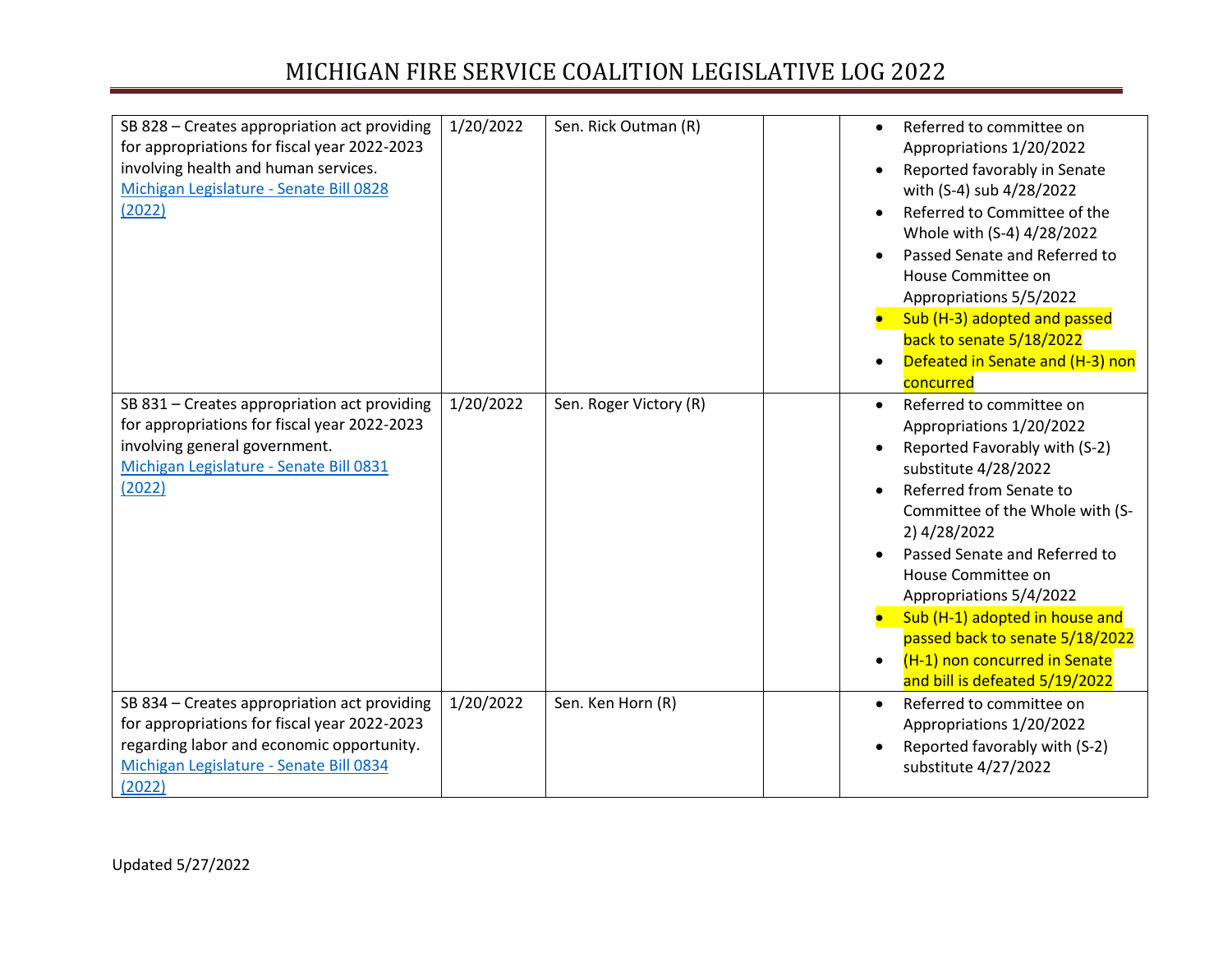|                                                                                                                                                                                                                    |           |                       | $\bullet$ | Referred from Senate to<br>Committee of the Whole with (S-<br>2) 4/27/2022<br>Passed Senate and Referred to<br>House Committee on<br>Appropriations 5/4/2022<br>Sub (H-1) adopted in House and<br>bill is passed back to senate<br>5/18/2022<br>(H-1) sub non concurred in<br>Senate and bill is defeated<br>5/19/2022                                                                                       |
|--------------------------------------------------------------------------------------------------------------------------------------------------------------------------------------------------------------------|-----------|-----------------------|-----------|--------------------------------------------------------------------------------------------------------------------------------------------------------------------------------------------------------------------------------------------------------------------------------------------------------------------------------------------------------------------------------------------------------------|
| SB 836 - Creates appropriation act providing<br>for appropriations in fiscal year 2022-2023<br>regarding licensing and regulatory affairs.<br>Michigan Legislature - Senate Bill 0836<br>(2022)                    | 1/20/2022 | Sen. Aric Nesbitt (R) | $\bullet$ | Referred to committee on<br>Appropriations 1/20/2022<br>Reported favorably with (S-2)<br>substitute 4/27/2022<br>Referred to Committee of the<br>Whole with (S-2) 4/27/2022<br>Passed Senate and Referred to<br>House Committee on<br>Appropriations 5/4/2022<br>(H-1) sub adopted in House and<br>passed back to Senate 5/18/2022<br>(H-1) sub non concurred in<br>Senate and bill is defeated<br>5/19/2022 |
| SB 844 - Creates appropriation act providing<br>for appropriations for multiple departments<br>and branches for fiscal year 2022-2023<br>regarding omnibuses.<br>Michigan Legislature - Senate Bill 0844<br>(2022) | 1/20/2022 | Sen. Jim Stamas (R)   | $\bullet$ | Referred to committee on<br>Appropriations 1/20/2022<br>Passed Senate and Referred to<br>House committee on<br>Appropriations 5/11/2022<br>(H-1) sub adopted in House and<br>bill is passed back to senate<br>where (H-1) sub was non                                                                                                                                                                        |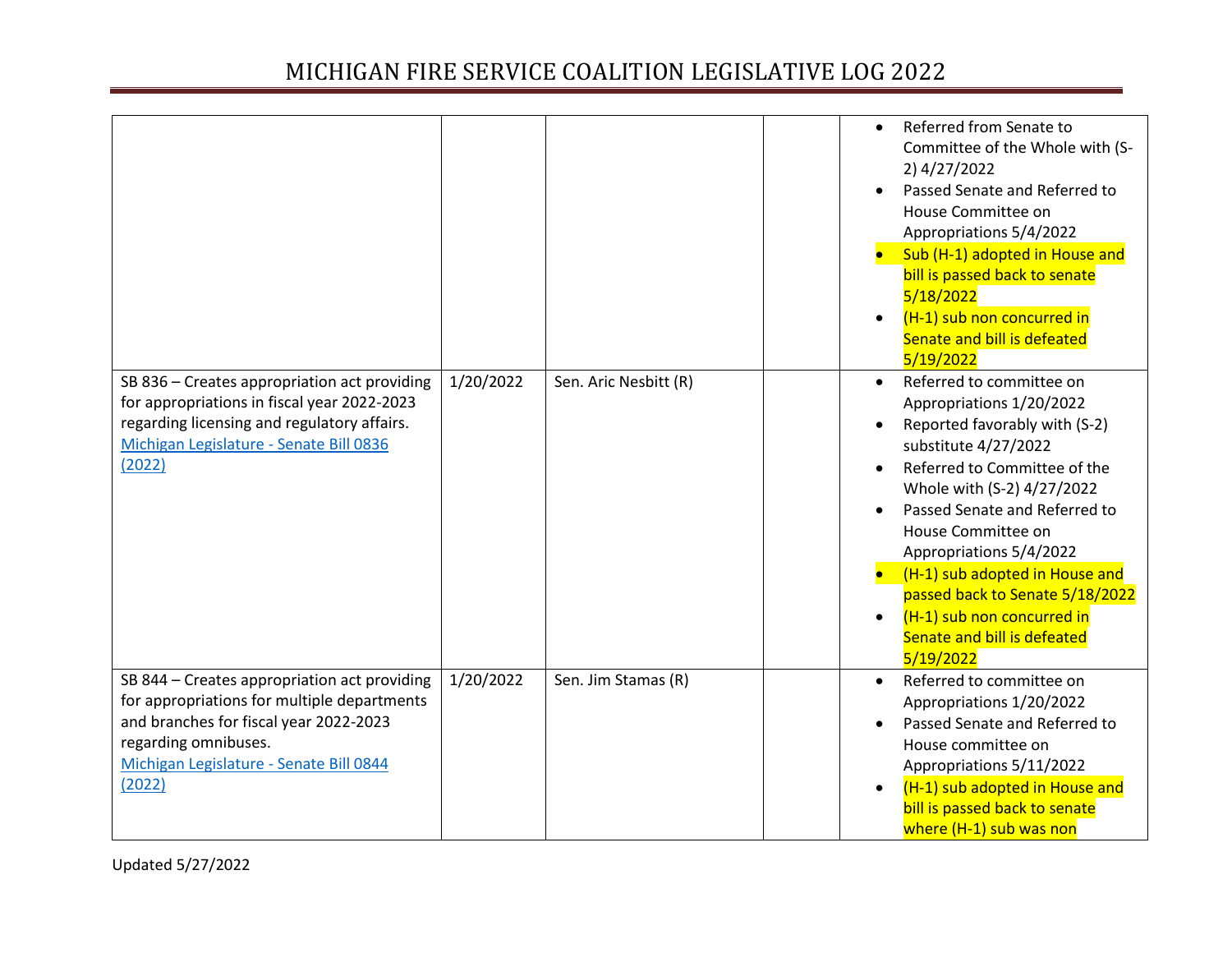|                                                                                                                                                                                                                                                        |           |                                  |                        | concurred in and the bill was<br>defeated in a roll call 5/19/2022                                                                                                                                                                                         |
|--------------------------------------------------------------------------------------------------------------------------------------------------------------------------------------------------------------------------------------------------------|-----------|----------------------------------|------------------------|------------------------------------------------------------------------------------------------------------------------------------------------------------------------------------------------------------------------------------------------------------|
| SB 965 - Provide for and provide notification<br>to fire code officials of certain shut-off<br>termination of service conditions and a<br>definition for unsafe electric usage in a<br>residence.<br>Michigan Legislature - Senate Bill 0965<br>(2022) | 3/17/2022 | Sen. Michael D. MacDonald<br>(R) | $\bullet$              | Referred to committee on Energy<br>and Technology 3/17/2022                                                                                                                                                                                                |
| SB 991 - Revise placement distance of<br>underground storage tanks from a public<br>water supply system.<br>Michigan Legislature - Senate Bill 0991<br>(2022)                                                                                          | 3/24/2022 | Sen. Rick Outman (R)             | $\bullet$<br>$\bullet$ | Referred to Committee on<br>Environmental Quality 3/24/2022<br>Referred to Committee of the<br>Whole with (S-1) sub 5/5/2022<br>Passed out of Senate and<br>referred to House committee on<br><b>Natural Resources and Outdoor</b><br>Recreation 5/19/2022 |
| SB 1030 - Imposes a duty to no engage in<br>conduct that is gross negligence for public<br>employees and officers.<br>Michigan Legislature - Senate Bill 1030<br>(2022)                                                                                | 5/11/2022 | Sen. Jeff Irwin (D)              | $\bullet$              | Referred to Committee on<br>Judiciary and Public Safety<br>5/11/2022                                                                                                                                                                                       |
| SB 1054 - Modifies examinations for certain<br>emergency medical services personnel and<br>requires certain notices from education<br>program sponsors.<br>Michigan Legislature - Senate Bill 1054<br>(2022)                                           | 5/24/2022 | Sen. Curtis Hertel (D)           | $\bullet$              | Referred to Senate Committee on<br><b>Health Policy and Human Services</b><br>5/24/2022                                                                                                                                                                    |
| SB 1057 - Modifies procedure for renewal of<br>licensure regarding EMS personnel.<br>Michigan Legislature - Senate Bill 1057<br>(2022)                                                                                                                 | 5/26/2022 | Sen. Curt VanderWall (R)         | $\bullet$              | <b>Referred to Senate Committee on</b><br><b>Health Policy and Human Services</b><br>5/26/2022                                                                                                                                                             |